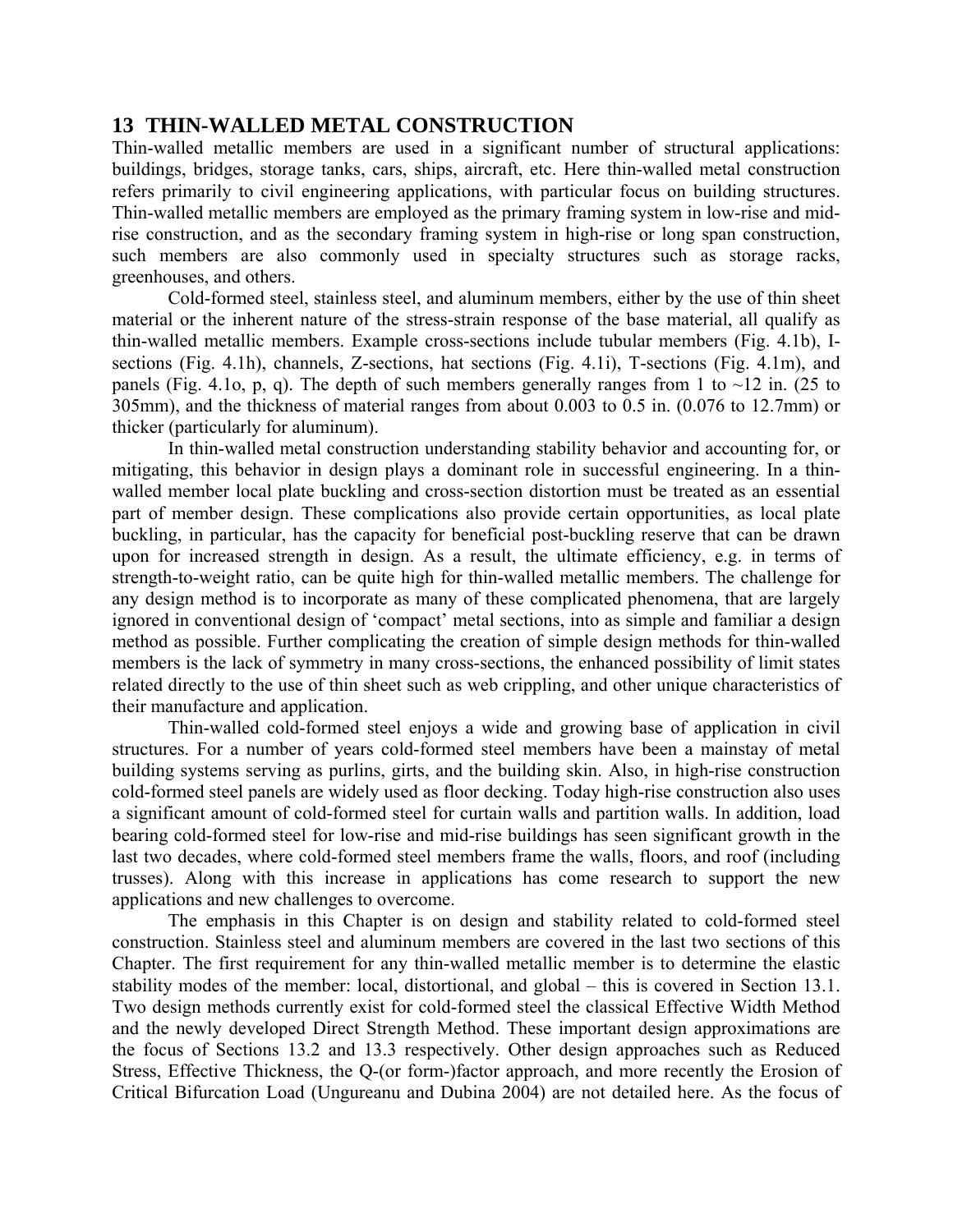the presented design methods (Sections 13.2 and 13.3) is columns and beams, section 13.4 provides the additional stability and strength limit states that must also be considered for a successful cold-formed steel member. Much of the current research focuses on cold-formed steel systems, in Section 13.5 the stability and strength of such assemblies is discussed.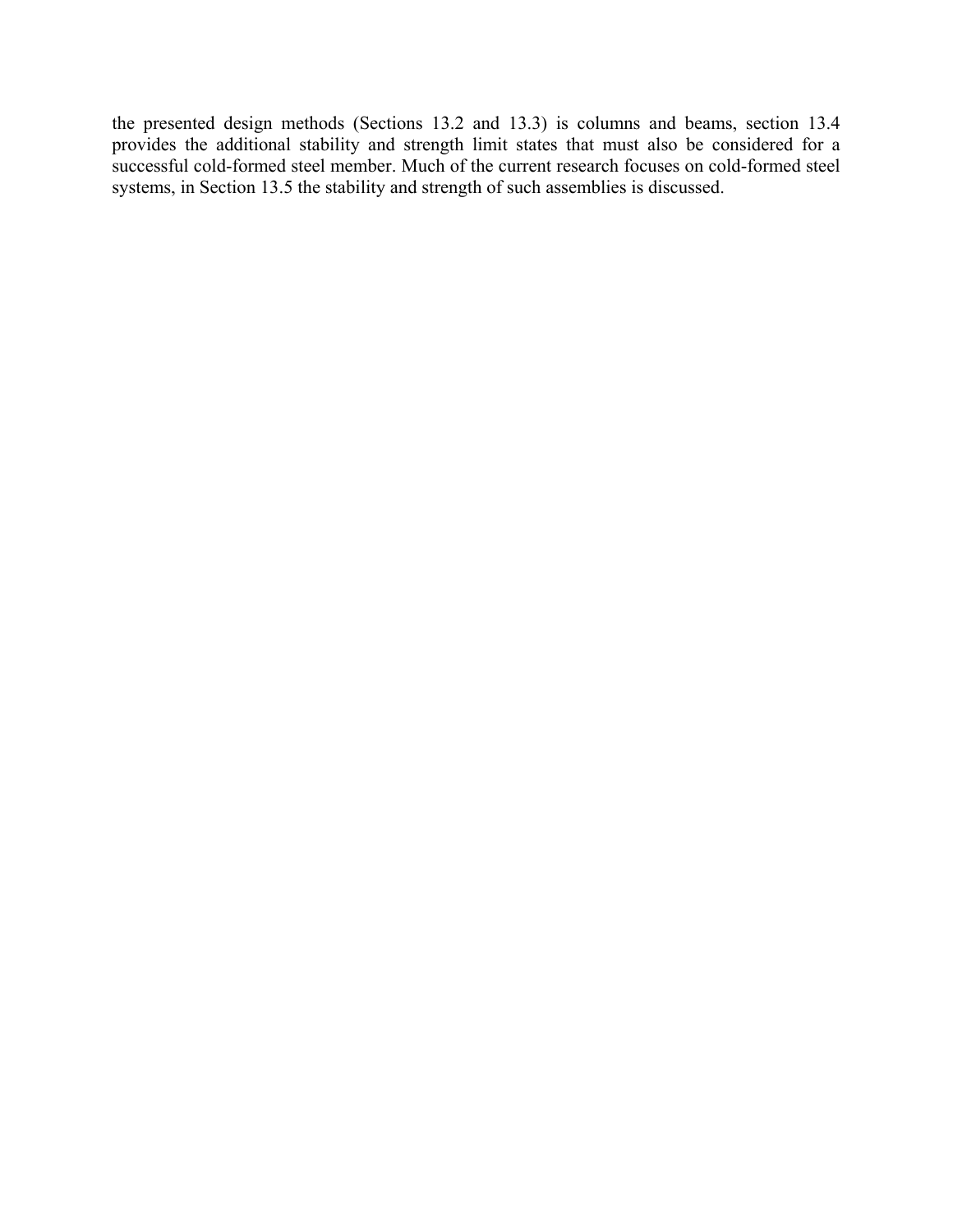# **13.1 MEMBER STABILITY MODES (ELASTIC)**

A distinguishing feature of thin-walled members is that cross-section stability must be considered in their design, as it often contributes to, or dominates, the observed behavior under load. This section presents and discusses the elastic stability modes of thin-walled members, namely: local, distortional, and global buckling. Historically, closed-form expressions have been employed by engineers in design, and today this trend continues, though some relief using computational methods is typically allowed. Given the historical importance of the closedformed expression for the stability modes Sections 13.1.2, 13.1.3, and 13.1.4 cover the analytical expressions in use for local, distortional, and global buckling, respectively. Finally, in Section 13.1.5 computational tools for thin-walled member stability, with particular emphasis on the finite strip method, are discussed.

# *13.1.1 Local, distortional, and global buckling*

Thin-walled members typically have at least three stability modes that are of interest in design: local, distortional, and global buckling. The AISI Specification (2007) provides definitions for the three buckling modes of a flexural member as follows: *Local Buckling*: buckling of elements only within a section, where the line junctions between elements remain straight and angles between elements do not change; *Distortional Buckling*: a mode of buckling involving change in cross-sectional shape, excluding local buckling, and *Lateral-torsional Buckling*: Buckling mode of a flexural member involving deflection out of the plane of bending occurring simultaneously with twist about the shear center of the cross-section..

As an example consider the three stability modes for a cold-formed steel lipped channel in bending as provided in Fig. 13.1. In the example, the local buckling moment is 67% of the yield moment  $(M_v)$ , and the buckling mode shape has a half-wavelength of 5 in., the distortional modes is 65% of *My* with a 25 in. half-wavelength, and the global mode is lateral-torsional buckling with only one half-wave along the length relevant. Given the magnitude of the buckling moments (significantly less than  $M_v$ ) all three buckling modes, and potentially their interactions, may be involved in the design of this member. This is typical in thin-walled member design.

Examination of the buckled shapes provided in Fig. 13.1 provides support for the AISI definitions; however particularly for distortional buckling, the provided definitions are limited in their application. From a practical standpoint the modes may often be identified by the characteristics of the buckled shape and their appearance at a given half-wavelength. Getting beyond heuristics, mechanics-based definitions of the three modes have been proposed and implemented in the context of generalized beam theory (Silvestre and Camotim 2002a; Silvestre and Camotim 2002b) and the finite strip method.(Adany and Schafer 2006a; Adany and Schafer 2006b). These methods provide the potential for automatic identification of the three primary buckling modes.

The "signature curve" of a thin-walled cross-section as given in Fig. 13.1 was pioneered and popularized by Hancock (see e.g. (Hancock 1978) and the figures in Chapter 4, Section 4.6). This "signature curve" of a cross-section has become an organizing principle for understanding the behavior of thin-walled sections. This curve was generated using the finite strip method and is discussed further in Section 13.1.5 below. Further, the implications of, and ease with which, such information can now be obtained was the motivating tool for a new design method: the Direct Strength Method, discussed in Section 13.3 below.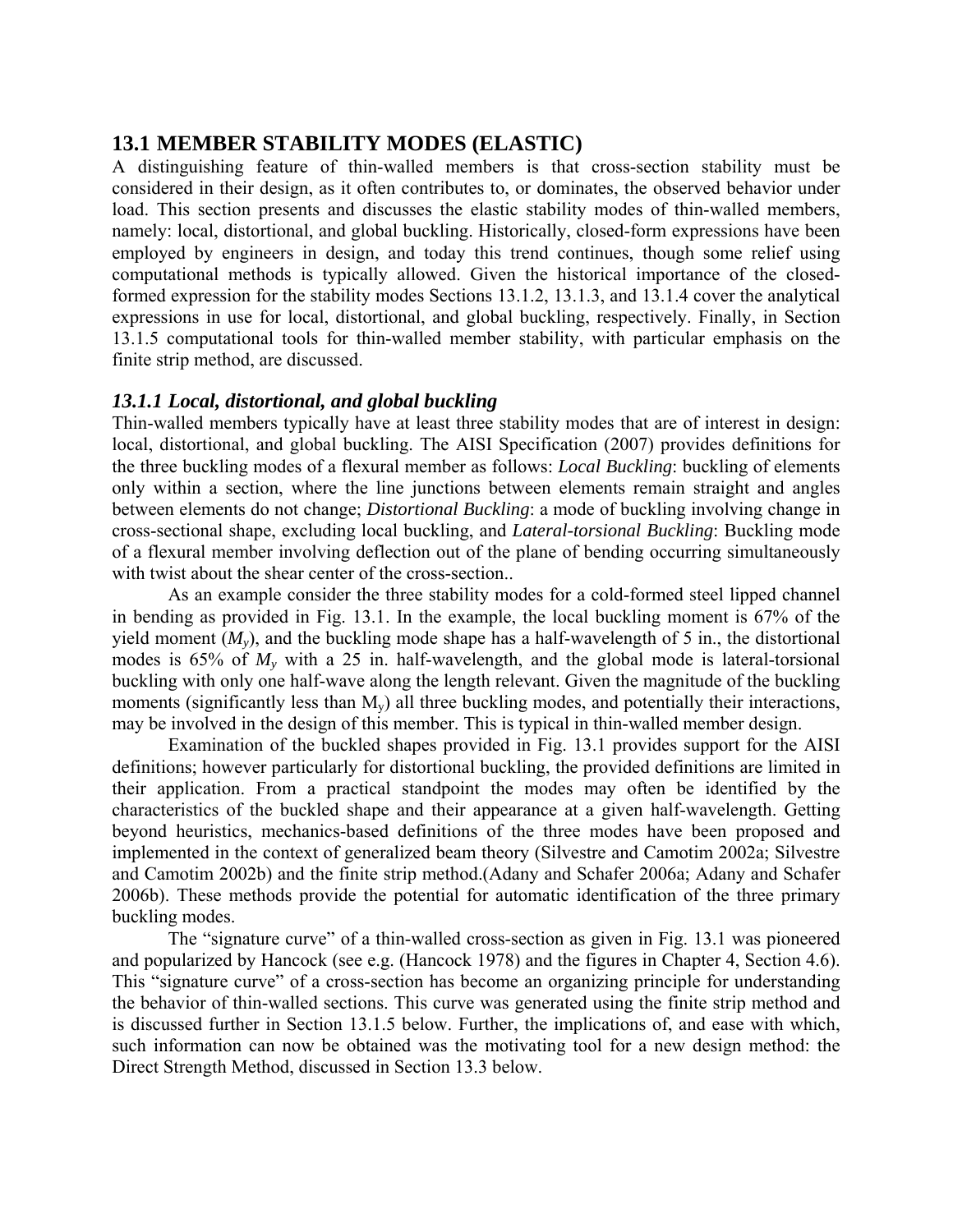

**Fig. 13.1 Normalized buckling moment vs. buckling mode half-wavelength for a lipped channel** 

## *13.1.2 Local buckling via plate stability*

As discussed at length in Chapter 4, the classical method for determining local stability of thinwalled cross-sections is to break the section into a series of plates. For a lipped channel in compression the procedure is illustrated in Fig. 13.2. The web (part A) is a stiffened element and may be idealized as a plate simply supported on all four sides. The plate buckling stress is:

$$
f_{\text{cr}\ell} = k \frac{\pi^2 E}{12(1 - v^2)} \left(\frac{t}{w}\right)^2 \tag{13.1}
$$

where  $k = 4.0$ , via case 1 of Fig. 4.2, and *E* is the Young's modulus, v the Poisson's ratio, *t* the thickness, and *w* the plate width. The lip (part C) is an unstiffened element and may be idealized as a simply supported plate with one longitudinal edge free,  $k = 0.425$ , via case 4 of Fig. 4.2.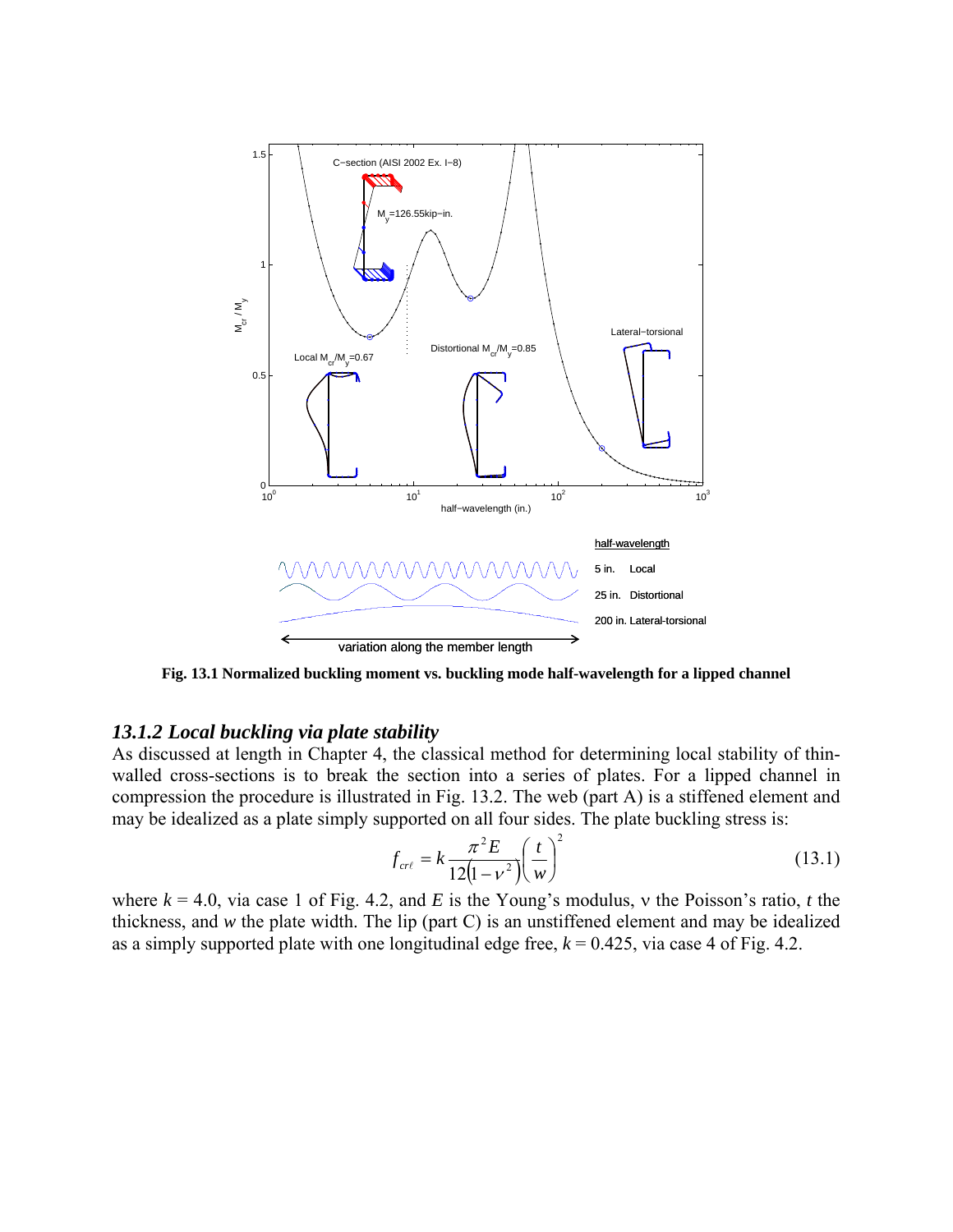

**Fig. 13.2 Breakdown of a thin-walled cross-section into elements for plate buckling evaluation** 

The flange (part B) is an edge stiffened element and represents a potentially more complicated condition. For pure local buckling the buckling mode shape (see inset of Fig. 13.1) of the flange is similar to the web – and may be approximated as a plate simply supported on four sides with a *k* of 4.0. However, if the lip is short, then the edge stiffened element may behave more like an unstiffened element; hence the reason the flange is referred to as an "edge stiffened" element instead of simply a "stiffened" element. Treatment of this mode of buckling has varied significantly over the years, but today is known as distortional buckling (again, see inset buckled shapes of Fig. 13.1) and will be discussed in detail in the next Section.

If the lipped channel of Fig. 13.2 is under bending instead of compression then the plate buckling coefficients (*k*'s) must be suitably modified. Stiffened elements under stress gradients and unstiffened elements under stress gradients are handled by the expressions reported in Section 4.2.2 of Chapter 4 (Bambach and Rasmussen 2004; Peköz 1987). In addition, the influence of moment gradient on the local plate buckling may also be considered as reported in Section 4.2.7 of Chapter 4 (Yu and Schafer 2007a).

# *Interaction of elements in local buckling*

As first discussed in Section 4.6 of Chapter 4 the classical approach to local buckling using isolated plates violates equilibrium and compatibility of the cross-section. Consider for instance the cross-section of Fig. 13.1, but now under the simpler case of pure compression. The centerline dimensions (ignoring corner radii) are  $h = 8.94$  in. (227.1 mm),  $b = 2.44$  in. (62.00 mm),  $d = 0.744$  in. (18.88 mm), and  $t = 0.059$  in. (1.499 mm), the critical buckling stress,  $f_{cr}$  of each element using the classical plate stability approach are as follows:

|                   | lip: $k = 0.43$ , | $f_{cr\ell\text{-lip}} = 0.43[\pi^2 E/(12(1-\mu^2))]$ ( <i>t/d</i> ) <sup>2</sup> = 72.1 ksi (497 MPa)     |  |
|-------------------|-------------------|------------------------------------------------------------------------------------------------------------|--|
| flange: $k = 4$ , |                   | $f_{\text{cr}\ell\text{-flange}} = 4.0[\pi^2 E/(12(1-\mu^2))](t/b)^2 = 62.4 \text{ ksi} (430 \text{ MPa})$ |  |
| web: $k=4$ ,      |                   | $f_{cr\ell\text{-web}} = 4.0[\pi^2E/(12(1-\mu^2))](t/h)^2 = 4.6 \text{ ksi} (32.0 \text{ MPa})$            |  |

Each element predicts a different buckling stress, even though the member is a connected group. The high flange and lip buckling stresses have little relevance given the low web buckling stress. A finite strip analysis (see Section 13.1.5 for more on computational solutions), which includes the interaction amongst the elements, shows that the flange aids the web significantly in local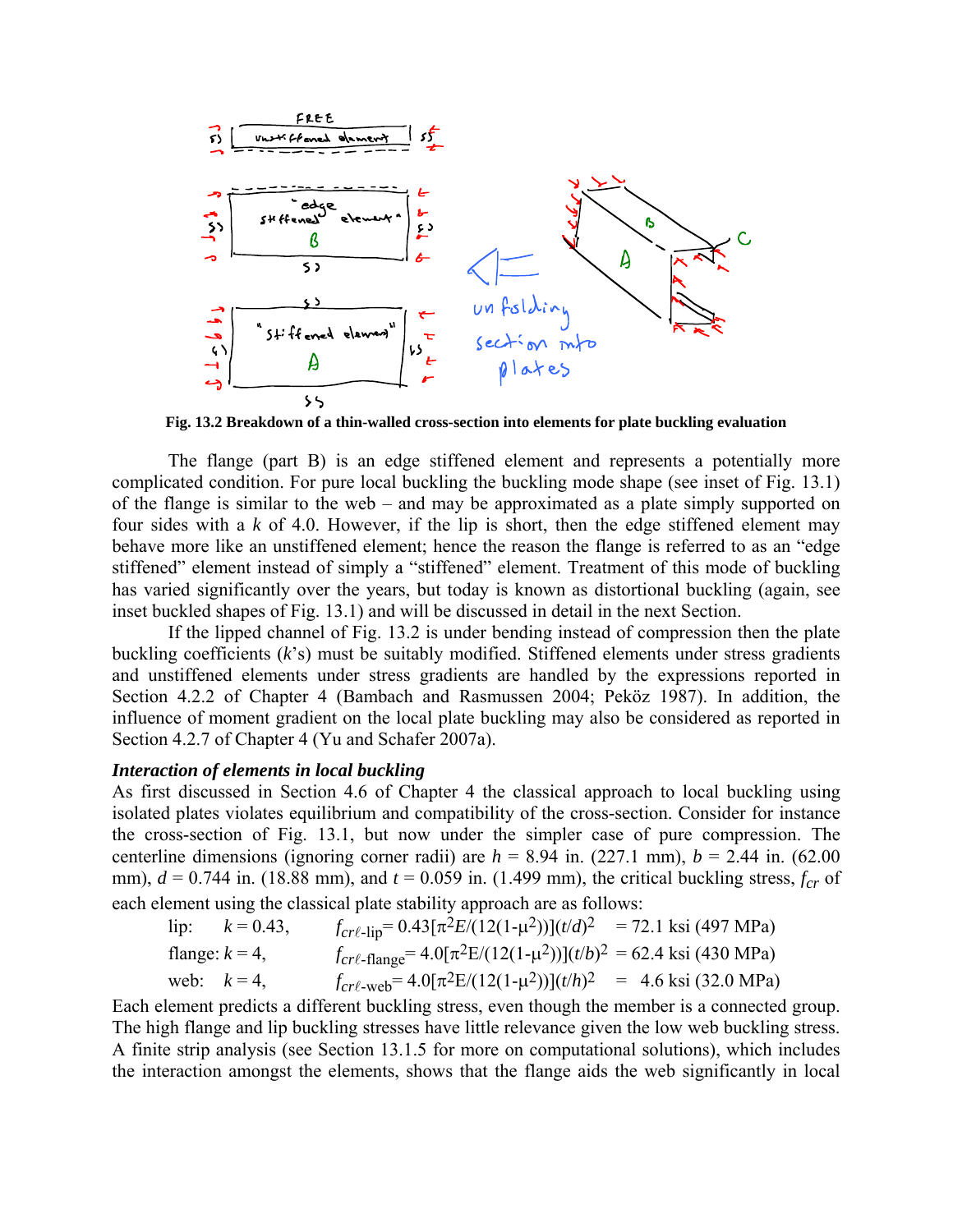buckling, increasing the web buckling stress from 4.6 ksi (32.0 MPa) to 6.6 ksi (45.4 MPa), but the buckling stress in the flange and lip are much reduced due to the same interaction.

It is possible to approximate the local buckling stress as the minimum of the element buckling stresses, but this method is typically overly conservative as demonstrated in the preceding example and discussed further in Section 4.6 of Chapter 4. The nomographs and references of Section 4.6 of Chapter 4 provide a means to determine the local buckling stress including the interaction for many simple shapes. Analytical expressions for flange-web and flange-lip local buckling interaction do exist for beams (Schafer and Peköz 1999) and columns (Schafer 2002). However, by far the simplest method for including the interaction of the connected elements (plates) in local buckling is to use one of the computational methods discussed in Section 13.1.5.

# *13.1.3 Distortional buckling expressions*

### *Edge stiffeners*

Analytical models for the elastic critical distortional buckling stress (see Fig. 13.1) have proven to be relatively complicated. The deformations involved include both membrane deformations, primarily in the flange and lip, and bending deformations, primarily in the web. Desmond et al. (1981a) provided expressions for the plate buckling coefficient (*k*) of the flange that are a function of the flange width and lip stiffener moment of inertia, and these are provided in AISI (2007). However, they have been shown to be poor predictor of the elastic distortional buckling stress (Schafer and Peköz 1999) and are only intended to be used in conjunction with specific effective width expressions provided (that is to say the *k*'s provided by Desmond et al. 1981 are not actually elastic buckling *k*'s, but empirically modified).

An alternative approach has been to account for the distortional mode of buckling as a compressed strut on an elastic foundation where the elastic foundation is represented by a spring that depends upon the bending stiffness of adjacent parts of plane elements and on the boundary conditions of the element. This procedure has been adopted in Eurocode 3, Part 1.3 (Eurocode 2004). The method accounts for the elastic restraint of all elements in the section, including the web by incorporation of their flexibility in the elastic spring restraint. A detailed discussion of this method applied to channel sections is given in Buhagiar et al. (1992). Another interesting alternative approach is the analytical application of Generalized Beam Theory to determining closed-formed expressions for distortional buckling (Silvestre and Camotim 2004a; Silvestre and Camotim 2004b; Silvestre and Camotim 2004c).

The analytical model in widest use is Lau and Hancock's (1987a) and is based primarily on the assumption that the flange acts as an isolated column undergoing flexural-torsional buckling, while the web provides elastic restraint to the flange, as shown in Fig. 13.3. This model was first considered by aluminum researchers (Sharp 1966) and subsequently improved to include more consistent treatment of the web by Lau and Hancock (1987a). Schafer and Peköz (1999) further improved this model to allow for the impact of applied stresses on the web's rotational stiffness; thus allowing for the case when distortional buckling is triggered by instability of the web as opposed to the flange. Teng et al. (2003) examined the method's application to beam-columns. Lau and Hancock's treatment is used in the Australian coldformed steel standard (AS/NZS:4600 2005) and Schafer and Peköz's in the AISI (2007) Specification.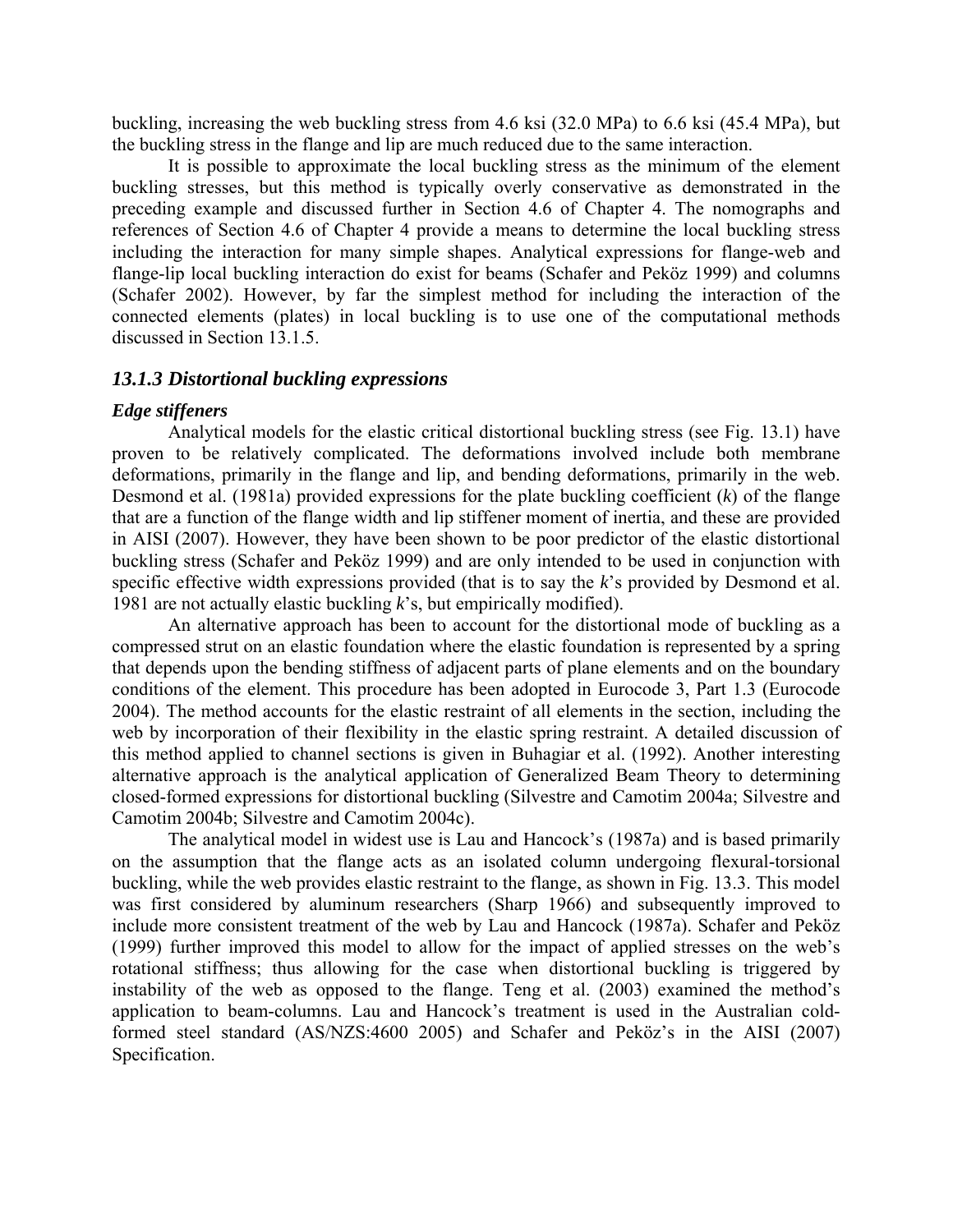

**Fig. 13.3 Lau and Hancock's model for distortional buckling: Flange elastically restrained along flange/web junction (a) original column section (b) isolated flange (Lau and Hancock 1987b)** 

Treatment of the flange as a column requires that separate section properties (*I*, *J*, *Cw*, etc.) for the flange-lip components be calculated. These section properties are then used in the torsional-flexural buckling problem, which itself requires the solution to a quadratic equation (see Eq. 13.3). The involved nature of these calculations make computational solutions far more attractive, and indeed the AISI (2007) Specification makes it explicitly clear that rational elastic buckling analysis is allowed for in determining the elastic distortional buckling stress.

## *Intermediate stiffeners*

To a certain extent the elastic distortional buckling treatment of intermediate stiffeners has developed in a manner similar to edge stiffeners. Desmond provided a method for predicting *k* as a function of the plate width and stiffener moment of inertia (Desmond et al. 1981b) that was employed from the 1986-1996versions of the AISI Specification. Eurocode employs the model of a compressed strut on an elastic foundation (Eurocode 2004). Based on the classical expressions for stiffened plates (See Section 4.4 of Chapter 4) AISI (2001) adopted new expressions for plates with intermediate stiffeners (Schafer and Peköz 1998a) that are provided in Section 4.4.1 of Chapter 4. The primary difference in expressions for elastic distortional buckling of intermediate stiffeners, as opposed to edge stiffeners, is that the interaction of the elements (e.g., web-flange) is typically ignored and the focus remains only on the element with the intermediate stiffeners (the classic stiffened plate).

## *Edge and intermediate stiffeners*

Analytical expressions for distortional buckling of sections with both intermediate and edge stiffeners are essentially too involved to be practical. The only potential exception to this is the case of single mode generalized beam theory solution – if the generalized beam theory crosssection parameters are known then the resulting analytical expressions are tractable (Silvestre and Camotim 2004c). However, even the calculation of the cross-section properties is essentially a computational method. Computational solutions for sections with edge and intermediate stiffeners pose no particularly unique problem for computational solutions and are discussed further in 13.1.5, and recommended for the design of such sections.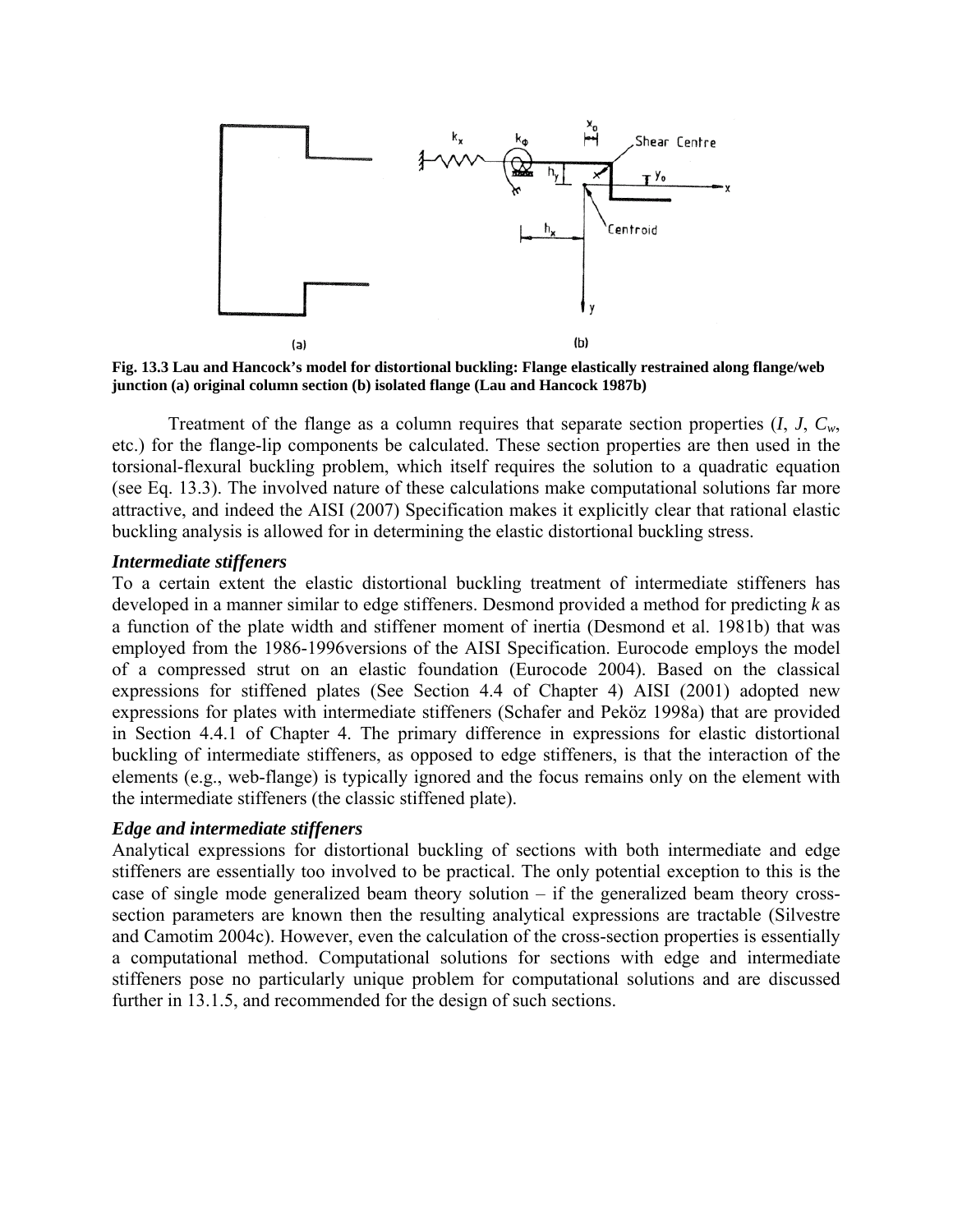# *13.1.4 Global/Flexural–Torsional buckling*

## *Columns*

Concentrically loaded columns can buckle by (1) flexure about one of the principal axes, (2) twisting about the shear center (torsional buckling), or (3) a combination of both flexure and twisting, called flexural–torsional buckling. Torsional buckling is a possible failure mode for point symmetric sections. Flexural–torsional buckling must be checked for open sections that are singly symmetric and for sections that have no symmetry. Open sections that are doubly symmetric or point symmetric are not subject to flexural–torsional buckling because their shear center and centroid coincide. Closed sections also are immune to flexural–torsional buckling. Flexural-torsional buckling is common in thin-walled construction and is thus the focus of the discussion here, see Chapter 3 for further discussion on flexural column buckling.

One can explain the nature of flexural–torsional buckling with the aid of Fig. 13.4. At buckling, the axial load can be visualized to have a lateral component (*qdz*) as a consequence of the column deflection. The torsional moment of this lateral component about the shear center of the open section shown in Fig. 13.4 causes twisting of the column. The degree of interaction between the torsional and flexural deformations determines the amount of reduction of the buckling load in comparison to the flexural buckling load. Therefore, as the distance between the shear center and the point of application of the axial load increases, the twisting tendency increases and therefore the flexural–torsional buckling load decreases. Flexural–torsional buckling can be a critical mode of failure for thin-walled open sections because of their low torsional rigidity. The theory of elastic flexural–torsional instability is well developed (Goodier, 1942; Vlasov, 1959; Timoshenko and Gere, 1961; Galambos, 1968). Flexural–torsional buckling of singly symmetric thin-walled open sections under concentric and eccentric loading also has been studied in detail, and design aids have been devised (Klöppel and Schardt, 1958; Pfluger, 1961; Chajes and Winter, 1965; Chilver, 1967; Peköz, 1969; Peköz and Winter, 1969). The AISI specification since 1980 has contained flexural–torsional buckling provisions based on the work of Chajes et al. (1966), Peköz (1969), and Peköz and Winter (1969).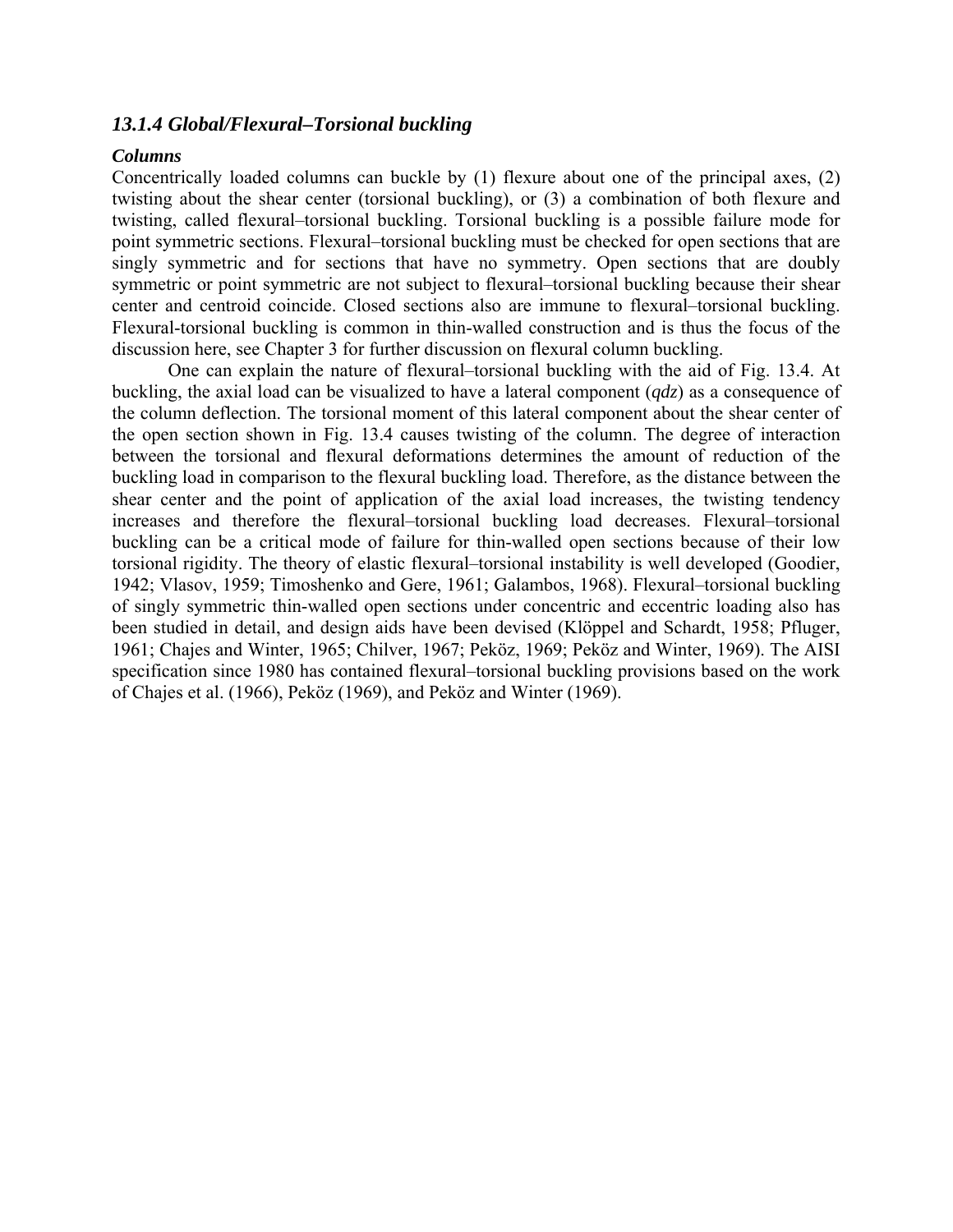

**Fig. 13.4 Forces causing flexural-torsional buckling.** 

Differential equations of equilibrium for the general case of biaxial eccentricities have been solved by Thurlimann (1953), Vlasov (1959), Dabrowski (1961), Prawel and Lee (1964), Culver (1966), and Peköz and Winter (1969) using different procedures of solution. If the section is singly symmetric, such as the sections shown in Fig. 13.5, and is acted on by an axial load not in the plane of symmetry; or if the section is not symmetric, the solution of the differential equations indicates that as the axial load increases the member continuously twists and deflects biaxially. The principal axes, twist angle  $\phi$  and deflections *u* and *v* are shown in Fig. 13.6. Analogous to small deflection flexural beam-column theory, infinite deflections and rotation are predicted for a certain value of the axial load.

However, if the section is singly symmetric and the axial load is applied through the centroid, the behavior of the member is described by three homogeneous differential equations, two of which are coupled. If the member is assumed to be hinged at both ends, namely,  $u'' = v'' =$  $\phi^{\epsilon} = 0$ , the solution of the one uncoupled equation gives the critical load for buckling in the direction of the symmetry axis (taken here as the *x*-axis):

$$
P_{ye} = K_{11}EI_y \frac{\pi^2}{L^2}
$$
 (13.2)

where  $I_y$  is the moment of inertia about the *y*-axis and *L* is the length of the column.  $K_{11}$  and other *K* values determined by the Galerkin method for various boundary conditions are given by Peköz (1969). The discussion here will be limited to hinged ends.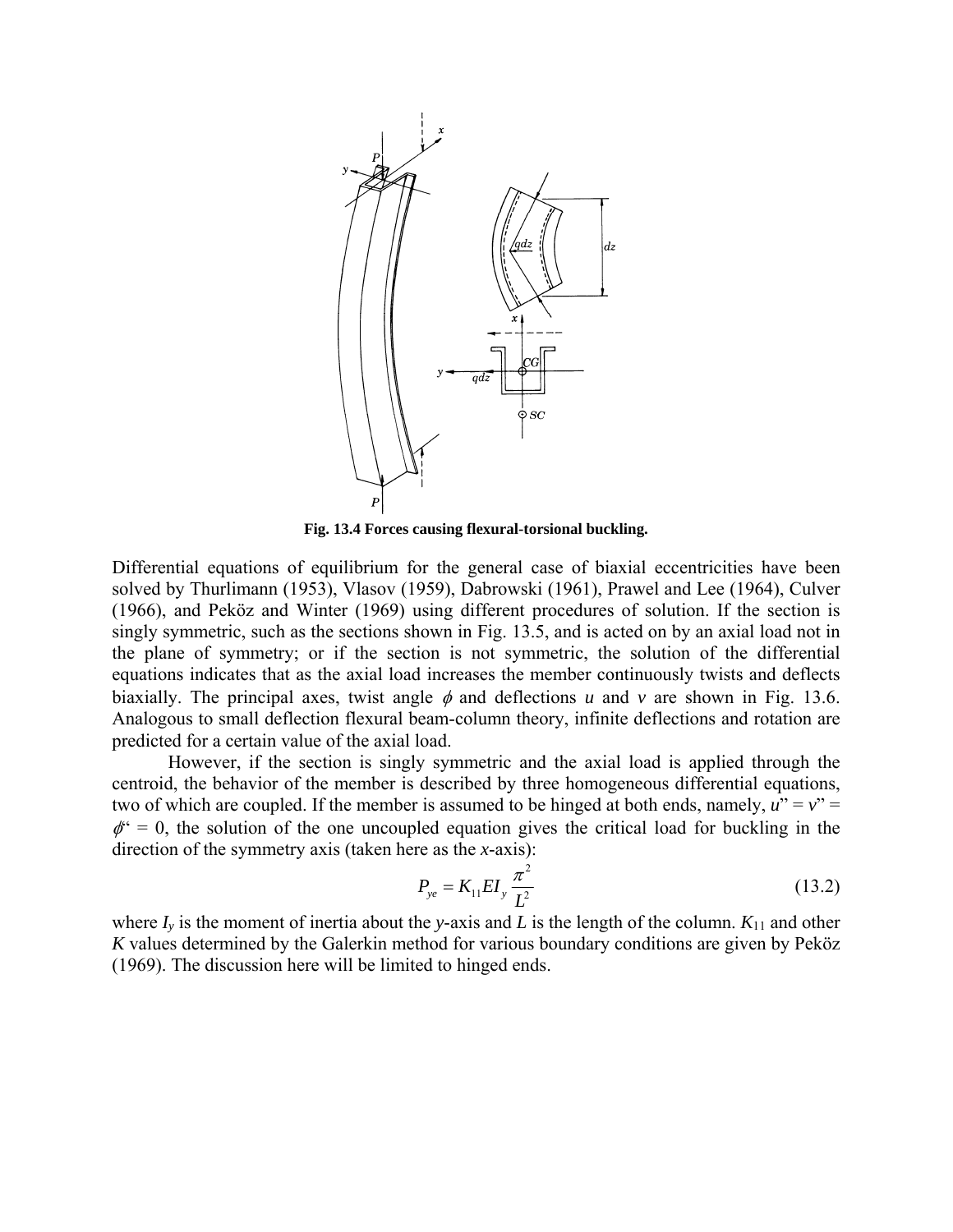

**Fig. 13.5 Some singly symmetric sections and coordinate axis orientation.** 



**Fig. 13.6 Principal axes and deflection components.** 

The two coupled equations describing deformations  $v$  and  $\phi$  result in a single buckling load  $P_{TF}$  for the flexural–torsional mode. The same buckling mode also occurs in the more general case of the load acting eccentrically in the plane of symmetry. Then the member continuously deflects as a beam-column in the plane of symmetry (*x*-direction), but is subject to flexural–torsional buckling out of this plane under load  $P_{TF}$  given in this case by Eq. 13.3. (The solution for a concentric load is obtained by setting  $e_s = 0$  in this equation.)

$$
P_{TF} = \frac{\left(P'_{\phi e} + \alpha P_{xe}\right) \pm \sqrt{\left(P'_{\phi e} + \alpha P_{xe}\right)^2 - 4\gamma P_{xe} P'_{\phi e}}}{2\gamma}
$$
(13.3)

where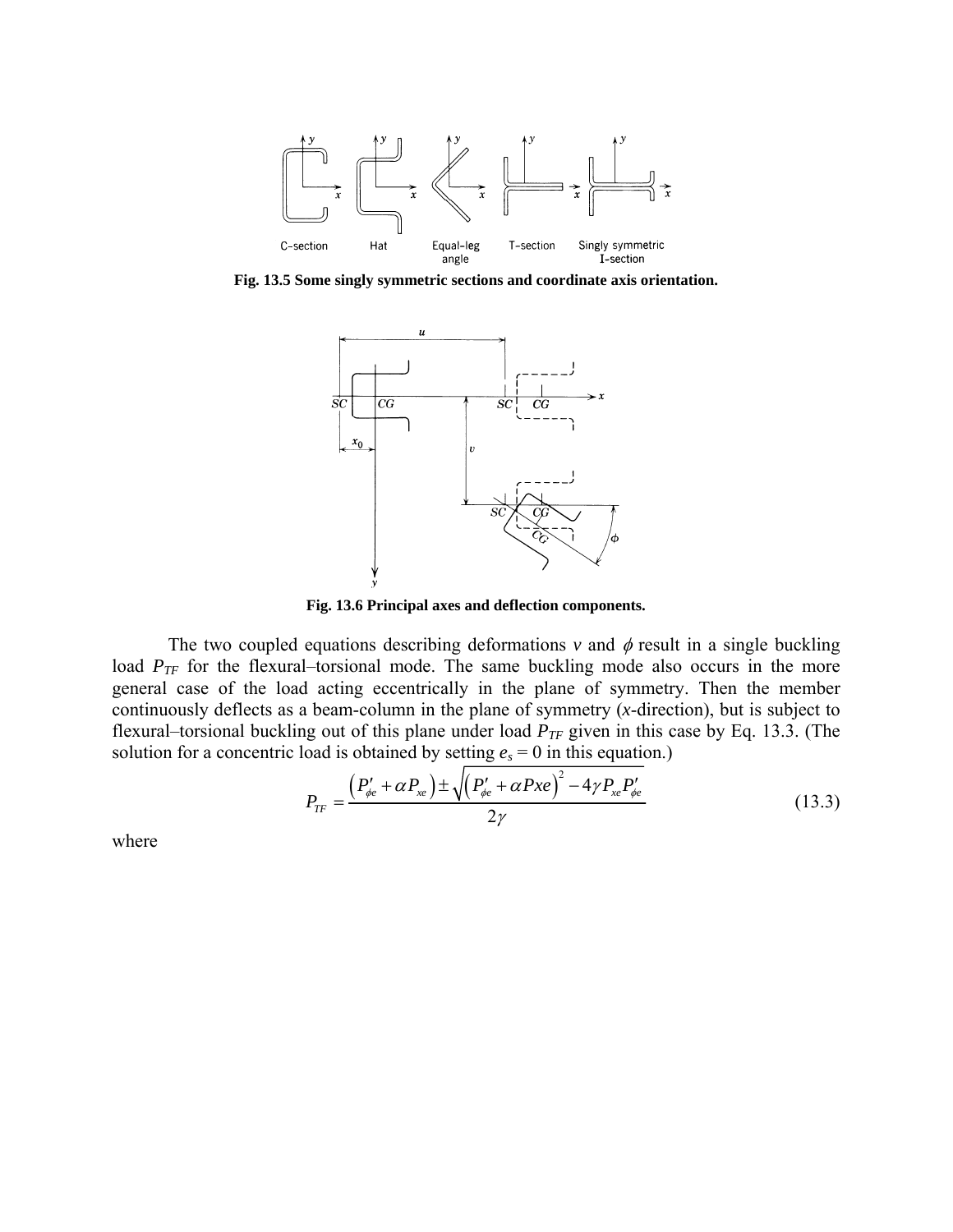$$
\alpha = 1 + e_x \beta_2 \frac{A}{I_0} \tag{13.4}
$$

$$
\gamma = \frac{A}{I_0} (x_0 - e_x)^2 + e_x \beta_2 \frac{A}{I_0} + 1
$$
\n(13.5)

$$
P'_{\phi e} = P_{\phi e} \alpha \tag{13.6}
$$

$$
P_{\phi e} = \frac{A}{I_0} \left( EC_w \frac{\pi^2}{L^2} + GJ \right)
$$
 (13.7)

$$
P_{xe} = EI_x \frac{\pi^2}{L^2} \tag{13.8}
$$

$$
\beta_2 = \frac{1}{I_y} \Big( \int_A x^3 dA + \int_A xy^3 dA \Big) - 2x_0 \tag{13.9}
$$

and where

 $e_x$  = eccentricity with respect to the center of gravity

 $X_0 = x$ -coordinate of the shear center

 $I_x$  = moment of inertia about the *x*-axis

- $I_0$  = polar moment of inertia about the shear center
- $A =$ area of the cross section
- $C_w$ ,  $J$  = warping and St.-Venant torsional constants for the cross section, respectively.

The parameter  $P_{\phi}$  has the physical meaning that it is the concentric torsional buckling load if the displacements *u* and *v* are prevented,  $P'_{\phi}$  is the corresponding value for eccentric loading, and  $P_{xe}$  designates the load for buckling in the direction of the *y*-axis if displacements  $\phi$  and *u* are prevented. A simplified expression for  $P_{TF}$  is employed in the AISI Specification.

#### *Beams*

For doubly- and mono-symmetric sections global lateral-torsional buckling is discussed in Chapter 5. For thin-walled metal construction, the critical stress for lateral buckling of an I-beam having unequal flanges can be determined by the following formula (Winter, 1943, 1970):

$$
\sigma_c = \frac{\pi^2 ED}{2S_{xc}L^2} \left( I_{yc} - I_{yi} + I_y \sqrt{1 + \frac{4GJL^2}{\pi^2 EI_{y} d^2}} \right)
$$
(13.10)

where

 $S_{\rm sc}$  = compressive section modulus of the entire section about the major axis

 $I_{\rm vc}$ ,  $I_{\rm vt}$  = moments of inertia of the compression and tension portion, respectively, of a section about its centroidal axis parallel to the web

- $E =$  modulus of elasticity
- $G =$ shear modulus
- *J* = torsional constant of the section
- $d =$  depth of the section
- $L =$  unbraced length

For thin-walled steel sections, the first term under the radical in Eq. 13.10 usually exceeds the second term by a considerable margin (Winter, 1947). If the second term is omitted and considering that  $I_y = I_{yc} + I_{yt}$ , the following equation can be obtained for determination of critical stress for lateral buckling in the elastic range: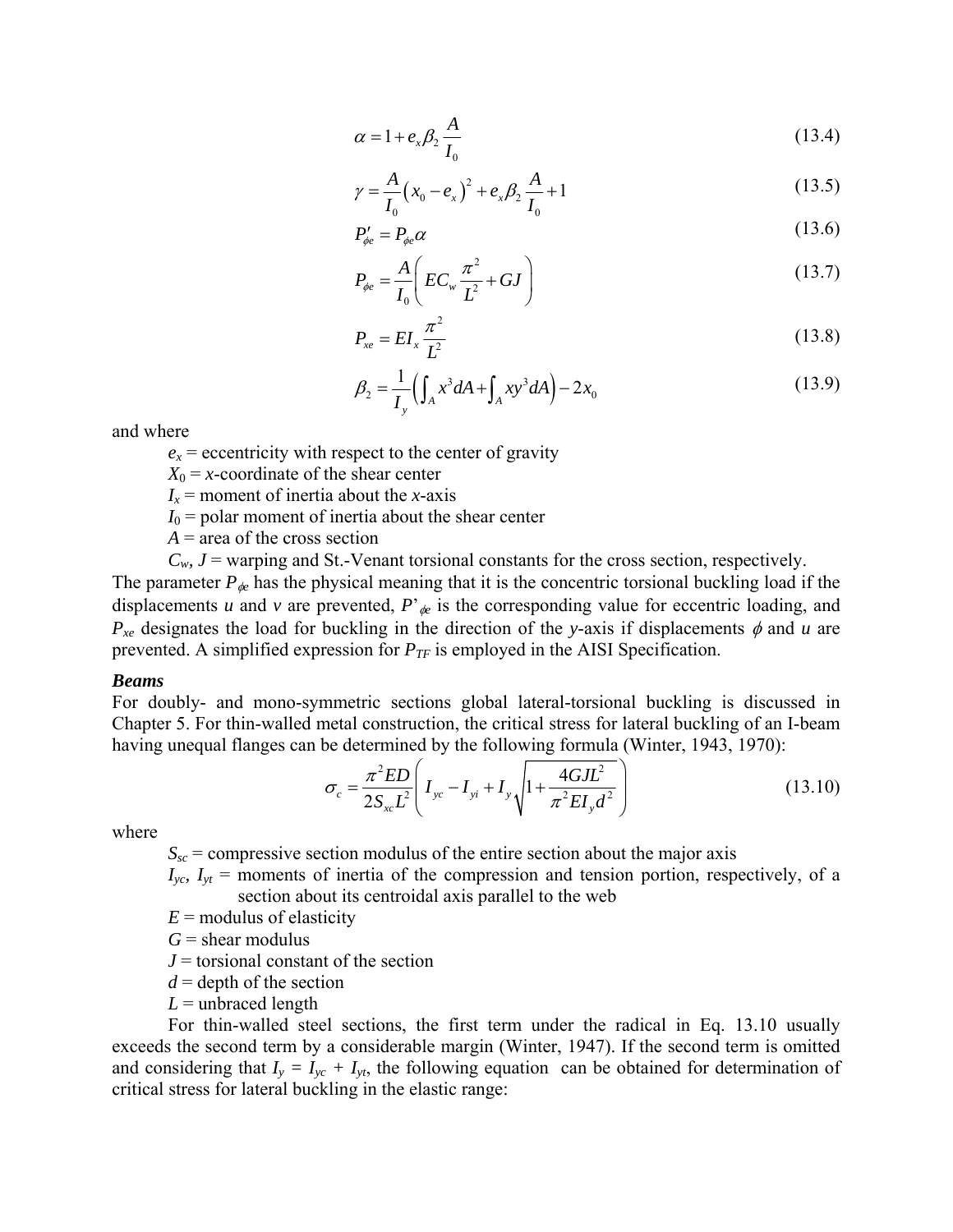$$
\sigma_c = \pi^2 E C_b \left( \frac{dI_{yc}}{L^2 S_{sc}} \right) \tag{13.11}
$$

where  $C_b$  is a bending coefficient to account for moment gradient (see Chapter 5 or the AISI Specification). In the AISI Specification the lateral buckling strength for I-section beams in the elastic range is based on Eq. 13.11. For Z-section beams, Eq. 13.11 is divided by 2, a conservative approximation to the actual lateral-torsional buckling stress of a Z.

For singly-symmetric sections (Fig. 13.5) the torsional-flexural buckling solution of the previous section can be extended. When there is no axial load, the Galerkin method solution (Peköz, 1969) of the general differential equations of equilibrium gives the following expression for the critical moments,  $M_{CR}$ :

$$
M_{CR} = -\frac{P_e \beta_2}{2} \left( 1 \pm \sqrt{1 + \frac{4I_0 R}{\beta_2^2 A}} \right)
$$
 (13.12)

where  $R = P_{\phi} / P_{xe}$ . For singly and doubly symmetric section bending about the symmetry axis perpendicular to the web and introducing the notation used in the AISI Specification (as opposed to Peköz 1969) including the moment gradient  $C_b$  factor, then the elastic critical lateral-torsional buckling moment may be expressed as:

where

$$
M_{cre} = C_b r_0 A \sqrt{\sigma_{ey} \sigma_t} \tag{13.13}
$$

$$
r_0 = \sqrt{r_x^2 + r_y^2 + x_0^2}.
$$
 (13.14)

$$
\sigma_{ey} = \frac{\pi^2 E}{\left(K_y L_y / r_y\right)^2} \tag{13.15}
$$

$$
\sigma_{t} = \frac{GJ + \pi^{2}EC_{w}/(K_{t}L_{t})^{2}}{Ar_{0}^{2}}
$$
\n(13.16)

and where

 $r_x$  and  $r_y$  = radii of gyration of the cross section about the centroidal principal axis;

 $x_0$  = distance from shear center to centroid along principal *x*-axis, taken as negative;

 $A =$  the full cross-sectional area.

 $K_y$ ,  $K_t$  = effective length factors for bending about the *y*-axis and for twisting

 $L_y$ ,  $K_t$  = unbraced length for bending about the *y*-axis and for twisting

For laterally unbraced hat sections bent about the *x*-axis, no stress reduction is necessary if  $I_y$  >  $I_x$ , because there is no tendency to buckle. When  $I_y < I_x$  a conservative estimate of the critical elastic stress may be determined by regarding the compression portion of the section as an independent strut, which gives

$$
\sigma_e = \frac{\pi^2 E}{\left(L/r_y\right)^2} \tag{13.17}
$$

where  $r<sub>y</sub>$  is the radius of gyration about the vertical axis of that portion of the hat section which is in compression. A more accurate analysis for such hat-shaped sections and for any other singly symmetric section is to use the equations given in Chapter 5. This is the approach required in the AISI specification for the design of singly symmetric section. The AISI Design Manual (2002) and Yu (2000) provide design aids for calculation of the necessary section properties for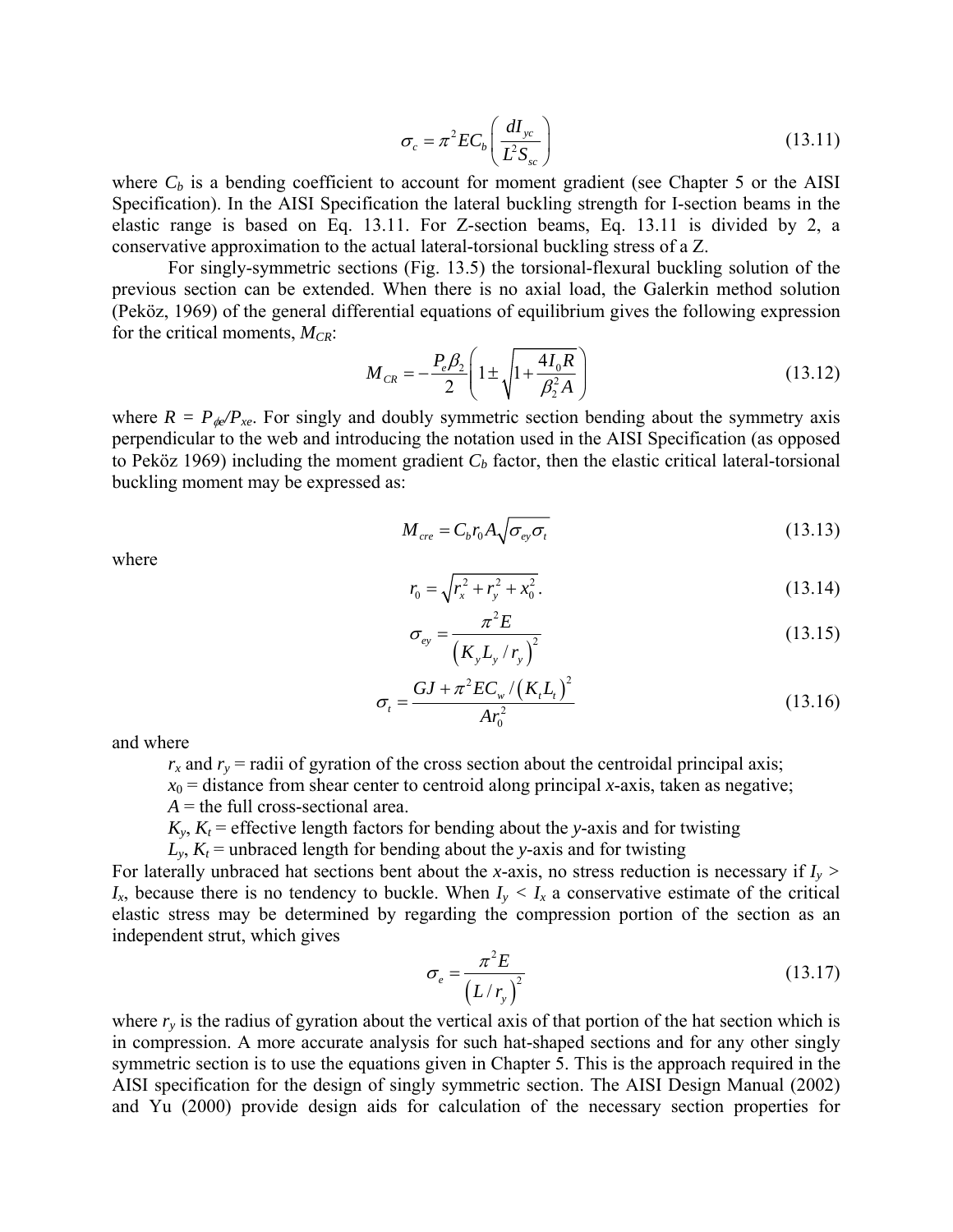common thin-walled shapes. However, due to the involved nature of the preceding expressions it is not uncommon for computational tools to be employed to (a) determine the necessary section properties and (b) implement and provide solutions for *PTF* and *MCR*.

## *13.1.5 Computational elastic buckling solutions*

Complete analytical expressions for local, distortional, and global buckling exist, as detailed in the previous sections, but even though the underlying mechanics is relatively straight forward (this is after all just elastic bifurcation buckling, no large deformations or inelasticity) the resulting expressions are significantly involved. Today, computational solutions offer a powerful alternative – particularly for elastic buckling where the solution sensitivity is not so great. A variety of numerical methods: finite element, finite differences, boundary element, generalized beam theory, finite strip analysis, and others, provide accurate elastic buckling solutions for thinwalled beams and columns. (See also Chapter 21 for additional discussion.)

Traditional finite element analysis using thin plate or shell elements may be used for elastic buckling prediction. Due to the common practice of using polynomial shape functions, the number of elements required for reasonable accuracy can be significant. Finite element analysis books such as Cook et al. (1989) and Zienkiewicz and Taylor (1989, 1991) explain the basic theory; while a number of commercial implementations can provide accurate elastic buckling answers if implemented with a modicum of care. Finite difference solutions for plate stability are implemented by Harik et al. (1991) and others. The boundary element method may also be used for elastic stability (Elzein, 1991). Generalized beam theory, developed originally by Schardt (1989, 1994) with contributions from Davies et al. (1994) and Davies and Jiang (1996, 1998) and significant extensions in recent years by Silvestre and Camotim (2002a, 2002b) who have also recently provided a free user-friendly software implementation (Bebiano et al. 2008).

Finite strip analyses, such as presented in Fig. 13.1 and Fig. 13.7, are a specialized variant of finite element analysis. For elastic stability of thin-walled sections, finite strip is one of the most efficient and popular methods. The specific version of the finite strip method which can account for both plate flexural buckling and membrane buckling in thin-walled members was developed by Plank and Wittrick (1974). Cheung and Tham (1998) explain the basic theory. Hancock and his collaborators (see Hancock et al., 2001 for full references and descriptions) pioneered the use of finite strip analysis for stability of cold-formed steel members and convincingly demonstrated the important potential of finite strip analysis in both cold-formed steel design and behavior. Consider, for example the results of Fig. 13.7: local, distortional, and global buckling loads (or moments) along with the corresponding mode shapes are identified in the figure. All of the instabilities that need to be considered in basic thin-walled member design of these members are presented in one compact result.

Finite strip analysis is a general tool that provides accurate elastic buckling solutions with a minimum of effort and time. Finite strip analysis, as implemented in conventional programs, does have limitations, the two most important ones are: the model assumes the ends of the member are simply supported, and the cross-section may not vary along its length. These are not limitations of the method per se, but rather the implementations which are commonly available (Papangelis and Hancock 1995; Schafer and Adany 2006). Despite these limitations the tool is useful, and a major advance over plate buckling solutions and plate buckling coefficients (*k*'s) that only partially account for the important stability behavior of thin-walled members.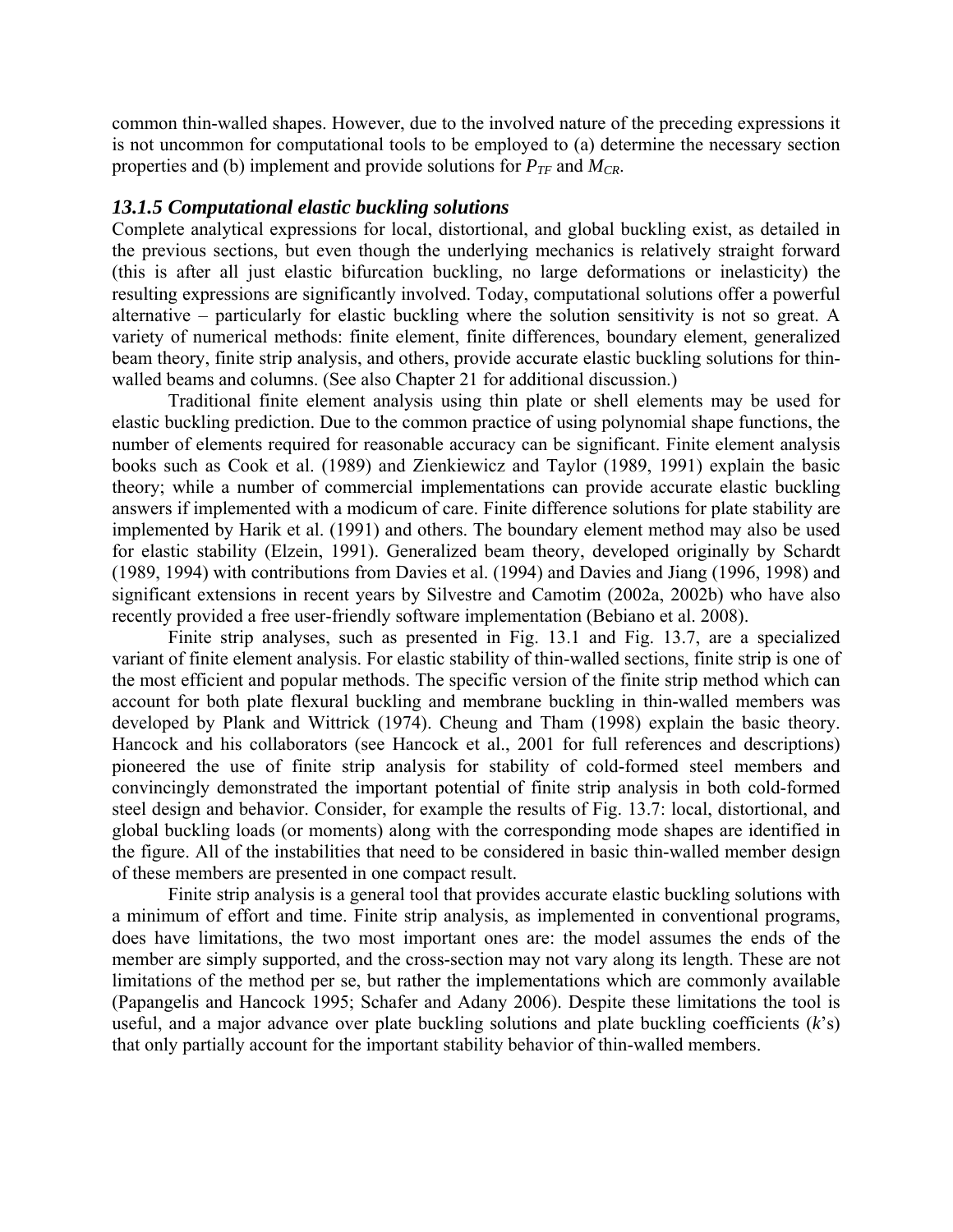

**Fig. 13.7 Example finite strip analysis results for local, distortional, and global buckling of (a)-(d) Z-section under different loading conditions and (e)-(h) rack post section under different loading conditions**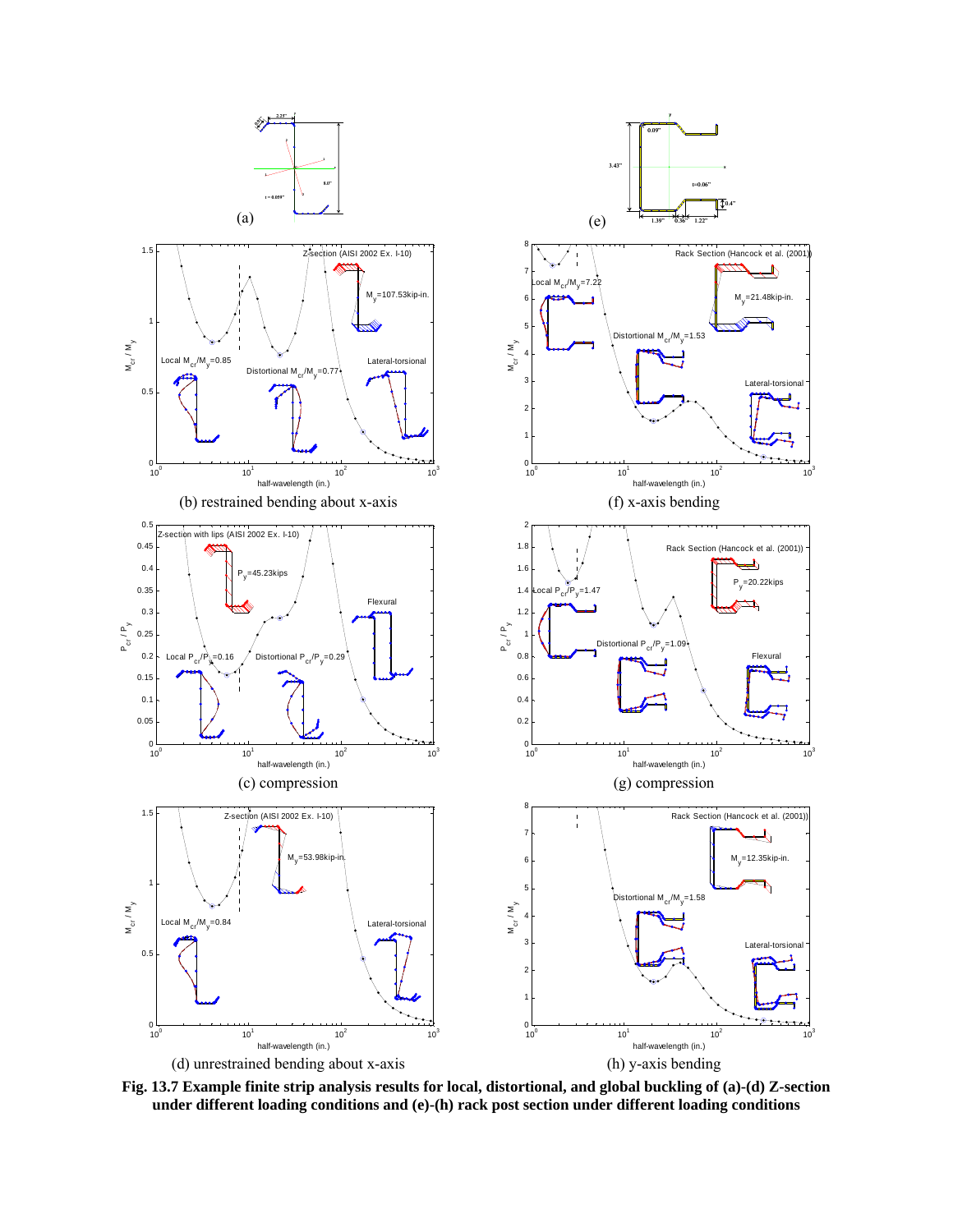# **13.2 EFFECTIVE WIDTH MEMBER DESIGN**

Since the first cold-formed steel specification the concept of effective width reductions to account for local buckling and post-buckling strength has been central to capacity determination of members. Until the 1986 Specification in addition to effective width, reduced stress, and form factor (or Q-factor) approaches were also in use. In 1986 reduced stress methods were replaced with effective width methods for webs and unstiffened elements, and the Q-factor approach for local-global interaction was replaced with a novel extension to the effective width approach, under what is now known as the unified Effective Width Method (Peköz 1987).

Today the AISI Specification (2007) provides two alternative procedures for strength determination of cold-formed steel members: the unified Effective Width Method in the main body of the Specification, and the Direct Strength Method in Appendix 1 of the Specification. There is significant overlap between the two approaches. Further, not all material in the main body of the Specification directly uses the concept of effective width. This Section provides an examination of beams and columns by the Effective Width Method, while the following Section examines the Direct Strength Method.

The focus of this section is to provide the Effective Width Method solution to the strength of columns and beams which are subject to the member elastic stability modes addressed in the Section 13.1. Namely, how does one determine the strength in local, distortional, and global buckling – as well as the potential interactions amongst these modes? Local buckling, which is the focus of the effective width method is treated first, followed by global buckling, local-global interaction, and finally distortional buckling. Comparison between the Effective Width Method and the Direct Strength Method are provided in Section 13.3

# *13.2.1 Local buckling strength*

## *Columns*

The role of local buckling in cold-formed steel columns has been studied since the 1940's with Winter (1949) summarizing U.S. contributions (e.g., Winter 1940, Winter 1943) and Chilver (1951, 1953) and Harvey (1953) work in the U.K. After sixty years of progress, modern column research is still similar to Chilver's work: elastic stability solutions for local plate buckling and "effective width" for the ultimate strength. The elastic plate buckling solution of Chilver and Harvey was based on Lundquist and Stowell (1943) who extended the work of Timoshenko and Gere (1936) by providing practical methods for calculating the stability of connected plates. The "effective width" solution was based on von Kármán et al. (1932) and the experimental corrections of Winter (1947). Notably, both Chilver and Harvey properly included the interaction of elements in determining the local buckling stress.

The basic premise of the effective width method for local buckling is to reduce each plate comprising a cross-section to an effective plate (Fig. 13.8). The effective plate is an approximation of the longitudinal normal stress distribution in the real plate, where the effective plate can carry the full applied stresses, but only in the effective portions. This method has long been used for flat plates in compression and is fully detailed in Section 4.3.3.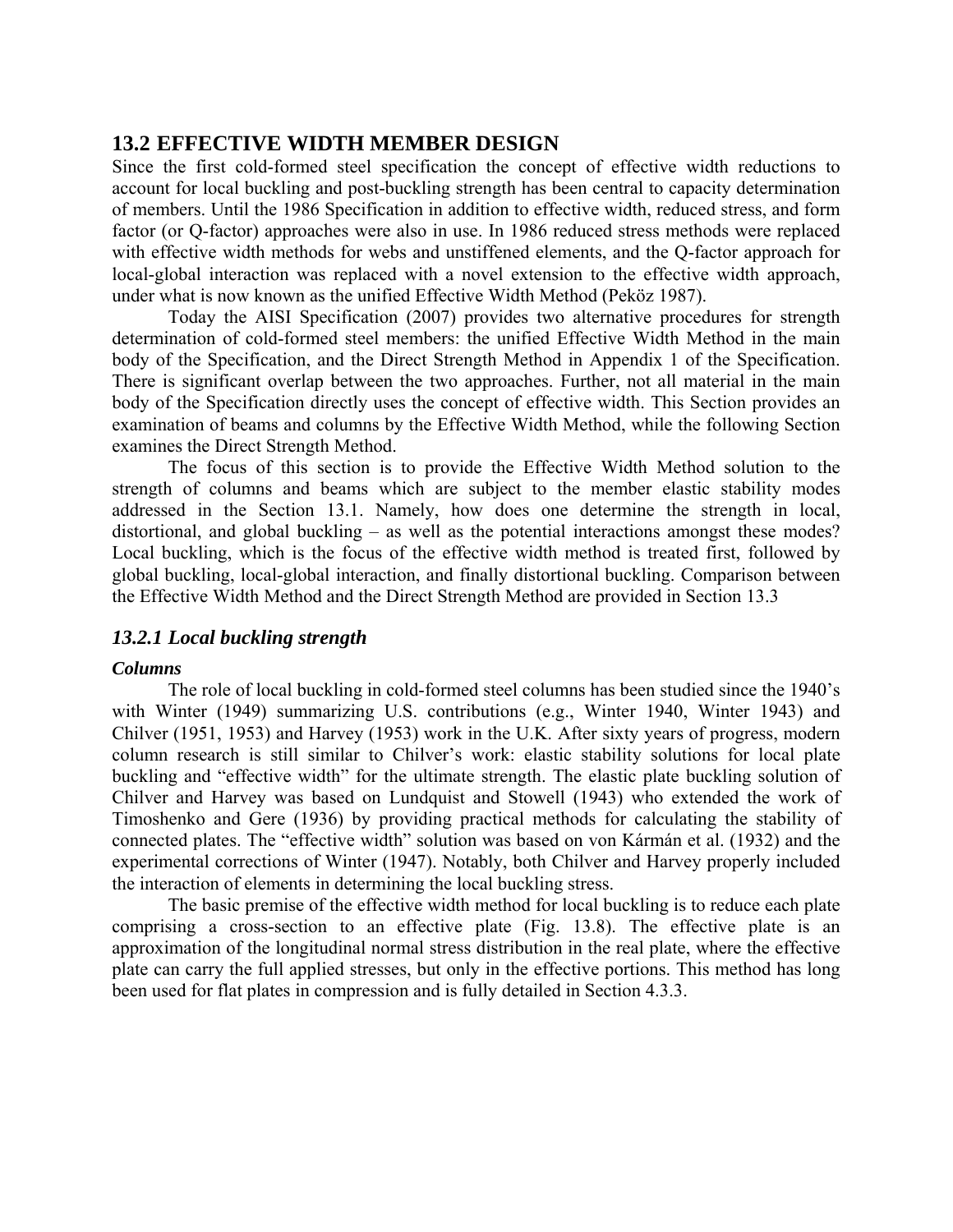

**Fig. 13.8 Lipped channel : effective section, effective width of component plates, gross section** 

The actual expressions used to determine the effective width, *b*, of a given element with gross width, *w*, (i.e. see Fig. 13.2 or Fig. 13.8 for typical elements of a cross-section) are given, for instance, by AISI (2007) as:

$$
b = \begin{cases} w \text{ when } \lambda \le 0.673 \\ \rho w \text{ when } \lambda > 0.673 \end{cases}
$$
 (13.18)

where

$$
\rho = (1 - 0.22 / \lambda) / \lambda \tag{13.19}
$$

$$
\lambda = \sqrt{f/f_{\text{cr}\ell}} \tag{13.20}
$$

$$
f_{\text{cr}\ell} = k \frac{\pi^2 E}{12(1 - v^2)} \left(\frac{t}{w}\right)^2 \tag{13.21}
$$

and *f* is the uniform stress in the effective portions ( $f = f_y$  for the maximum plate or section capacity), *k* is the plate buckling coefficient, *E* is the modulus of elasticity, ν is Poisson's ratio, and *t* is the plate thickness. The expression for  $\rho$  is identical to Eq. 4.30. The key step in the implementation of this effective width is the determination of, *k*, which is detailed in Section 4.2. The  $5<sup>th</sup>$  Ed. of this Guide provides further information on minor changes in formatting with regard to the presentation of the effective width expression over the years in the AISI Specification, and Section 4.3.3 provides the complete history of the development of this expression.

The summation of the effective plates also creates an effective cross-section, as shown in Fig. 13.8. This effective cross-section provides an initial means to understand why local-global interaction is so important in thin-walled members: if the moment of inertia of the section is effectively reduced, then so must the global flexural buckling stress, more on this in Section 13.2.3. If the applied stress on the elements, *f,* is set to the yield stress, *fy*, then the effective cross-section is an estimate of the stiffness at collapse. If the applied stress on the elements, *f,* is set to the stresses on the section under service loads, then the effective cross-section is an estimate of the stiffness for serviceability considerations.

#### *Beams*

Use of effective width expressions for beams actually came significantly later than that for columns and was initiated by an extensive experimental program (LaBoube and Yu 1982). The traditional approach, prior to the advent of the Unified Effective Width Method (Peköz 1987)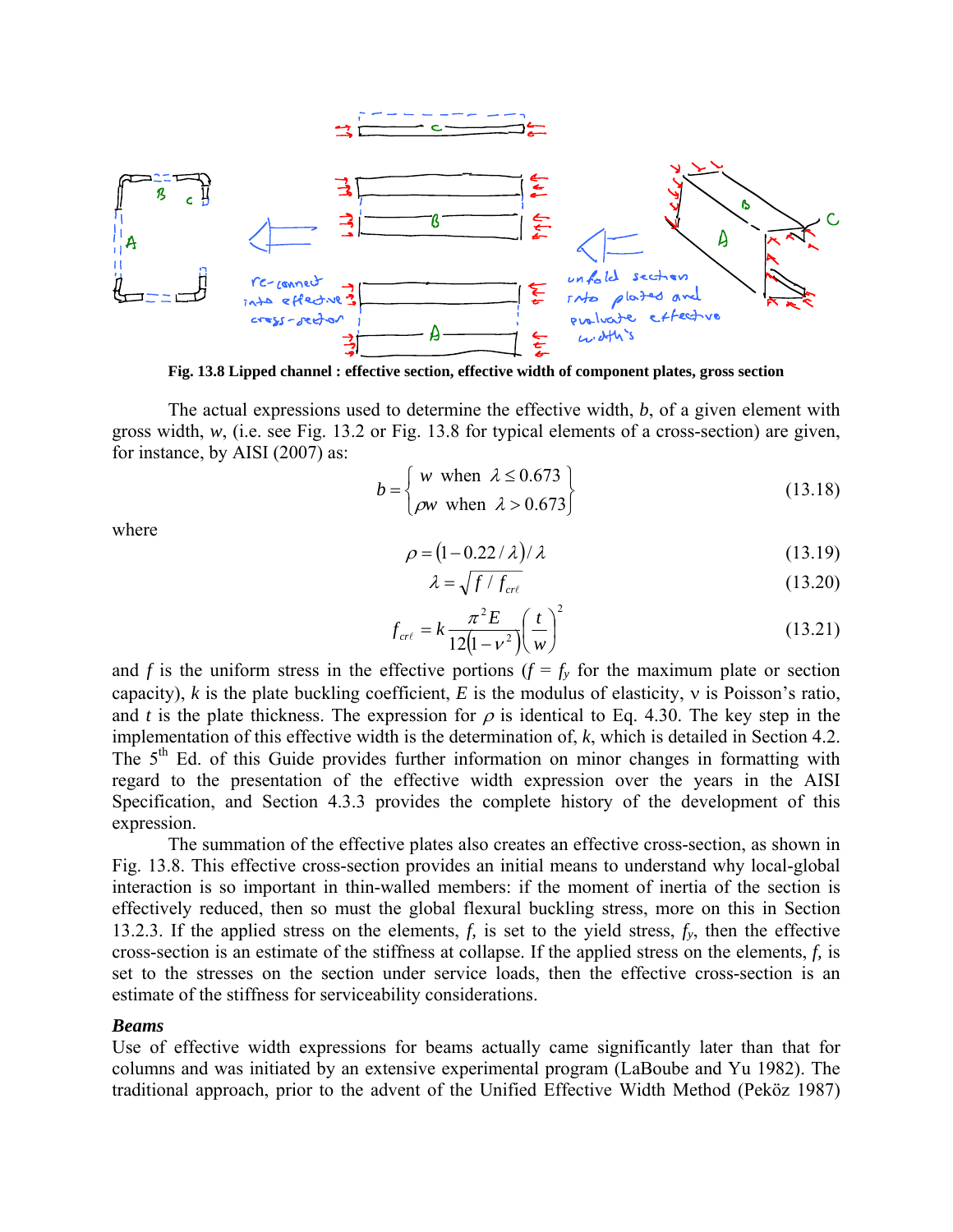was to use effective width for compression flanges and average stress for webs. The unified effective width method provided expressions for the effective width of webs (i.e., elements under a stress gradient ) based on Cohen and Peköz (1987) that were adopted by AISI. During development of the North American version of the cold-formed steel specification (AISI 2001) it was determined that significant differences existed between the methods adopted from Cohen and Peköz (1987) – the U.S. (AISI 1996) adopted a more liberal set of effective width expressions than Canada's (CSA:S136 1994) though both were from the same source document. A comprehensive study comparing strength predictions with test data demonstrated unconservative predictions for AISI (1996) with members with tall webs and narrow flanges (Schafer and Trestain 2002) and as a result the AISI (1996) method was adopted for h/b less than 4 and the CSA:S136 (1994) method for  $h/b > 4$ .

A complication of the effective width method applied to beams is the necessity for iteration. The gross neutral axis is unlikely to be at the same location as the effective neutral axis once effective width's have been introduced into all the plate elements. Since the effective width of the web is a function of the neutral axis location, iteration is required. Complete design examples are provided in texts (Yu 2000, Hancock et al. 2001) and the AISI Design Manual (AISI 2002).

## *13.2.2 Global buckling strength*

The global buckling strength of cold-formed steel columns and beams is generally treated in two steps. First, the strength without consideration of local or distortional buckling is determined. Then, the strength considering interactions is examined. Since cold-formed steel sections often offer torsionally weak, open profiles, and singly-, point-, and un-symmetric sections are common, even the basic (compact cross-section) global buckling strength can be relatively involved. The basic global buckling strength is not dependent on the choice of Effective Width Method or the Direct Strength Method. Nonetheless, since global buckling strength is found in the main body of the AISI Specification (as is the Effective Width Method) the material is presented in this Section.

#### *Columns*

The global buckling strength of thin-walled cold-formed steel columns (via AISI) uses the same simplification of SSRC curve 2P (Chapter 3) for all columns as AISC (2005). That is the global buckling strength (inelastic or elastic) is expressed at stress  $F_n$  as follows:

For 
$$
\lambda_c \le 1.5
$$
  $F_n = 0.658^{\lambda_c^2} F_y$  (13.22)

For 
$$
\lambda_c > 1.5
$$
  $F_n = (0.877 / \lambda_c^2) F_y = 0.877 F_e$  (13.23)

where

$$
\lambda_c = \sqrt{F_y/F_e} \tag{13.24}
$$

and  $F_y$  is the yield stress and  $F_e$  is the least of the elastic flexural, torsional and flexural-torsional buckling stress of the section. Eq's 13.22 and 23 were shown to provide adequate strength predictions when originally adopted (Peköz 1987) as well as in more recent studies (Schafer 2002). This is somewhat surprising given the vastly different state of initial imperfections and residual stresses in cold-formed steel members (Moen et al. 2008; Schafer and Peköz 1998b; Weng and Pekoz 1990) when compared with hot-rolled steel members as well as the prevalence of flexural-torsional limit states in cold-formed steel members as opposed to flexural limit states in hot-rolled steel members. However, as Fig. 3.22 illustrates a single column curve is by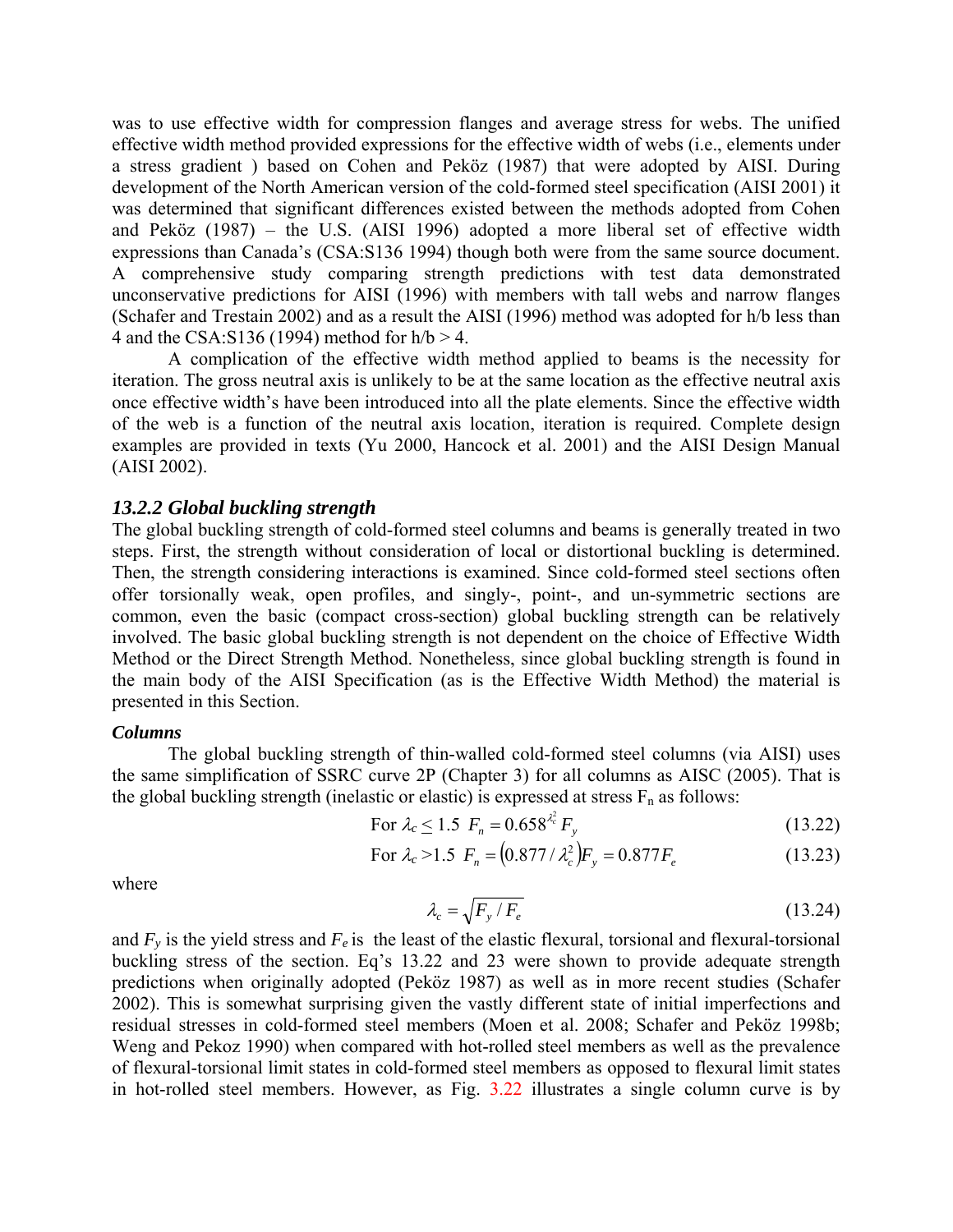definition a crude instrument when compared against real data, so the choice of the same column curve for hot-rolled (AISC) and cold-formed (AISI) steel is as much a matter of convenience on the part of AISI as demonstration of theoretical agreement.

Suggesting that global buckling strength begins and ends with the selection of an empirical column curve is to miss the real complexities that underlie the behavior of such sections; particularly for the common singly symmetric sections undergoing flexural-torsional buckling. For the inelastic domain, approximate approaches have been developed and adequately substantiated by tests (Chajes et al., 1966). The AISI specification (since 1980) contains flexural–torsional buckling provisions based on the work of Chajes and Winter (1965), Peköz (1969), and Peköz and Winter (1969).

It is assumed that for the thin-walled sections in question, the attainment of the yield stresses represents the limit of load-carrying capacity; that is, the plastic reserve capacity, if any, is negligible in torsional-flexural buckling. This point has been verified experimentally (Peköz 1969; Peköz and Winter, 1969). Therefore, elastic flexural torsional buckling is a possible mode of failure only if the axial load  $P_{vd}$  that causes incipient yielding (e.g., as predicted by the secant formula) is larger than  $P_{TF}$  (Eq. 13.3). Extensive numerical studies were carried out on a variety of singly symmetric open sections and are reported by Peköz (1969). Fig. 13.9 is a typical sample of the plots given in that reference that illustrates the complex behavior of such compression members. For positive eccentricities, numerical studies indicate that both yielding and instability need to be considered. The following expression is shown to give very satisfactory results:

$$
\frac{1}{P_{TPO}} + \frac{e_x}{M_{CR+}} = \frac{1}{P_{TF}}
$$
(13.25)

in which  $P_{TF}$  is the flexural–torsional buckling load for an eccentricity  $e_x$ ;  $P_{TFO}$  the flexural– torsional buckling load for concentric loading, regardless of whether it is the governing mode; and  $M_{CR+}$  the positive critical moment when there is no axial load, regardless of whether it is the governing mode (see Eq. 13.12). With the aid of charts given by Peköz (1969) for computing  $P_{TFO}$  and  $M_{CR+}$ , this equation is much more convenient to use than Eq. 13.3.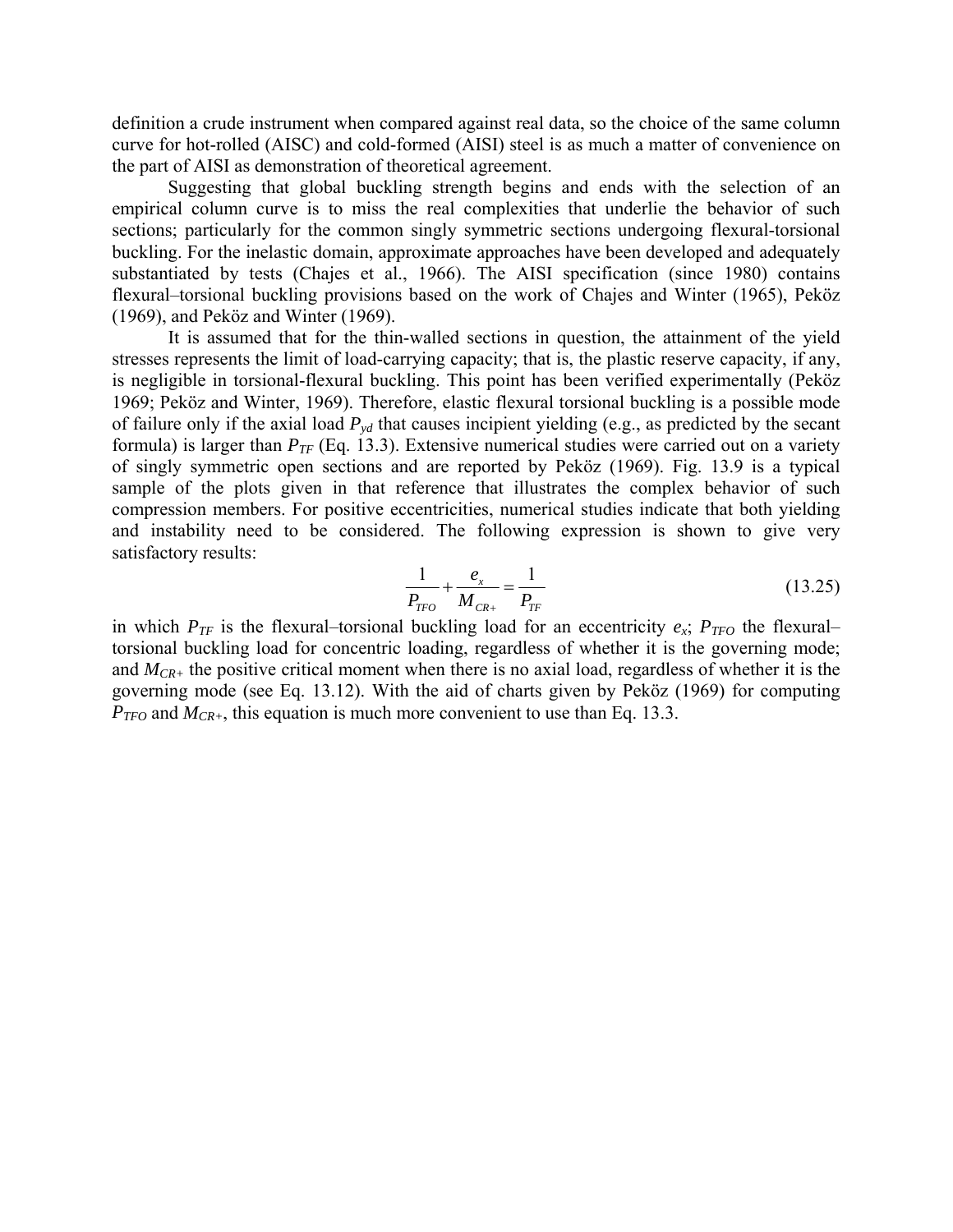

**Fig. 13.9 Failure modes and loads (Peköz, 1969).** 

For negative eccentricities greater than  $x<sub>0</sub>$  – that is, if the point of application of the axial load is on the side of the shear center opposite from the center of gravity—numerical studies on hat, channel, lipped channel, angle, and lipped angle sections of typical dimensions and yield stresses below 50 ksi (345 MPa) indicate that flexural–torsional buckling is not a governing mode of failure. For such eccentricities, these members fail by yielding after deflecting in the direction of the symmetry axis as a beam-column. However, for singly symmetric I-sections both yielding and flexural–torsional buckling need to be investigated. For these sections, the following interaction equation may be used:

$$
\frac{1}{P_{xe}} + \frac{e_x - x_0}{M_{Ce-}} = \frac{1}{P_{TF}}\tag{13.26}
$$

in which *MCR–* is the negative critical moment when there is no axial load, regardless of whether it is the governing mode (see Eq. 13.12).

If a section when concentrically loaded can fail in flexural–torsional buckling, then flexural–torsional buckling is also a possible mode of failure for some range of eccentricities between the centroid and the shear center. It is seen from Fig. 13.9 that in this region, between shear center and centroid, the two branches of the failure curve (yielding on the left and flexural– torsional buckling on the right) show a definite and sharp peak. This means that small changes or inaccuracies in eccentricity can produce large reductions in load capacities. For this reason it seems reasonable and conservative, in design, to disregard the uncertain high carrying capacity in the region of the peak, and to base design values on the dashed straight cutoff shown in Fig. 13.9. In this range of eccentricities, the following linear interpolation formula between the axial load,  $P<sub>S</sub>$ , applied at the shear center, which causes yielding or buckling and the concentric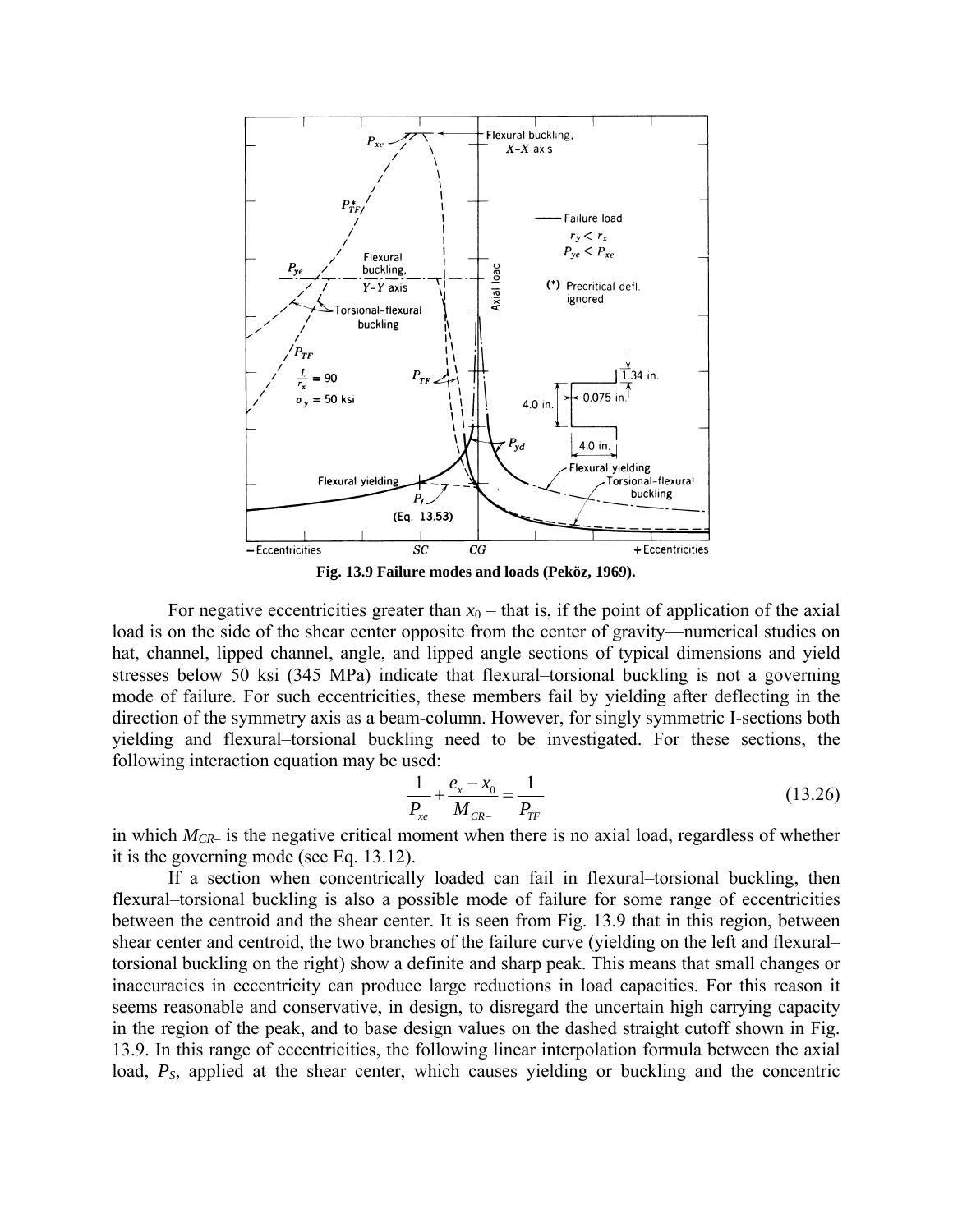flexural–torsional buckling load,  $P_{TFO}$ , gives a realistic and conservative flexural–torsional buckling load, *PF.*

$$
P_F = P_{TFO} + \frac{e_x}{x_0} (P_S - P_{TFO})
$$
\n(13.27)

For singly symmetric I-sections,  $P_S$  is the smaller of the yield load  $P_{yd}$  or the buckling load  $P_{xe}$ , whereas for the other open sections, only yielding need be considered, as explained previously. In addition to the points discussed in the preceding section, the following need to be considered in the design of thin-walled members to resist flexural–torsional buckling.

First is the inelastic stability behavior for members of relatively low slenderness ratios. Chajes et al, (1966) studied this problem and reported that an expression similar to SSRC curve 2P is satisfactory for concentric flexural–torsional buckling. The AISI specifications reflect this approach for both concentric and eccentric loading.

Second is the frequent case of unequal eccentricities at opposite ends of the member. Peköz (1969) presents the results of an extensive study of this subject and makes the conclusion that application of a modification factor,  $C_{TF}$ , to the second term of Eq. 13.25 is quite accurate. The value  $C_{TF}$  is the same as  $C_m$  discussed in Chapter 8, except that it does not have 0.4 as its lower limit.

Third, the influence of pre-critical beam-column deflections on the flexural–torsional buckling load is an important consideration. Again, on the basis of an analytical and experimental treatment of the subject, Peköz (1969) recommends the use of an amplification factor  $1/(1 - P/P_{ye})$  for the moments.

Fourth, is the wandering centroid problem where centrally loaded, singly symmetric columns become beam-columns upon local buckling and the shifting of the neutral axis. In an extensive statistical study, Peköz (1987) established good correlation with test results if a concentrically loaded column is defined as a member loaded through its effective centroid. The effective centroid is calculated at the reduced column stress  $F_n$  from Eq. 13.22-23. This approach is used in the AISI Specification.

Fifth, is the behavior of biaxially loaded beam-columns. Prior to 1986 the AISI specification did not permit the calculation of singly symmetric beam-columns bending about the symmetry axis. The designer had to resort to tests. Based primarily on the work of Loh (1985), Mulligan and Peköz (1983), and Peköz (1987), the AISI Specification determines the capacity of biaxially loaded open sections using an interaction equation with eccentricities measured from the effective centroid. (The method is similar to procedures adopted previously by the RMI (1979) standard and followed in the CSA (1989) standard.) Lipped channel sections used in the endwalls of metal buildings and the columns in industrial storage racks are a few examples of members subjected to such loads.

#### *Beams*

The lateral-torsional buckling strength uses an empirical expression, similar in spirit to the column curve: consisting of yield plateau, inelastic buckling regime, and elastic buckling regime: the strength is expressed as an extreme fiber stress,  $F_n$ , that may be carried in the three regimes:

$$
\text{For } F_e \ge 2.78F_y \quad F_n = F_y \tag{13.28}
$$

For 
$$
0.56F_y < F_e < 2.78F_y
$$
  $F_n = \frac{10}{9} F_y \left( 1 - \frac{10F_y}{36F_e} \right)$  (13.29)

$$
\text{For } F_e \le 0.56F_y \quad F_n = F_e \tag{13.30}
$$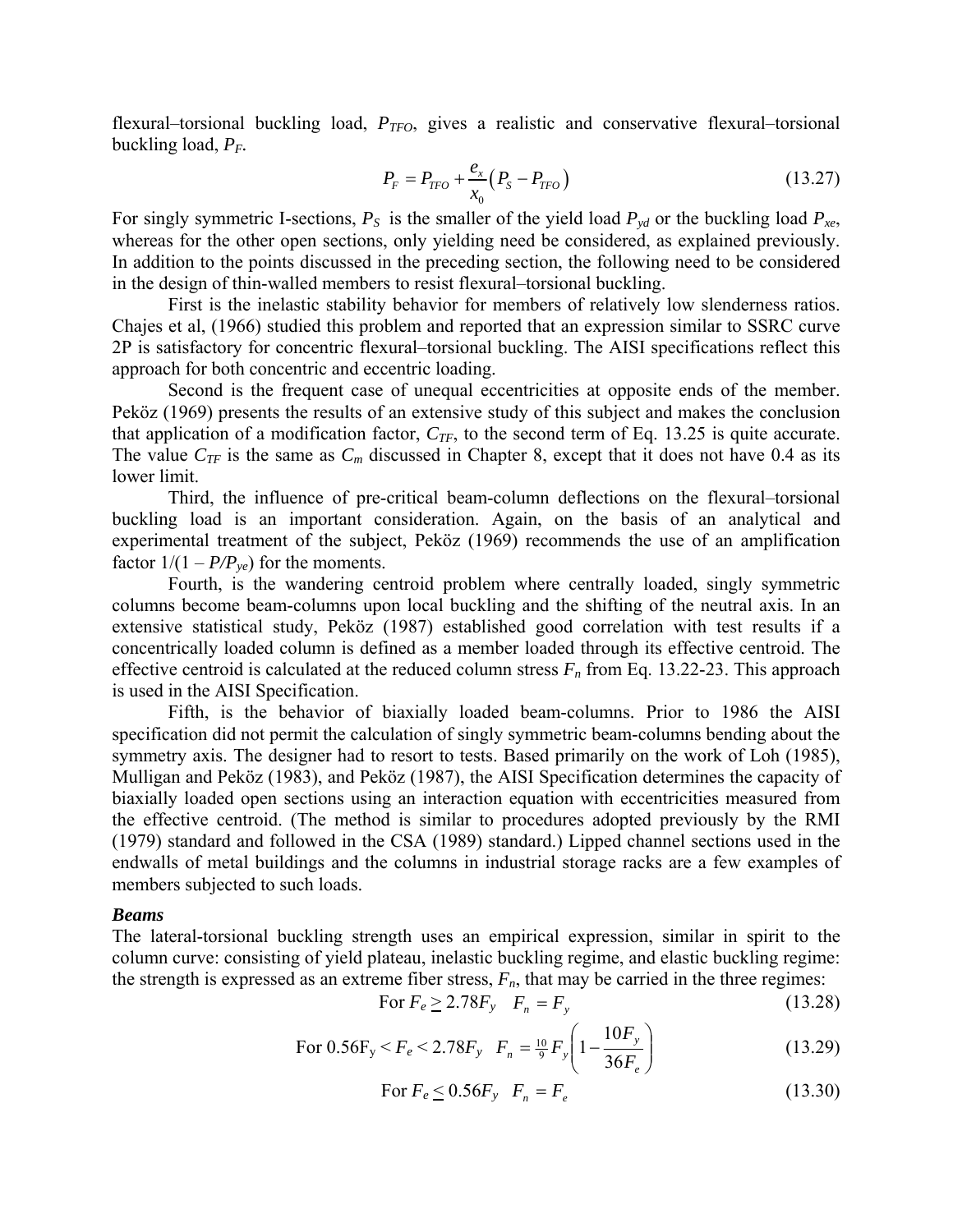where  $F_y$  is the yield stress and  $F_e$  is elastic lateral-torsional buckling stress. The stress  $F_n$  may be expressed in terms of a moment by multiplying by the gross section modulus. The solid curve in Fig. 13.10 shows the variation of this moment, M  $(S_{g}F_{n})$ , with the unbraced length. The three regimes: yielding (Eq. 13.28), inelastic buckling (Eq. 13.29), and elastic buckling (Eq. 13.30) are clearly delineated.

For a given  $L/\sqrt{dI_{yc}}$  ratio, a Z-section (or any point-symmetric section) will buckle laterally at a lower stress than will an I-beam (doubly-) or a channel (singly-symmetric) section. A conservative design approach has been used in the AISI specification since (1986), in which the critical moments for Z-sections in the elastic range are one-half of those permitted for Ibeams or channels at the same  $L/\sqrt{dI_{yc}}$  ratio. The lateral buckling curve for Z-shaped beams is shown as the dashed line in Fig. 13.10. Functionally, this is enabled in the AISI Specification by using  $\frac{1}{2}F_e$  for the lateral-torsional buckling stress of point-symmetric sections.



**Fig. 13.10 Allowable compressive stress for lateral buckling of beams (Winter, 1970)** 

Fig. 13.10 shows a yield plateau at the yield moment, *My*, as opposed to the fully plastic moment *M<sub>p</sub>* (common in locally stable cross-sections). This is not a completely accurate representation of inelastic reserve capacity in thin-walled sections. If the cross-section can sustain the larger strains associated with capacities greater than  $M<sub>v</sub>$  then larger capacities are possible. Inelastic reserve  $(M>M_y)$  is treated as a strength reserve in local buckling, and provisions are provided in the AISI Specification on an element basis for stiffened elements (Yener and Pekoz 1985) and unstiffened elements (Bambach and Rasmussen 2004).

## *13.2.3 Local-global interactive strength*

## *Columns*

Although local buckling may have significant post-buckling reserve the deformations and redistribution of stresses that are associated with that reserve change the global buckling response of the member (column or beam). Study of this local-global interaction has included experimental testing and nonlinear finite element analysis using shell element models.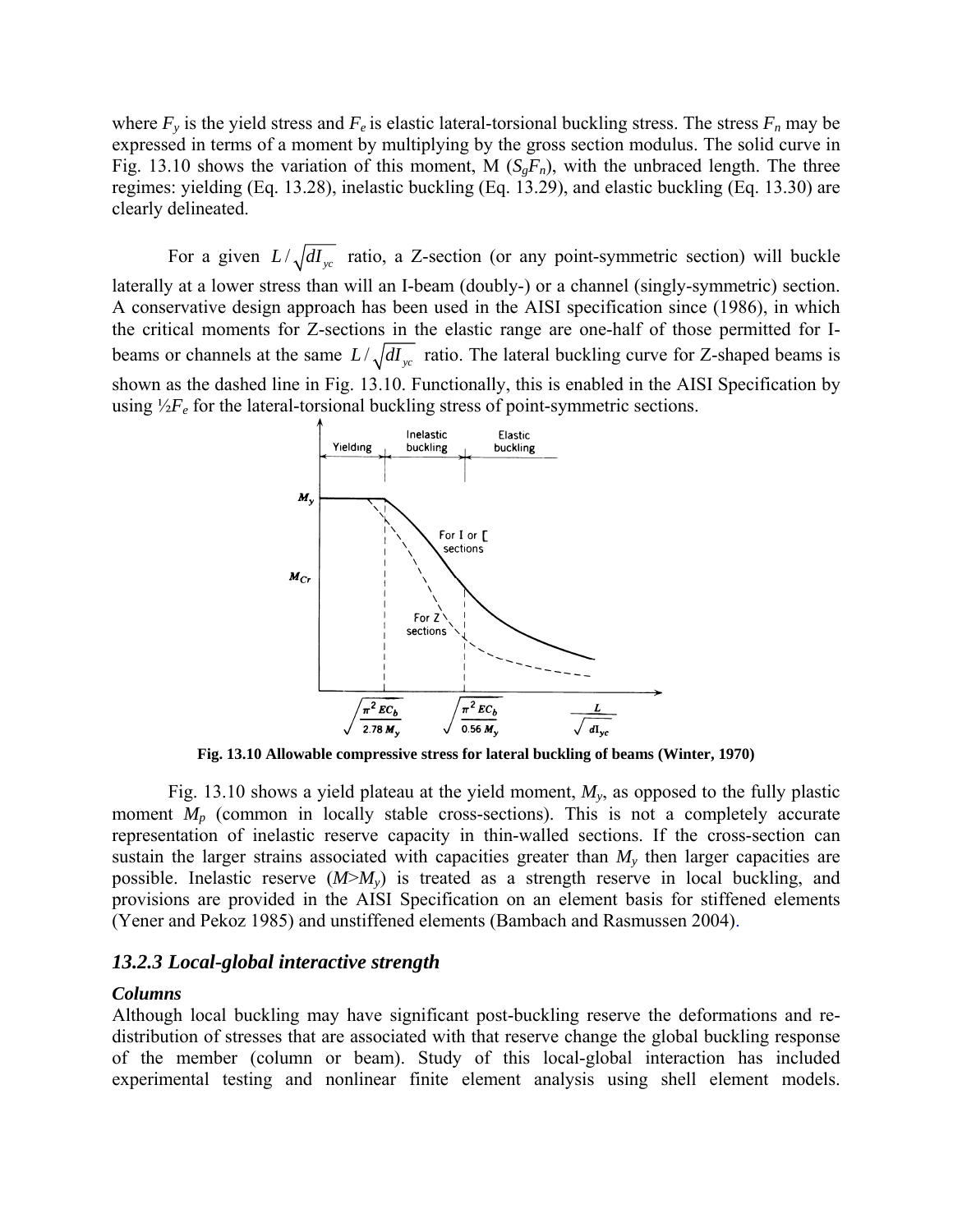Recognizing and accounting for local-global interaction in the design of thin-walled members was one of the fundamental steps towards making thin-walled construction practical.

Results of early studies on interaction between local and global buckling were presented by Bijlaard and Fisher (1952a,b). Across the world, column research in the 1970's focused on the interaction between local and overall (i.e, global – flexural, torsional, flexural-torsional) buckling modes (DeWolf 1974, Klöppel and Bilstien 1976, Rhodes and Harvey 1977, Peköz 1977, Loughlan 1979). In the 1980's Hancock (1981) and Sridharan and Benito (1984) investigated the interaction problem using the finite strip method. Muliigan (1983) specifically examined local buckling interaction. In Europe, researchers continued to provide strong evidence for interaction of local and overall column buckling (Batista et al. 1987, Rhodes and Loughlan 1980, Zaras and Rhodes 1987). More recently Rasmussen and Hancock (1991) showed the importance of different end fixity on the post-buckling behavior and Young (1997) experimentally demonstrated that fixed ended columns do not suffer the same interaction problems as pin ended columns.

The first widely used design method, and the one still employed in the AISC (2005) Specification, is the form factor, or Q-factor, approach. The  $3<sup>rd</sup>$  Ed. of this Guide provides a detailed summary of this method. The basic idea is to increase the long column (global) slenderness used in the column strength curve ( $\lambda_c$  in Eq. 13.24) as a function of the local slenderness of the stiffened and unstiffened elements. The procedure is simple and as implemented typically conservative; the difficulties primarily arise with unstiffened elements and the nature of the reductions. Comparisons with cold-formed steel columns demonstrated that the method could be excessively conservative (particularly for sections with slender unstiffened elements), but could also be unconservative and the approach was abandoned in favor of an effective width based method (Peköz 1987) in the AISI Specification.

The original adaptation of the effective width method for local-global interaction envisioned using effective section properties, primarily the effective moment of inertia, in the calculation of the column buckling stress; and then using that buckling stress in the typical column strength curve (e.g., DeWolf et al. 1974, 1976, Kalyanaraman et al. 1977). Such a procedure requires iteration because the effective cross-section properties are a function of the applied stresses. What is now known as the unified Effective Width Method was begun by Springfield and Trestain, who developed a column design method for the 1984 Canadian Standards Association (CSA) Cold-Formed Steel Standard (CAN3-S136-M84). For design office use, the iterative approach utilizing effective section properties was deemed unsuitable. The key features of the new method were the use of gross section properties to determine slenderness and buckling stress, and the determination of effective area at this buckling stress rather than at  $F_y$  as used previously. Another unique feature was the use of effective width for both stiffened and unstiffened elements. The column curve developed by Lind for the 1974 CSA standard was retained; this curve is geometrically similar to the AISC column curve. The method predicted the DeWolf et al. (1974) test results with remarkable accuracy (Trestain 1982).

The 1984 CSA method was incorporated into the unified approach proposed by Peköz (1987) for the 1986 AISI specification. The 1986, and later, AISI specification follows this method using an effective cross-sectional area, as follows:

$$
P_n = A_e F_n \tag{13.31}
$$

where  $A_e$  is the effective area (summation of the effective width of the elements times the thickness) at stress  $F_n$ , and  $F_n$  is the ultimate stress determined from Eq. 13.22-23. Further evaluation by Peköz led to further refinement: in particular, the use of the effective centroid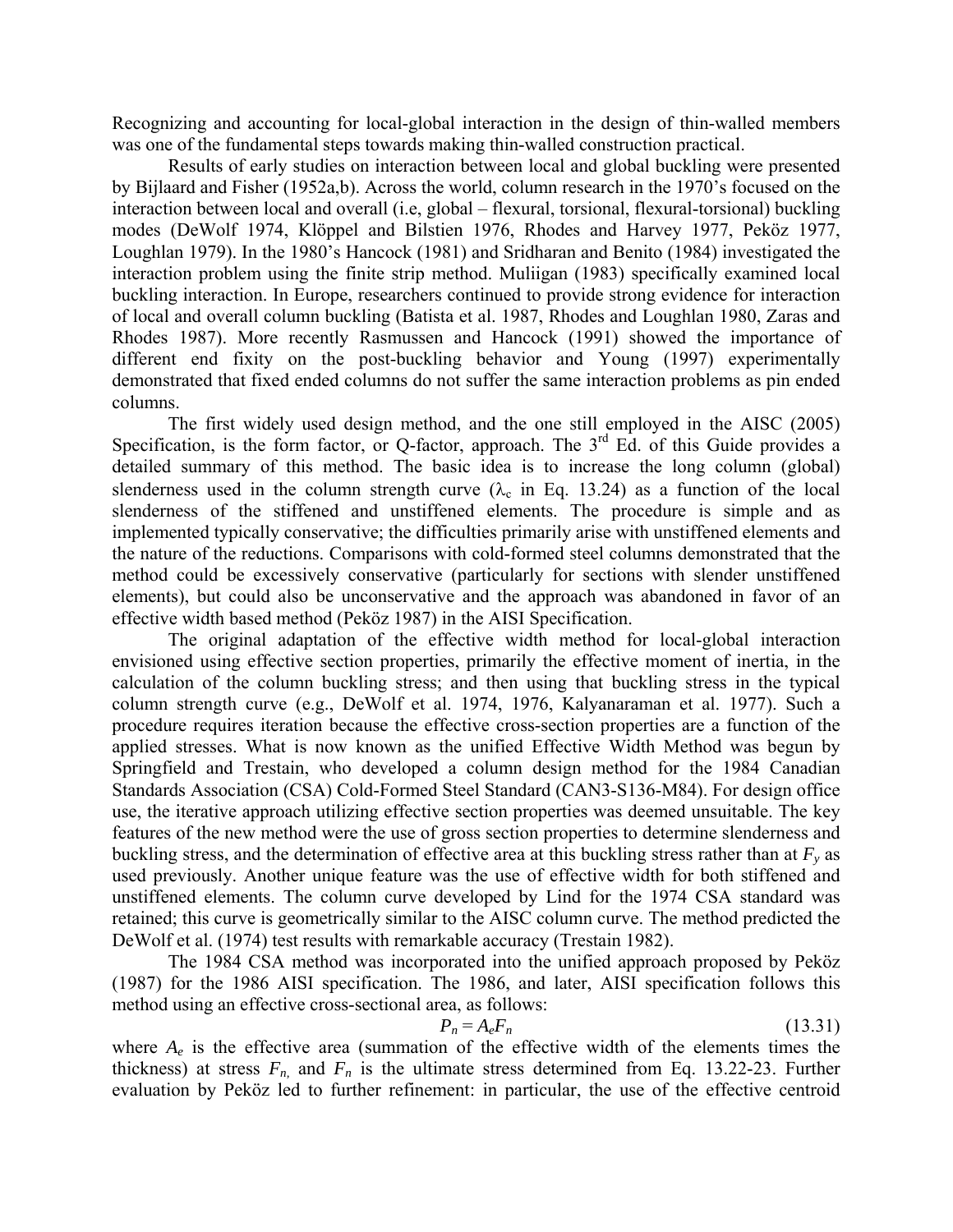rather than the gross centroid as the origin for determination of eccentricity of load. The singly symmetric column which is not fully effective is a unique and difficult problem. Not only are the effective section properties reduced by local buckling, but the effective centroid shifts along the axis of symmetry. Thus an initially concentrically loaded column becomes a beam column. Testing such a column which is truly concentrically loaded throughout its loading history appears difficult if not impossible. Furthermore, the centrally loaded singly symmetric column appears to exist in practice only if it is fully effective and is loaded at its ends uniformly around the periphery. In practice, it may be difficult to be assured that such conditions will exist. Consequently, many columns that have no obvious moment applied to their ends may be, in actual fact, beam columns.

The method (Eq. 13.31) works well for local-global interaction but has been shown to be a poor predictor when distortional buckling is involved, see section 13.2.4 and 13.3.1 for further information on this point.

## *Beams*

Based on the unified method (Peköz 1987) the effective width approach to local-global interaction in beams is essentially the same as for columns. The effective section modulus (as opposed to effective area for columns) is determined at the design stress  $F_n$  which is based on a beam strength curve that is a function of the global beam slenderness as calculated from gross properties:

$$
M_n = S_e F_n \tag{13.32}
$$

where  $S_e$  is the effective section modulus (appropriate summation of the effective width of all of the elements) at stress  $F_n$  and  $F_n$  is the ultimate stress determined from the beam curve, Eq.'s 13.28 - 30. The method generally works well for local-global interaction but has been shown to be a poor predictor when distortional buckling is involved, see section 13.2.4 and 13.3.1.

# *13.2.4 Distortional buckling strength*

Extension of the effective width method for distortional buckling has proven difficult in many situations. The same complications with predicting the elastic buckling stress are exacerbated when determining the strength: the deformations involved include both membrane deformations, primarily in the flange and lip, and bending deformations, primarily in the web. Effective width expressions for edge stiffeners and intermediate stiffeners were developed in the 1980's and in use in the AISI Specification until 2001 (Desmond et al. 1981a; Desmond et al. 1981b). However, the expressions were found to be in poor agreement with columns and beams failing in pure distortional buckling (Hancock et al. 1994; Kwon and Hancock 1992; Rogers and Schuster 1997; Schafer 2001; Schafer and Peköz 1998a; Schafer and Peköz 1999; Yu and Schafer 2006; Yu and Schafer 2007b). New distortional buckling provisions, adopted in 2007 for the AISI Specification, follow a methodology that is consistent with the Direct Strength Method and are thus detailed in that section (13.3.1). The Eurocode method uses a combination of effective width and reduced thickness methods to determine the distortional buckling strength, they extend their beam on elastic foundation model and assume the stiffeners follow a basic column curve for strength (thus, no post-buckling capacity is allowed).

# *Distortional-global, local-distortional interaction*

If distortional buckling is treated with effective width's, as was completed for a number of years in the AISI Specification, one advantage is automatic inclusion of the potential for distortionalglobal interaction, at least in some approximate form. The distortional buckling effective width's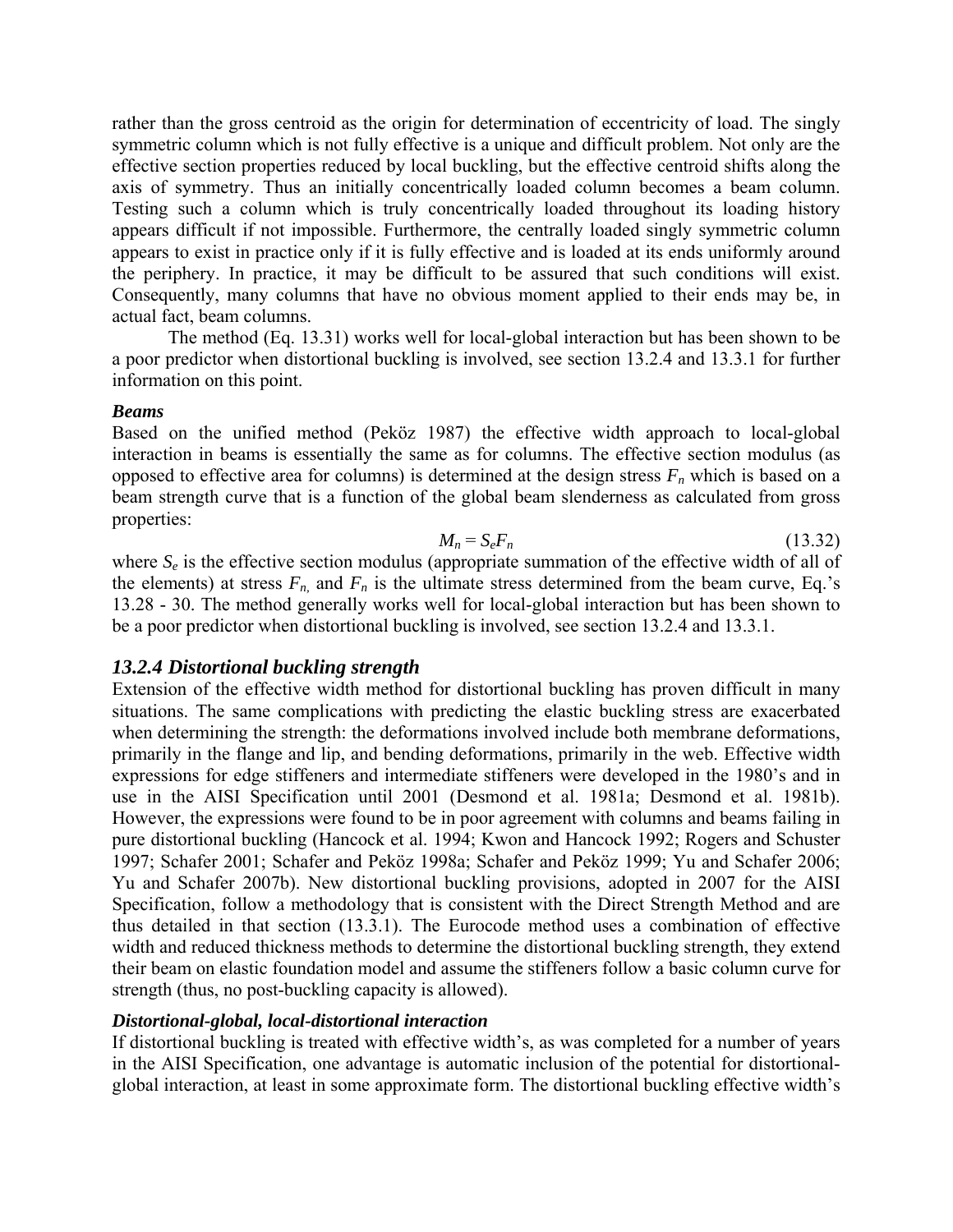are calculated at the long column, or long beam stress  $(F_n)$ , and thus the potential for this interaction is allowed.

Local-distortional interaction is more difficult to include in the effective width method if an effective width for local buckling and an effective width for distortional buckling are to both be determined (for the same element!). Eurocode combines a reduced thickness approach with traditional effective width local buckling reduction to account for this potential phenomenon.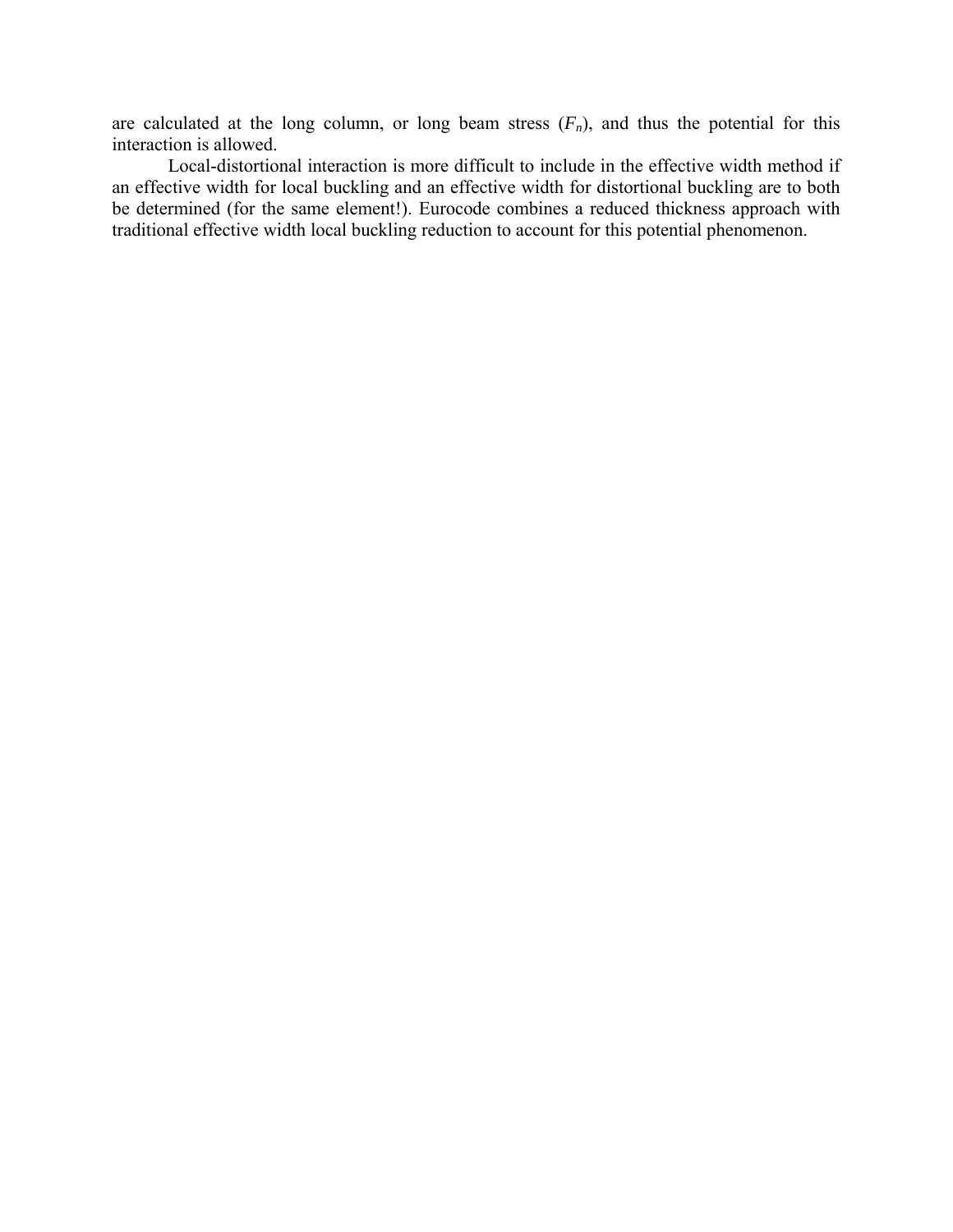# **13.3 DIRECT STRENGTH MEMBER DESIGN**

Instead of focusing on the elements which comprise a cross-section, as is done in the Effective Width Method, in the Direct Strength Method the key to the solution is an accurate elastic stability analysis (Fig. 13.1, Fig. 13.7), including local buckling with interaction, distortional, and global buckling. The premise is, that if an engineer determines all of the elastic instabilities for the gross section, e.g. for a column: local  $(P_{cr})$ , distortional  $(P_{crd})$ , and global buckling  $(P_{cre})$ , and also determines the load that causes the section to yield  $(P_v)$ , then the strength can be directly determined with simple functions, i.e.:

$$
P_n = f(P_{cr\ell}, P_{crd}, P_{cre}, P_y). \tag{13.33}
$$

where *f* designates the unknown functions that are the "Direct Strength" prediction equations. For example in global column buckling if we multiply the expressions of Eq.'s 13.22-23 by the gross area,  $A_g$ , then they provide the column strength,  $P_n$ , as a function of  $P_{cre} = A_gF_{cre}$  and  $P_y= A_gF_y$ . In this example Eq.'s 22-23 are the "Direct Strength" prediction equation for global buckling. Thus, the Direct Strength Method may be understood as an extension of the use of column curves for global buckling, but now new expressions (new *f*'s for Eq. 13.33) are employed for local and distortional buckling instabilities with appropriate consideration of postbuckling reserve and interaction in these modes. In 2004 the AISI Specification adopted the Direct Strength Method as an alternative design method, see Appendix 1 of AISI (2004, 2007).

It is important to recognize in any discussion regarding the Effective Width Method, the Direct Strength Method, or other semi-empirical design methods for thin-walled construction that none of these design methods are theoretically correct. Rather, a complicated nonlinear problem is simplified in some manner so that engineers may have a working model to design from without resorting to testing every individual member. These models serve us well when backed up by the application of reliability to incorporate uncertainty in their predictive powers. A full discussion of reliability, development of the Direct Strength Method, and summary of current related research is proved in Schafer (2008).

Distortional buckling is covered first in this Section because it is of special significance in the Direct Strength Method. The design prediction equations which were proposed by Hancock for strength in distortional buckling modes may be viewed as the genesis for the Direct Strength Method. Distortional buckling is followed by global buckling in Section 13.3.2, and local and local-global interaction in Section 13.3.3. Since the Direct Strength Method is a new procedure it is contrasted directly with the Effective Width Method (Section 13.3.3). Finally, this Section on the Direct Strength Method closes with a look at current research, including the consideration of interaction amongst the buckling modes.

# *13.3.1 Distortional buckling strength*

In any explanation of the Direct Strength Method distortional buckling is of prominent importance since much of the Direct Strength Method development centered around finding adequate design solutions to the complicated problem of elastic buckling and strength determination in open singly- and point-symmetric cold-formed steel cross-sections undergoing distortional buckling.

# *Columns*

Today the distortional buckling strength  $(P_{nd})$  may be predicted with a simple expression:

for  $\lambda_d \le 0.561$  P<sub>nd</sub> = P<sub>y</sub> (13.34)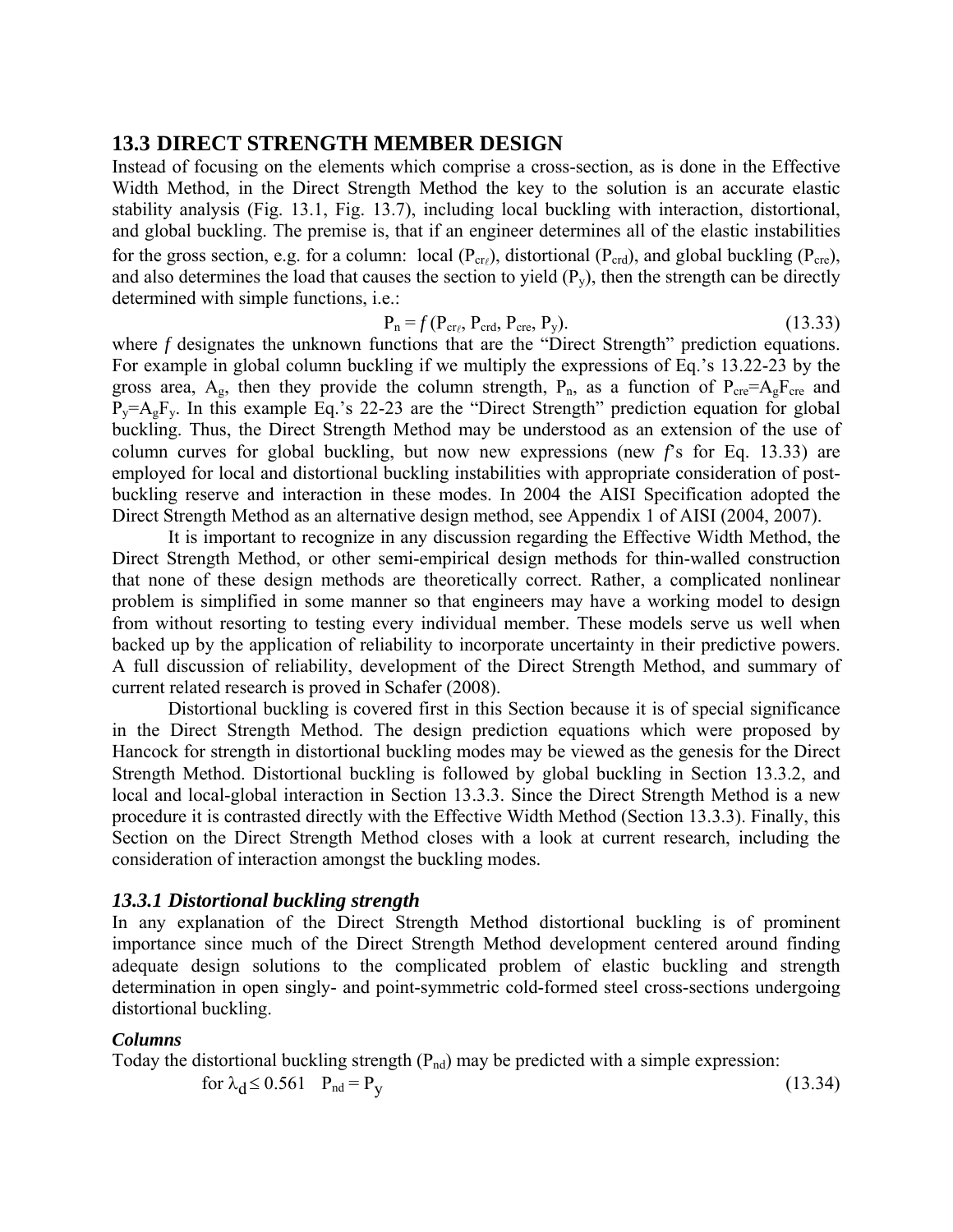for 
$$
\lambda_d > 0.561
$$
  $P_{nd} = \left(1 - 0.25 \left(\frac{P_{crd}}{P_y}\right)^{0.6} \left(\frac{P_{crd}}{P_y}\right)^{0.6} P_y\right)$  (13.35)

where  $\lambda_d = \sqrt{P_y / P_{\text{crd}}}$  (13.36)

 $P_{\text{crd}}$  = Critical elastic distortional column buckling load

 $P_v$  = is the squash load for the column,  $A_g f_v$ .

Seemingly, the only complication of significance in Eq.'s 13.34-36 is the determination of the critical elastic distortional column buckling load,  $P_{\text{crd}}$ . However, the research and design decisions required to arrive at this point are far more significant than the equations reveal. Using the preceding approach (which has been adopted in AISI 2007 in both the main Specification as an additional check on local buckling, and in Appendix 1 the Direct Strength Method) assumes the following: (a) distortional buckling may be treated on the whole section as opposed to its component elements, (b) post-buckling in distortional buckling is specific to the mode (and not the same as local or global buckling), (c) interaction of distortional buckling with other modes need not be considered. The research to arrive at these conclusions includes a number of significant contributions as summarized in the following, but the third point (c) is still actively under study and discussed further in Section 13.3.4 below.

Distortional buckling has been long recognized as a potential problem: Chilver (1951, 1953) stated that the reinforcing "lip" in a lipped channel should be sufficiently stiff to insure local buckling (and thus avoid distortional buckling), but gave no criteria for achieving this. Desmond et al. (1981a; 1981b) studied the distortional mode in detail, referring to the mode as "stiffener" buckling. Desmond et al. recognized that elastic buckling criteria, i.e, ensuring that "stiffener" buckling is a higher critical stress than local buckling, does not meet Chilver's criteria. Instead, using experimental data Desmond et al. empirically formulated rules for an "adequate" stiffener and the plate buckling coefficient, *k*, when the stiffener is only partially effective. As a result, distortional buckling was incorporated into the AISI Specification (1986- 2004) as a local mode, implicitly assuming post-buckling reserve in distortional buckling was the same as in local buckling. Additionally, Desmond et al.'s experimental work employed members with back-to-back specimens, this avoided web local buckling, but artificially elevated the distortional buckling stress.

Distortional buckling has long been observed in testing, but often removed before given further consideration. In Sweden, Thomasson (1978) performed experiments on lipped channels with slender webs. To increase the local buckling stress of the webs small intermediate (groove) stiffeners were folded in. This eliminated local buckling, but created what Thomasson called a "local-torsional" problem, i.e, distortional buckling. Thomasson considered this "local-torsional" mode undesirable and thus put closely spaced braces from lip to lip, insuring that distortional buckling did not occur and therefore making the local mode again dominant. Mulligan (1983) encountered the same "local-torsional" mode in testing, and observed that Desmond et al.'s adequate stiffener criteria did not appear to restrain distortional buckling in many cases. Subsequently, Mulligan followed Thomassons's experimental modification and provided braces which restricted distortional buckling.

Another attempt at understanding distortional buckling focused on isolating the flange from the rest of the section (as is traditionally done in effective width design). Isolated edge stiffeners were studied experimentally and analytically by physically replacing the web/flange juncture with a simple support, thus providing known boundary conditions (Kloppel and Unger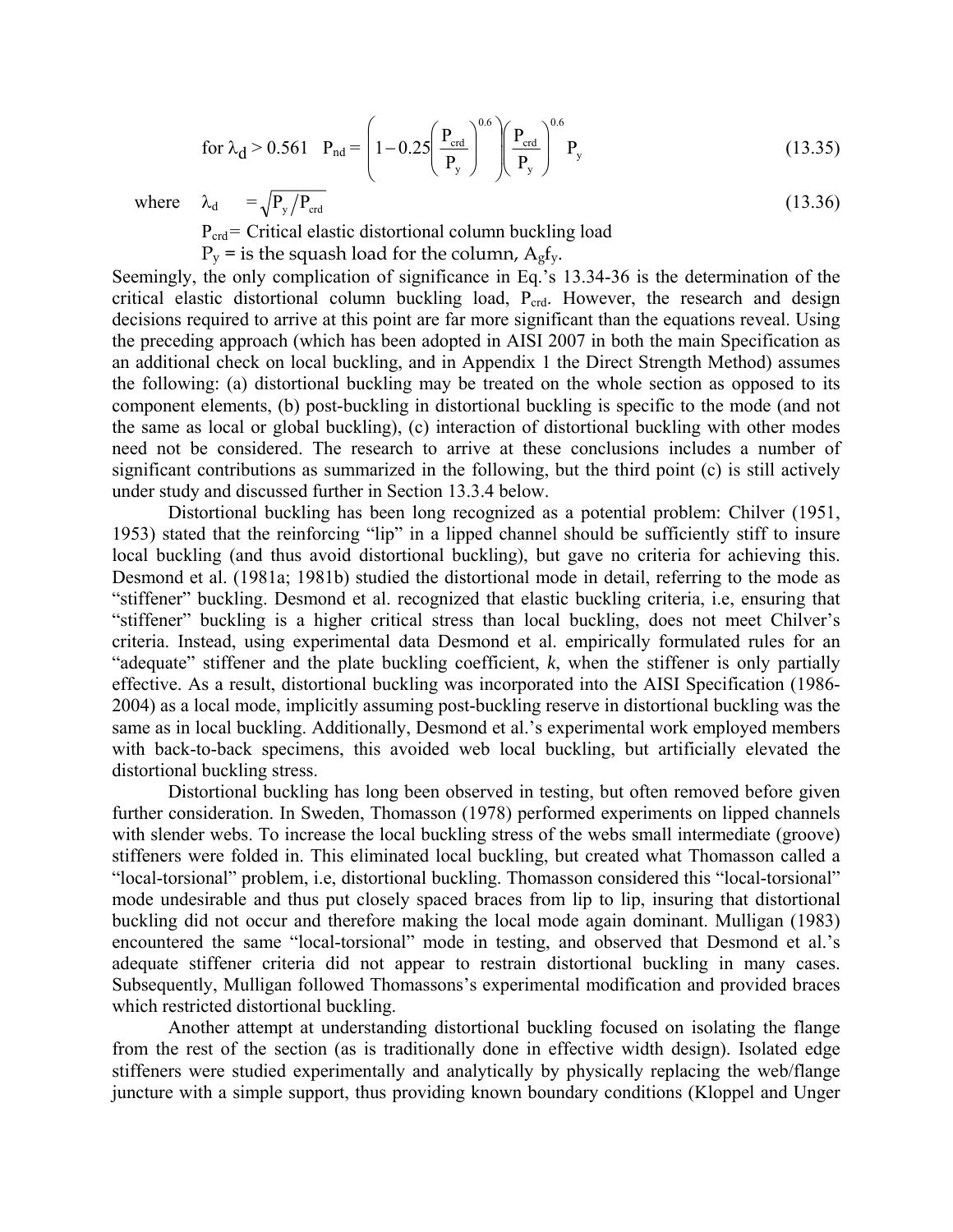1970, Lim 1985, Lim and Rhodes 1986). The "torsional" mode (distortional buckling) for these flanges may be accurately predicted due to the special boundary conditions.

Eurocode has taken another approach to distortional buckling calculations. Eurocode 3 Part 1.3 (1996, 2004) provides a method for predicting the distortional buckling of simple lipped sections such as channels accounting for the elastic restraint provided by the web and the flange to the lip buckling as a strut. This method approximately accounts for the distortional deformations of the web and flange, but used a global column curve for the failure of the lip, thus assuming that there was no post-buckling reserve in the distortional mode.

At the University of Sydney distortional buckling was directly studied, motivated greatly by the prevalence of distortional buckling in high strength cold-formed steel storage racks (e.g., Hancock 1985, Lau 1988). This work lead to the refinement of the finite strip method in elastic distortional buckling (Lau and Hancock, 1990) the development of unique analytical methods (Lau and Hancock, 1987) and strength curves for distortional buckling (Hancock et al. 1994). Based on Hancock et al.'s strength curves the Australian Standard for Steel Storage Racking (1993) and the Australian/New Zealand Standard for Cold-Formed Steel Structures (AS/NZS:4600 1996, 2005) first adopted explicit design rules for distortional buckling in compression. Eq. 13.35 adopted in the Direct Strength Method (AISI 2004, 2007) is identical to Eq. 4b as presented in Hancock et al. (1994).

In Kwon and Hancock's experiments on lipped channels, with and without groove stiffeners in the web, the distortional mode was unrestricted and the tests showed that interaction of distortional buckling with other modes was weak. Later testing at Sydney, Young (1997) also experimentally observed that the interaction of distortional buckling with other modes is weak. Using Generalized Beam Theory, Davies and Jiang (1996) argued that distortional buckling has weak interactions with other modes and endorsed the strength curves of Hancock et al. (1994) for ultimate strength prediction, of which Eq. 13.35 identical to. Further examination against a wider body of test data also showed interaction of distortional with other modes to be weak (Schafer 2002).

In the University of Sydney tests, distortional buckling was experimentally observed to (a) have post-buckling capacity (thus leading to the rejection of the Eurocode strength methodology), but (b) to a lesser extent than local buckling (essentially a rejection of the prevailing AISI method of the time based on Desmond et al.'s work). The presence of postbuckling capacity indicates that the distortional mode should not be treated as a global mode for strength, while the limitations to the available post-buckling capacity indicate that inclusion in a local buckling based effective width approach must be done with care, as use of the standard expressions will result in over-prediction of the post-buckling reserve. One explanation for the limited post-buckling is that the membrane stress at the flange tips of edge-stiffening lips increase dramatically after distortional buckling (Sridharan's 1982). Using finite strip and nonlinear finite element analysis, reduced post-buckling capacity and increased imperfection sensitivity for distortional buckling failures, when compared to local buckling, was observed both for edge stiffened and intermediately stiffened beams and columns (Schafer 2002; Schafer and Peköz 1999).

Complementary to the extensive work at University of Sydney were studies at the University of Strathclyde on "torsional" buckling, i.e., distortional buckling (Seah 1989, Seah et al. 1991, Seah and Rhodes 1993, Chou et al. 1996). Hats and channels with compound lips were investigated experimentally, hand methods for the prediction of distortional buckling were provided, ultimate strength in the distortional mode was treated via the effective width approach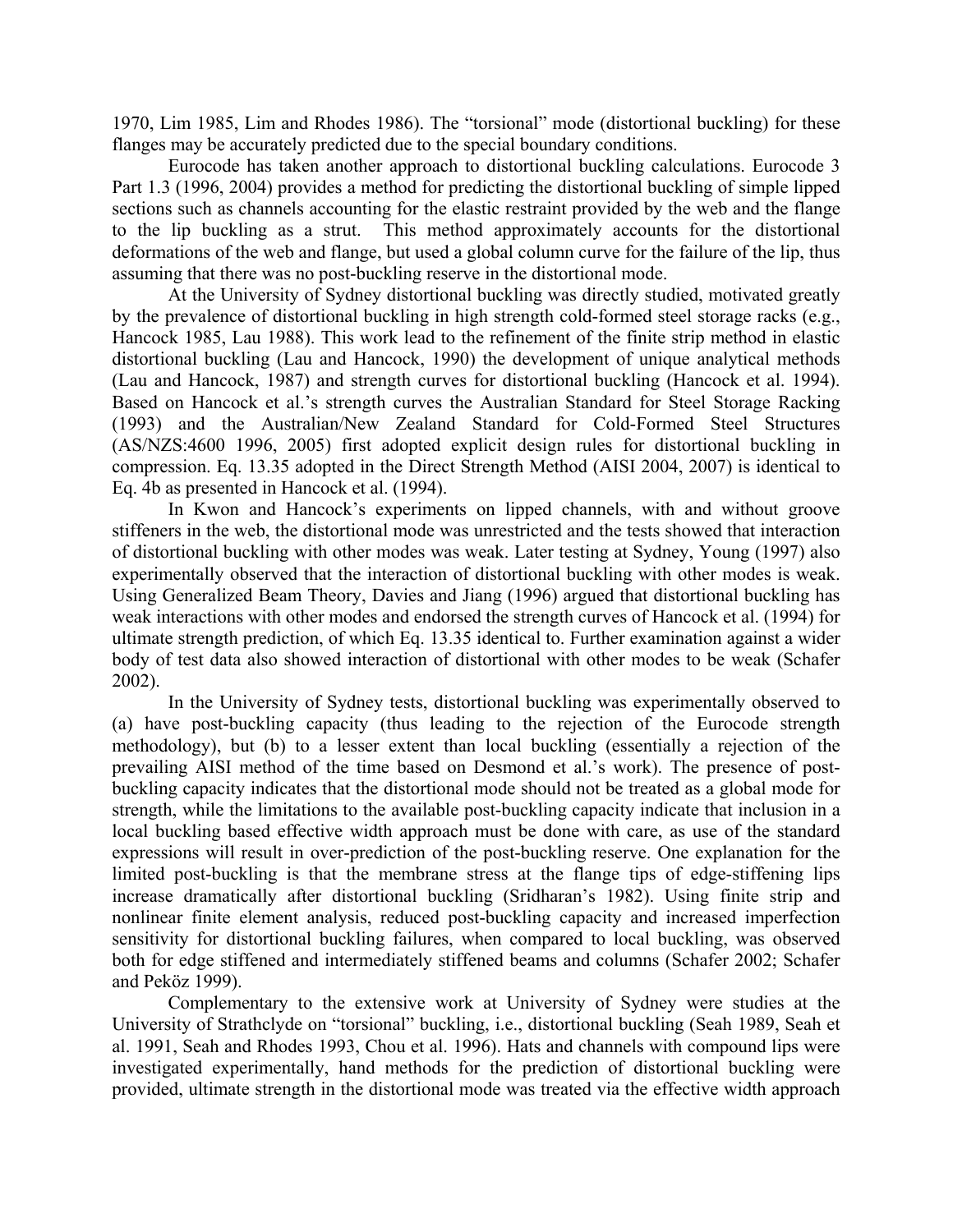(rather than the column curve approach proposed by Sydney researchers). Also complementary to the work at University of Syndey were tests in Finland (Salmi and Talja, 1993), work in Japan on more complicated polygonal cross-sections (Hikosaka, Takami and Maruyama, 1987, Takahashi 1988), and tests in the U.S. on Z-sections columns in distortional buckling (Polyzois and Sudharampal 1990, Purnadi et al. 1990, Polyzois and Charvarnichborikarn 1993).

In 2002 an attempt was made to investigate distortional buckling using the entirety of the available existing experimental data (Schafer 2002). Hancock et al. (1994) had demonstrated that when a section was known to fail in distortional buckling, that for the variety of cross-sections tested at University of Sydney, the measured compressive strength correlated well with the slenderness in the elastic distortional mode. Data in Schafer (2002) provided additional experimental agreement for Hancock's design expression (Fig. 13.11). In addition, the failure mode for specimens collected in Schafer (2002) was generally unknown, thus a variety of methods were examined for strength calculation, considering local, distortional, global buckling and their potential interactions. The result was a method that both identified the failure mode and predicted the strength. The extension to prediction of all failure modes by appropriate expressions correlated to elastic slenderness in the various modes (and combinations) was the essential step in the development of the Direct Strength Method as a general approach.

 Hancock et al.'s work provided the essential curve for distortional buckling by the Direct Strength Method. As is often the case with attempts to determine an origin, one can go back even further as Hancock attributes his methodology to Trahair's work on the strength prediction of columns undergoing flexural-torsional buckling. In this regard it becomes clear that the Direct Strength Method is not a new idea, but rather the extension of an old one to new instability limit states.



**Fig. 13.11 Comparison of the Direct Strength Method with test data for columns (Equation numbers in the legend refer to Appendix 1 of AISI 2007)**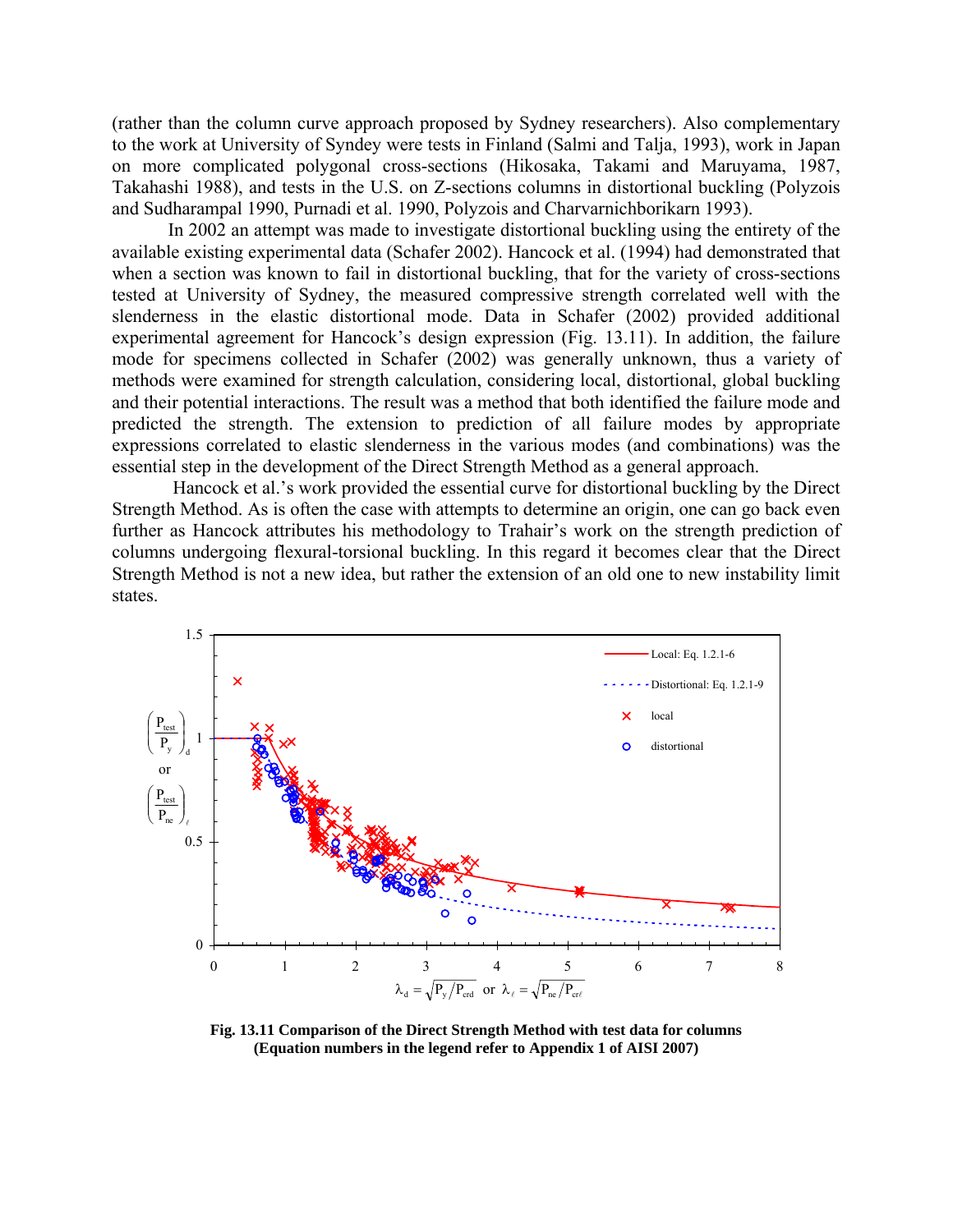## *Beams*

The first mention of the Direct Strength Method occurs in Schafer and Peköz (1998) and was closely coupled to the development of the method for beams, in particular, application of the large database of sections that was collected to explore two problems: distortional buckling in Cand Z-section beams, and local and distortional buckling in deck sections with multiple longitudinal intermediate stiffeners in the compression flange. At the same time Hancock and related researchers at the University of Sydney demonstrated that distortional buckling failures for a wide variety of failures were well correlated with the elastic distortional slenderness (Hancock et al. 1994; Hancock et al. 1996).

The form of the presentation of the Direct Strength Method for beams evolved somewhat from Schafer and Peköz (1998,1999). In particular, curve (2) is identical to the distortional buckling expression of Eqnuation 4b provided in Hancock et al. (1994), and became the distortional buckling Direct Strength curve, where finally in AISI (2004, 2007) Appendix 1 the nominal flexural strength, M<sub>nd</sub>, for distortional buckling via the Direct Strength Method is:

$$
\text{for } \lambda_{d} \le 0.673 \quad M_{nd} = M_{y} \tag{13.37}
$$

for 
$$
\lambda_d > 0.673
$$
  $M_{\text{nd}} = \left(1 - 0.22 \left(\frac{M_{\text{crd}}}{M_y}\right)^{0.5} \right) \left(\frac{M_{\text{crd}}}{M_y}\right)^{0.5} M_y$  (13.38)

where  $\lambda_d = \sqrt{M_y / M_{\text{cd}}}$  (13.39)

 $M_{crd}$  = Critical elastic distortional buckling moment...

 $M_V = S_g f_v$  and  $S_g$  is the gross section modulus referenced to the fiber at first yield.

Similar to the work on columns in distortional buckling, the test database was expanded beyond the original University of Sydney results reported in Hancock et al. (1994) and a method for local buckling was also developed, as reported in Schafer and Peköz (1999). The expressions are compared with the expanded test database in Fig. 13.12. The end result is that for an arbitrary cross-section an engineer can not only determine the strength in distortional buckling, but distinguish between the limit states of local and distortional buckling.

In the development of the Direct Strength Method for C- and Z-section beams separation of local and distortional buckling failure modes was initially somewhat difficult and complicated by the bracing and boundary conditions used in the testing, which typically restrained distortional buckling in part, but not necessarily in full. Nonetheless, expressions were arrived at and adopted in AISI (2004, 2007). More recently, a recent series of flexural tests and complementary finite element analysis on a variety of C-and Z-sections in local buckling (Yu and Schafer 2003, 2007, Yu 2005) and distortional buckling (Yu 2005, Yu and Schafer 2006, 2007) used specific details to isolate the two modes and unequivocally demonstrated the robustness of the Direct Strength Method predictions for C- and Z-sections failing in either the local or distortional mode. A summary of the performance of these sections is provided in Fig. 13.13.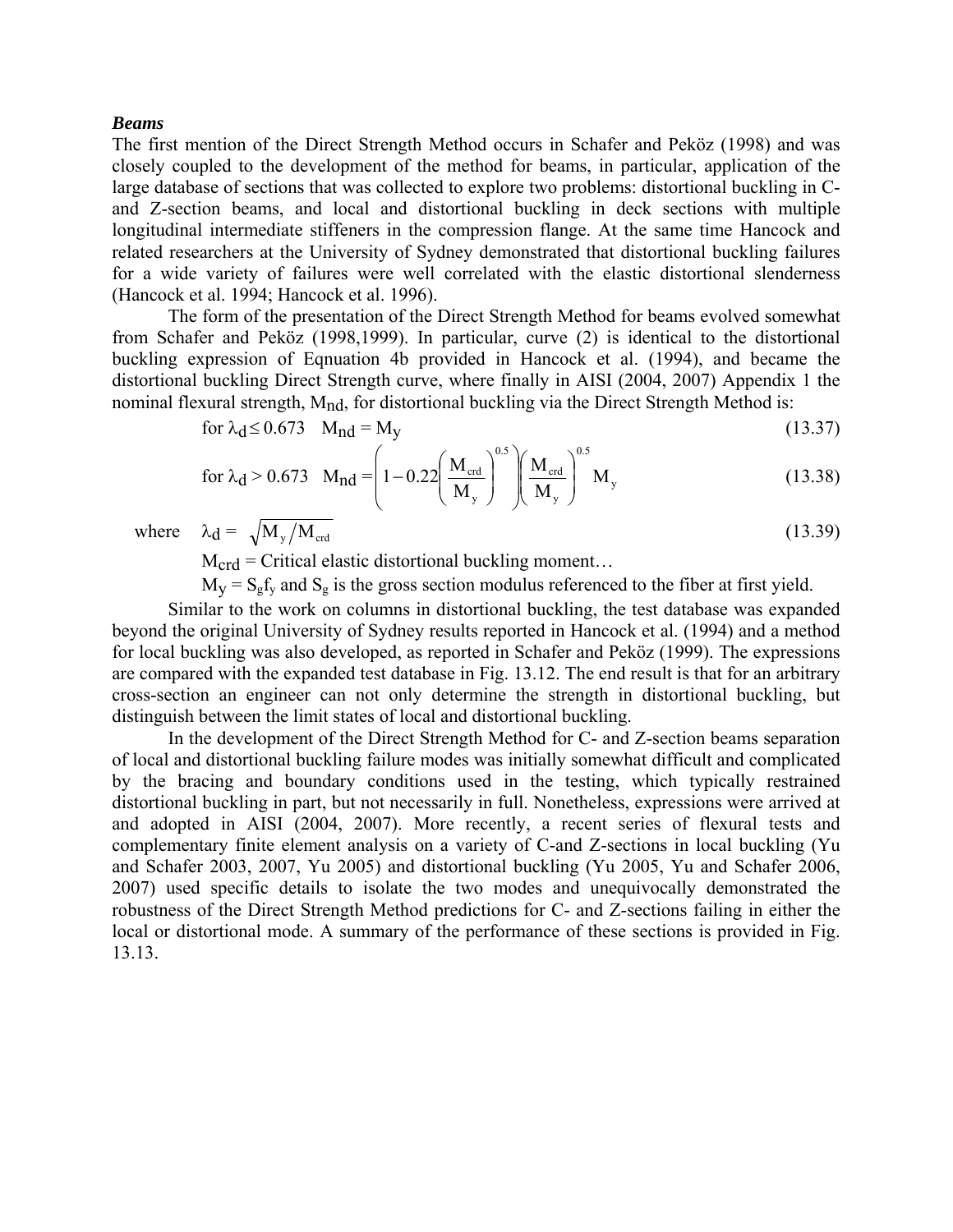

**Fig. 13.12 Comparison of the Direct Strength Method with tests data for laterally braced beams (Equation numbers in the legend refer to Appendix 1 of AISI 2004, 2007)** 

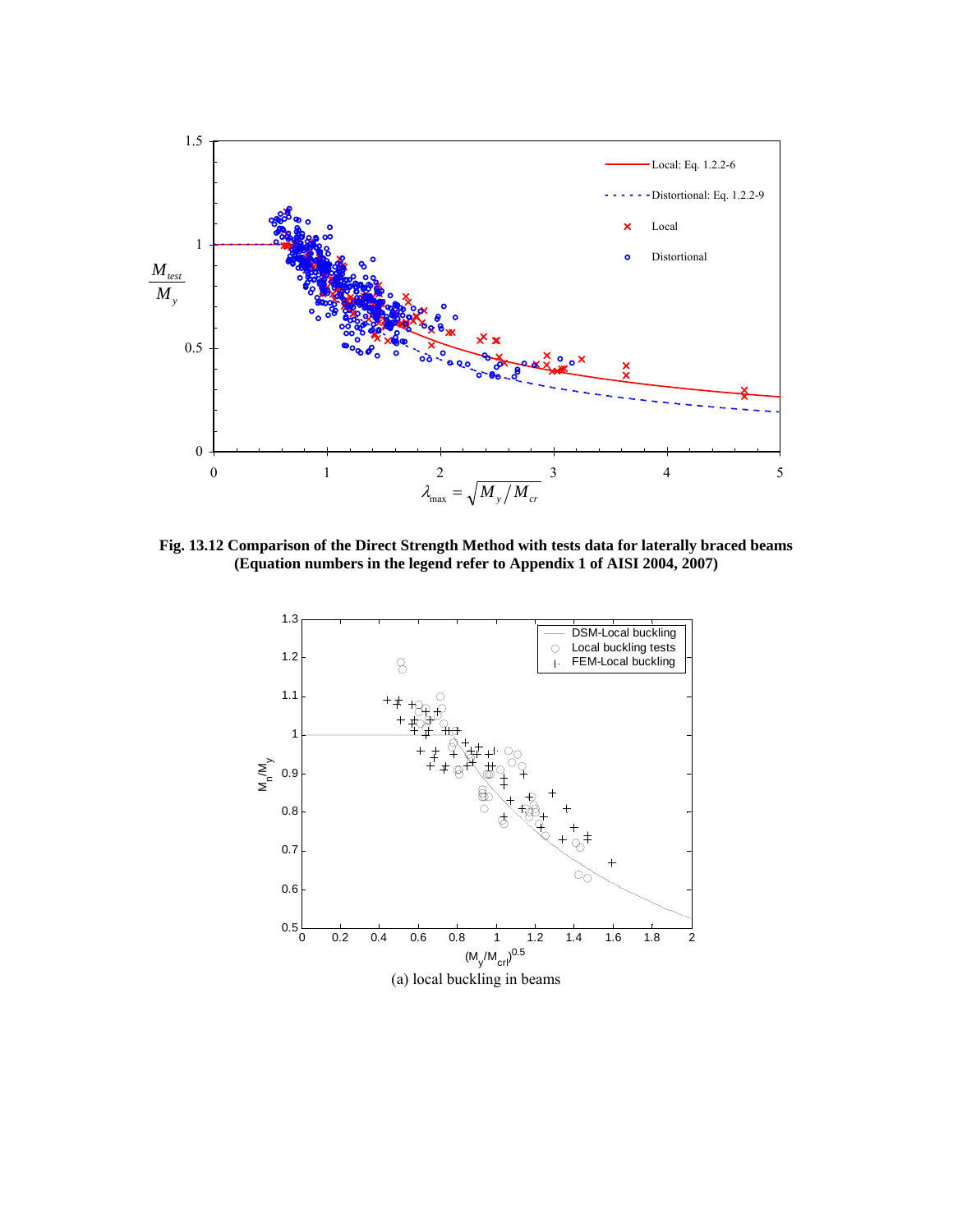

**Fig. 13.13 Comparison of Direct Strength Method for beams to tests and nonlinear FE results for C and Z sections in (a) local and (b) distortional buckling as reported in (Yu and Schafer 2007b)** 

## *13.3.2 Global buckling strength*

The global buckling strength of columns and beams in the Direct Strength Method is the same as in the main body of the AISI Specification (i.e. Eq.'s 13.22-24 and 13.28-30), with two exceptions. First, the provisions are provided in terms of load and moment, instead of stress. Second, no method is prescribed for the elastic global buckling load or moment, instead in the Direct Strength Method (Appendix 1, AISI 2007) rational analysis is allowed and expected for these quantities. Consider for example the main body of the AISI Specification's approach to global buckling of Z-sections, it merely takes  $\frac{1}{2}$  the buckling stress of I-sections. This is excessively conservative, particularly given the ease with which either (a) the classical analytical expressions can be solved numerically, or (b) finite strip or finite element solutions may be used to find the elastic buckling load or moment with great accuracy. In the DSM Design Guide (Schafer 2006) a variety of approaches are demonstrated for global buckling determination. The design expressions for columns and beams follow.

## *Columns*

*Flexural, Torsional, or Torsional-Flexural Buckling*  The nominal axial strength,  $P_{ne}$ , for flexural, torsional, or torsional-flexural buckling is

for 
$$
\lambda_c \le 1.5
$$
  $P_{ne} = (0.658^{\lambda_c^2})P_y$  (13.40)

for 
$$
\lambda_c > 1.5
$$
  $P_{ne} = \left(\frac{0.877}{\lambda_c^2}\right) P_y$  (13.41)

where 
$$
\lambda_c = \sqrt{P_y/P_{\text{cre}}}
$$
 (13.42)  
\n $P_y = A_g F_y$  (13.43)

 $P_y = A_g r_y$ <br>P<sub>cre</sub>= Minimum of the critical elastic column buckling load in flexural, torsional, or torsional-flexural buckling …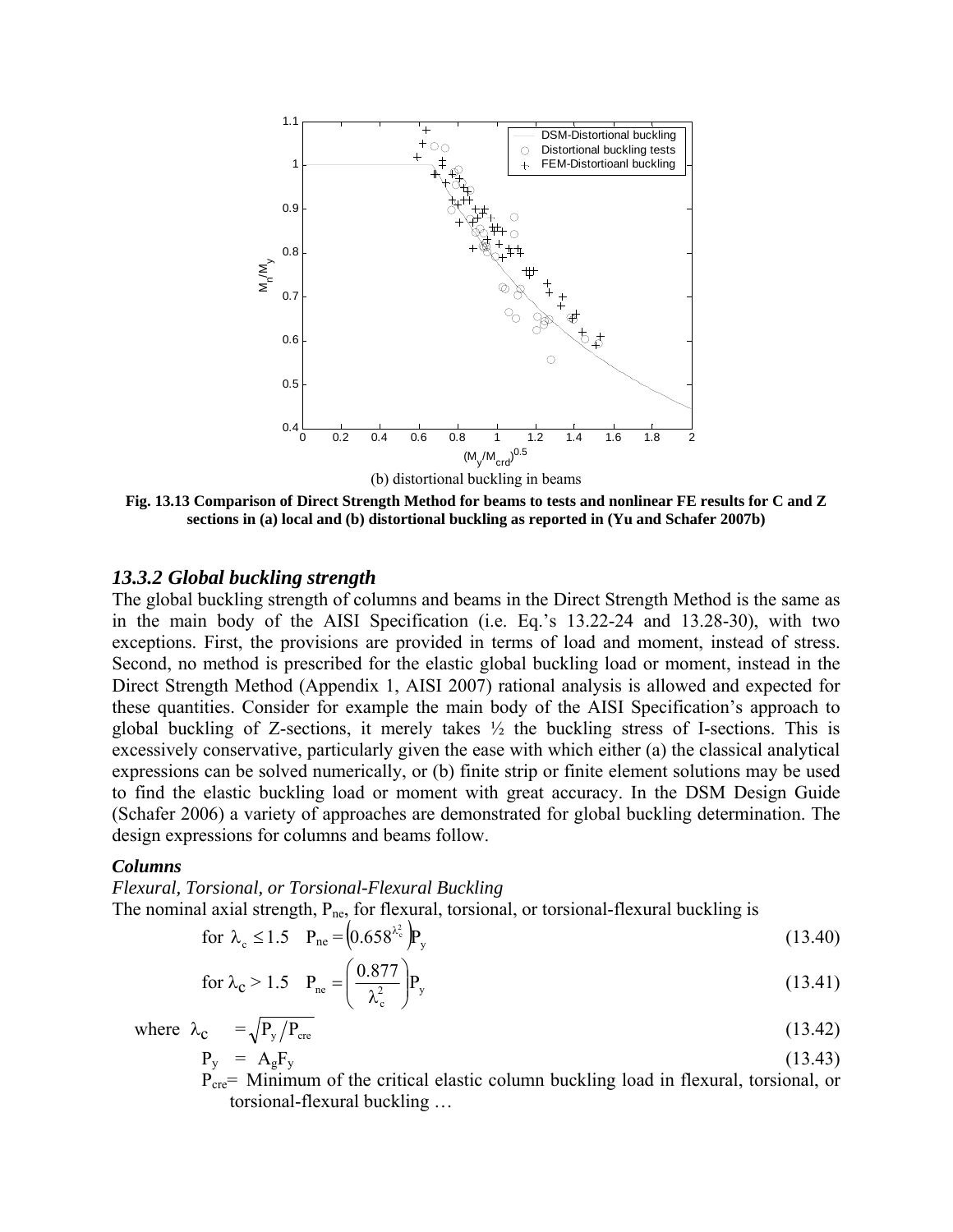### *Beams*

*Lateral-Torsional Buckling* 

The nominal flexural strength,  $M_{\text{ne}}$ , for lateral-torsional buckling is

$$
M_{\text{cre}} < 0.56 M_{\text{y}} \qquad M_{\text{ne}} = M_{\text{cre}} \tag{13.44}
$$

for 
$$
2.78M_y \geq M_{\text{cre}} \geq 0.56M_y
$$
  $M_{\text{ne}} = \frac{10}{9} M_y \left(1 - \frac{10M_y}{36M_{\text{cre}}}\right)$  (13.45)

$$
M_{\rm cre} > 2.78 M_{\rm y} \qquad M_{\rm ne} = M_{\rm y} \tag{13.46}
$$

where  $M_V = S_fF_v$ , where  $S_f$  is the gross section modulus referenced to (13.47) the extreme fiber in first yield

 $M_{\text{cre}}$  = Critical elastic lateral-torsional buckling moment...

## *13.3.3 Local and Local-global interactive strength*

## *Columns*

The basis of the Direct Strength Method for local buckling can be understood through an examination of Winter's effective width expression for local buckling of plates. If the slenderness parameter,  $\lambda$ , of Eq. 13.20 is substituted into Eq. 13.19 and the resulting expression for  $\rho$  into Eq. 13.18 the effective width, *b*, may be expressed as a function of the gross width, *w*, with the following expression:

$$
b = \left(1 - 0.22 \sqrt{\frac{f_{cr}}{f_y}}\right) \sqrt{\frac{f_{cr}}{f_y}} \text{ w for } \sqrt{\frac{f_y}{f_{cr}}} > 0.673 \tag{13.48}
$$

This shows that the effective width (the strength in local bucking) is a function of  $f_{cr}$  and  $f_y$ ; which is the reasoning behind the basic premise of the Direct Strength Method: strength as a function of elastic slenderness for all modes. Consider now that the local plate buckling critical buckling stress,  $f_{cr}$ , in Eq. 13.48 is replaced with the cross-section local buckling stress,  $f_{cr}$  (e.g. from Fig. 13.7) and the effective width and gross width are replaced by effective area and gross area:

$$
A_e = \left(1 - 0.22 \sqrt{\frac{f_{\text{cr}\ell}}{f_y}}\right) \sqrt{\frac{f_{\text{cr}\ell}}{f_y}} A_g \text{ for } \sqrt{\frac{f_y}{f_{\text{cr}\ell}}} > 0.673 \tag{13.49}
$$

multiplying both sides by  $f_y$  ( $A_e f_y = P_{n_e}$ ,  $A_g f_y = P_y$ ), and multiplying numerator and dominator under the radical by  $A_g$  ( $A_g f_{cr} = P_{cr}$ ,  $A_g f_y = P_y$ ) and the result is that the strength,  $P_{n\phi}$  is predicted by the slenderness, as a function of force, i.e., a Direct Strength prediction is provided:

$$
P_{n\ell} = \left(1 - 0.22 \sqrt{\frac{P_{\text{cr}\ell}}{P_y}}\right) \sqrt{\frac{P_{\text{cr}\ell}}{P_y}} \ P_y \ \text{for} \ \sqrt{\frac{P_y}{P_{\text{cr}\ell}}} > 0.673 \tag{13.50}
$$

Calibration with experimental data (Schafer 2002) shows this expression to be slightly conservative and the final expression employed in the Direct Strength Method is:

$$
P_{n\ell} = \left(1 - 0.15 \left(\frac{P_{cr\ell}}{P_y}\right)^{0.4}\right) \left(\frac{P_{cr\ell}}{P_y}\right)^{0.4} P_y \text{ for } \sqrt{\frac{P_y}{P_{cr\ell}}} > 0.776 \tag{13.51}
$$

Local-global interaction is fundamental to thin-walled members, in the effective width approach, as described in Section 13.2.3,  $f_y$ , of Eq. 13.49 is replaced with  $f_n$  from the column curve of Eq. 13.22-23, i.e.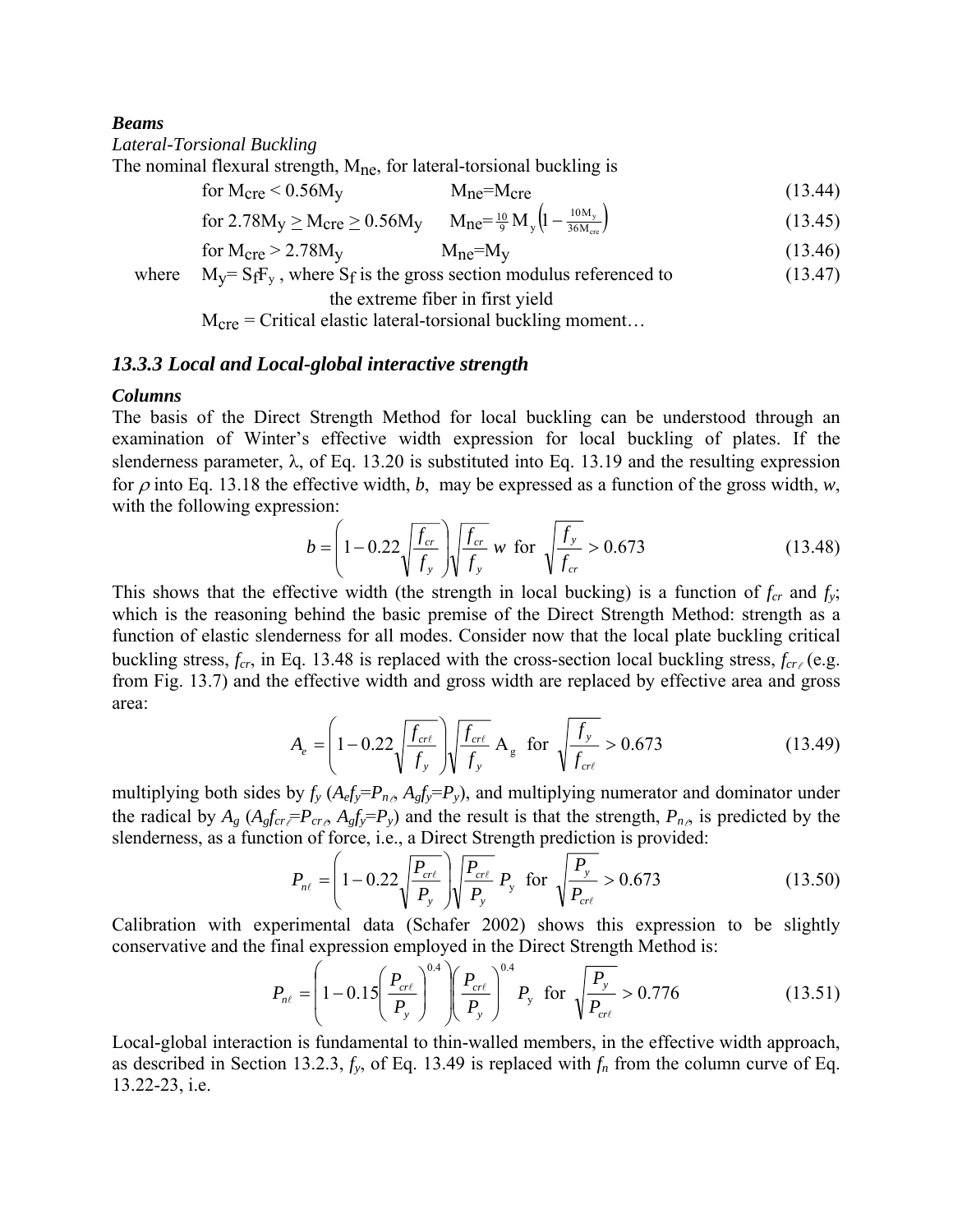$$
b = \left(1 - 0.22\sqrt{\frac{f_{cr}}{f_n}}\right)\sqrt{\frac{f_{cr}}{f_n}} \text{ w for } \sqrt{\frac{f_n}{f_{cr}}} > 0.673 \tag{13.52}
$$

Using the same substitutions as before, and making the same final calibration (Schafer 2002), Eq. 13.52 in Direct Strength Method format is expressed as:

$$
P_{n\ell} = \left(1 - 0.15 \left(\frac{P_{cr\ell}}{P_{ne}}\right)^{0.4}\right) \left(\frac{P_{cr\ell}}{P_{ne}}\right)^{0.4} P_{y} \text{ for } \sqrt{\frac{P_{y}}{P_{ne}}} > 0.776 \qquad (13.53)
$$

where  $P_{ne} = A_g f_n$ , and  $f_n$  is from Eq. 13.22-23, or equivalent  $P_{ne}$  is from Eq. 13.40-41. Through this simple substitution local-global interaction is included. Where before the maximum strength in local bucking was  $P_y$ , now the global buckling caps the strength at  $P_{ne}$  and further reductions are made down to  $P_{n\ell}$  as a function of the local slenderness. The final format in the Specification (AISI 2004, 2007) appears as follows, where the nominal axial strength,  $P_{n}$ , for local buckling is

$$
\text{for } \lambda_{\ell} \le 0.776 \quad \mathbf{P}_{\mathbf{n}_{\ell}} = \mathbf{P}_{\mathbf{n}\mathbf{e}} \tag{13.54}
$$

for 
$$
\lambda_{\ell} > 0.776
$$
  $P_{n_{\ell}} = \left[1 - 0.15 \left(\frac{P_{\text{cr}\ell}}{P_{\text{ne}}}\right)^{0.4} \right] \left(\frac{P_{\text{cr}\ell}}{P_{\text{ne}}}\right)^{0.4} P_{\text{ne}}$  (13.55)  
where  $\lambda_{\ell} = \sqrt{P_{\text{ne}}/P_{\text{cr}\ell}}$  (13.56)

 $P_{cr}$  = Critical elastic local column buckling load ...

P<sub>ne</sub> is defined in Section 1.2.1.1.

Agreement of Eq. 13.56 with available test data is provided in Fig. 13.11 (Schafer 2002). Significant scatter is prevalent (though not more than in effective width implementations) yet the overall trends are clear. The choice of the coefficients and exponents of Eq. 13.56 were influenced by the solution for the Direct Strength Method for the local buckling strength of beams, which preceded that for columns and is discussed further in the following.

#### *Beams*

Development of the initial Direct Strength prediction equations for local buckling of flexural members followed the same basic progression as described for compression members. Beginning with Winter's basic effective width expression in the form of Eq. 13.48, *f<sub>cr</sub>* is replaced with the cross-section local buckling stress,  $f_{cr}$  (referenced to the compression flange). The effective width and gross width are replaced with the effective section modulus, *Se*, and gross section modulus  $S_g$  and both sides are multiplied times the yield stress:

$$
S_{e}f_{y} = \left(1 - 0.22\sqrt{\frac{f_{\text{crt}}}{f_{y}}}\right)\sqrt{\frac{f_{\text{crt}}}{f_{y}}} S_{g}f_{y} \text{ for } \sqrt{\frac{f_{y}}{f_{\text{crt}}}} > 0.673 \tag{13.57}
$$

Stresses under the radical are multiplied times  $S_g$  while  $S_{efy}$  is defined as the nominal capacity in local buckling,  $M_{n,s}$  and  $S_{g}f_y$  as the yield moment,  $M_y$ , thus resulting in Winter's effective width expression for the bending strength:

$$
M_{n\ell} = \left(1 - 0.22 \sqrt{\frac{M_{\text{crt}}}{M_y}}\right) \sqrt{\frac{M_{\text{crt}}}{M_y}} M_y \text{ for } \sqrt{\frac{M_y}{M_{\text{crt}}}} > 0.673 \tag{13.58}
$$

In Schafer and Peköz (1998) Eq. 13.58 is compared to available data, the basic trend is clear but the expression is overly conservative. As a result curve (3) of Schafer and Peköz (1998) was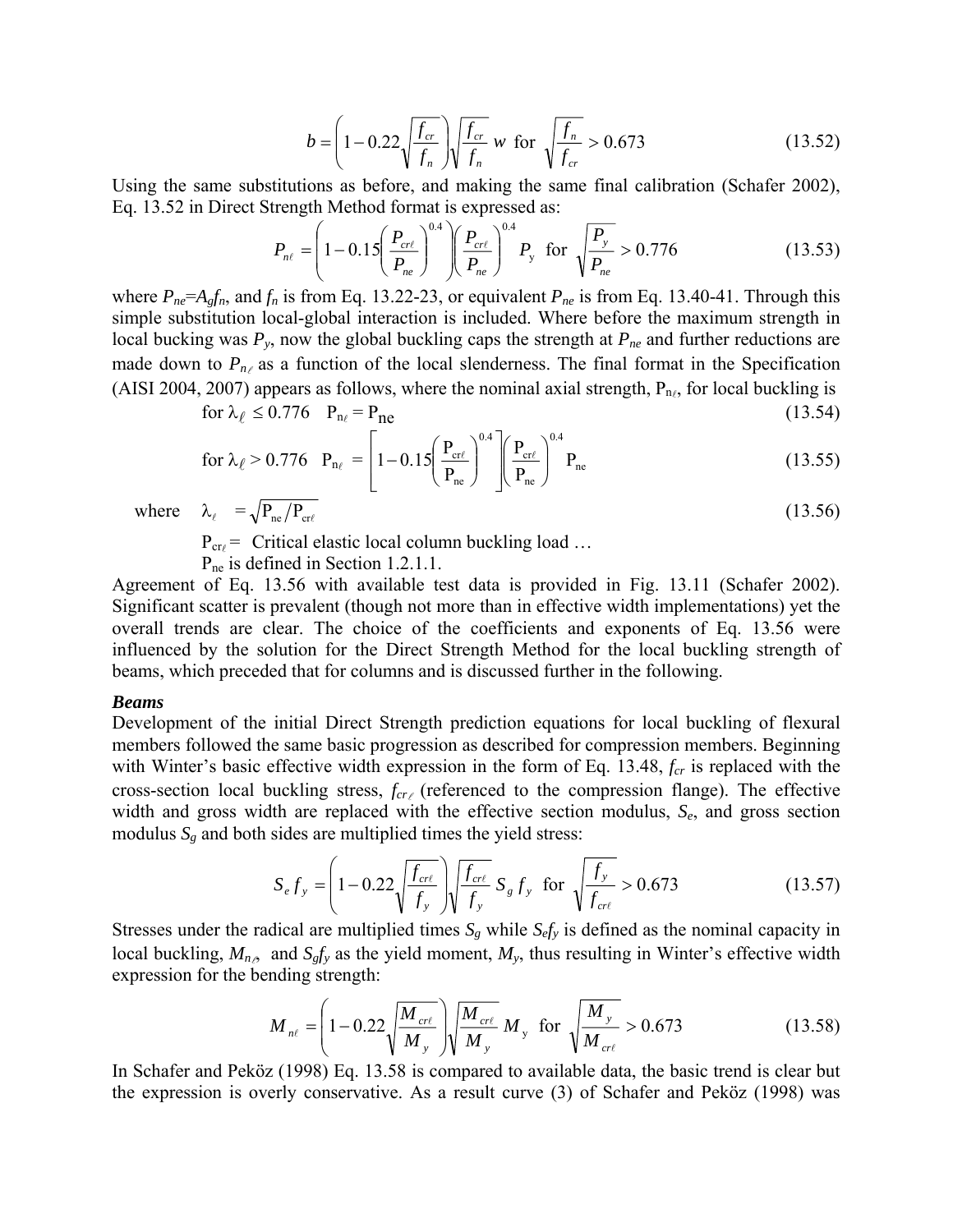employed and the nominal flexural strength,  $M_n$ , for local buckling in the Direct Strength Method was found to be:

$$
\text{for } \lambda_{\ell} \le 0.776 \quad \mathbf{M}_{\mathbf{n}\ell} = \mathbf{M}_{\mathbf{n}\mathbf{e}} \tag{13.59}
$$

for 
$$
\lambda_{\ell} > 0.776
$$
  $M_{n\ell} = \left(1 - 0.15 \left(\frac{M_{cr\ell}}{M_{ne}}\right)^{0.4}\right) \left(\frac{M_{cr\ell}}{M_{ne}}\right)^{0.4} M_{ne}$  (13.60)

where  $\lambda_{\ell} = \sqrt{M_{\text{ne}}/M_{\text{crit}}}$  (13.61)

 $M_{\text{cr}}$  = Critical elastic local buckling moment...

Mne is defined in Section 1.2.2.1.

Agreement of Eq. 13.59-60 with experimental data is provided in Fig. 13.12 and Fig. 13.13(a). Note, for the beam data (as opposed to the column data) all of the  $M_{test}$  values are normalized against the moment at first yield, *My*. This is due to the fact that all of the test data employed was for laterally braced members. It is worth noting that while local-global interaction was experimentally examined for columns, and the same methodology applied for beams, localglobal, distortional-global, and local-distortional interactions have not been experimentally examined in the context of the Direct Strength Method for beams. Based on the findings for columns local-global interaction has been included and local-distortional and distortional-global interactions ignored. See Section 13.3.4 for further discussion on modal interaction. The performance of laterally un-braced beams deserves further study, not only in the context of the Direct Strength Method and potential interactions, but also to better understand how warping torsion should be treated. For moderate rotations the influence of the torsional stress on local and distortional buckling modes is real (Gotluru et al. 2000) and its potential inclusion in the Direct Strength Method (as well as in the main body of the AISI Specification) is worthy of further study.

Finally, it is worth noting that the testing on C- and Z- section beams has focused on strongaxis bending and associated buckling, extension to weak-axis bending has been assumed. This assumption is justified in part by the inclusion of hats and decks in the experimental database, these sections are bent about their weak-axis, and are similar in their behavior to a C-section in weak axis bending. Further, the major-axis bending modes are considered more critical since the primary effect of weak-axis bending in comparison to strong-axis bending is the elimination of global lateral-torsional buckling modes.

## *Element Interaction*

A significant difference between the Effective Width Method and the Direct Strength Method is the replacement of element or plate buckling,  $f_{cr}$  with cross-section local bucking,  $f_{cr}$ . In the elastic regime the use of cross-section  $f_{cr}$  insure that equilibrium and compatibility around the cross-section are maintained. Though both design methods have reasonable levels of overall reliability (Schafer 2008) they arrive at that reliability in different ways. In Fig. 13.14 the strength predictions of the Effective Width Method and the Direct Strength Method are compared as a function of the web slenderness of a C-section column. As web slenderness increases the Effective Width Method solution becomes systematically unconservative. This behavior is exacerbated by the fact that for typically available C-sections as the web becomes deeper the flange width remains at approximately the same width, so high web slenderness is strongly correlated with high web-to-flange width ratios (i.e., C-sections which are 'narrow'). This detrimental behavior is primarily one of local web/flange interaction, not distortional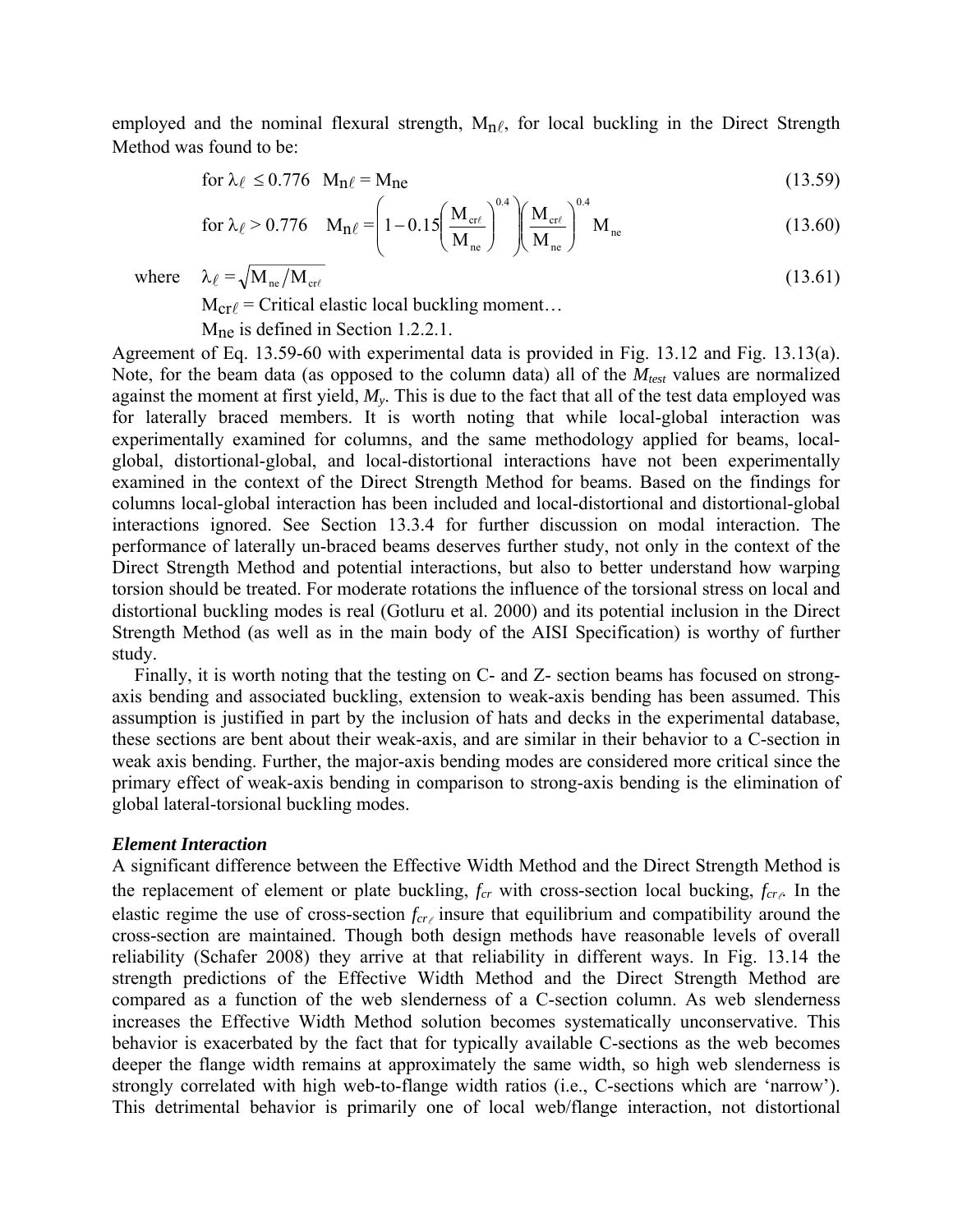buckling. Since the Effective Width Method uses an element approach, no matter how high the slenderness of the web becomes, it has no effect on the solution for the flange. In contrast the Direct Strength Method, which includes element interaction in local buckling (i.e., interaction between the flange and the web), performs accurately over the full range of web slenderness. Proper inclusion of element interaction is necessary for accurate strength prediction of these columns.

Taken to extremes, inclusion of elastic element interaction can also work against the Direct Strength Method, making the method overly conservative. This fundamental limitation of the Direct Strength Method was reported in the first paper to propose the approach (Schafer and Peköz 1998). When one part (element) of the cross-section becomes extraordinarily slender that element will drive the member elastic critical buckling stress to approach zero. The Direct Strength Method will assume the member strength, like the member elastic critical buckling stress, will also approach zero. In contrast, the Effective Width Method presumes only that the element itself (not the member) will have no strength in such a situation. Deck or hat sections in bending with low yield stress and very slender (wide) compression flanges without intermediate stiffeners tend to fall in this category and thus have unduly conservative predictions by the Direct Strength Method, but quite reasonable predictions via the Effective Width Method. However, ignoring inter-element interaction, as the Effective Width Method traditionally does, is not universally a good idea as illustrated for the C-section columns of Fig. 13.14.

For optimized deck sections with multiple longitudinal intermediate stiffeners in the web and the flange (see e.g., Höglund 1980) the Direct Strength Method is highly desirable over the Effective Width Method – here the benefit is primarily convenience not theoretical. If a computational solution is employed for determining the elastic buckling stresses (moments) an optimized deck section is no more complicated than a simple hat for strength determination; but for the Effective Width Method the calculation of effective section properties and accurately handling the effective width of the numerous sub-elements leads to severe complication without increased accuracy, or worse in the case of many specifications (e.g. AISI 1996, 2001) no design approach is even available for such a section using the Effective Width Method. In general, as sections are optimized the Direct Strength Method provides a simpler design methodology with wider applicability than the Effective Width Method.



**Fig. 13.14 Test-to-predicted ratio for (a) the Effective Width Method of AISI (1996) and (b) the Direct Strength Method of AISI (2004) App. 1 for all lipped channel columns used in the development of Direct Strength Method predictor equations plotted as a function of web slenderness (h/t)**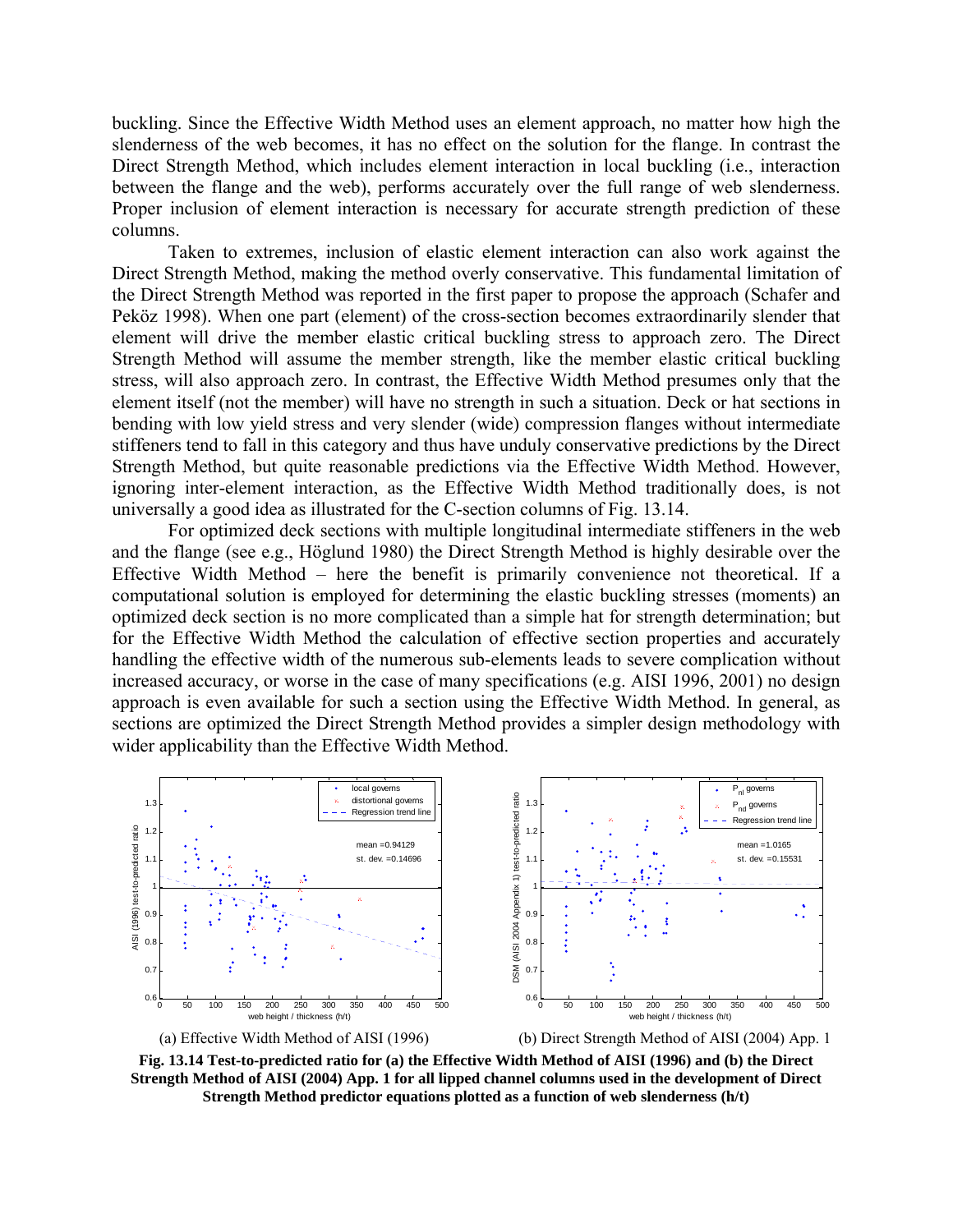## *13.3.4 Modal interactions*

If thin-walled cross-sections can generally be characterized as having local, distortional, and global buckling modes then their exists a potential for any of these modes to interact. For example, local-global interaction is known to occur and be of significance, and is thus accounted for specifically in design (e.g., Eq. 13.31 or 13.54-56). Interaction of the other modes: localdistortional, distortional-global, and local-distortional-global have been the subject of research.

No definitive consensus exits on what it means for a mode to interact, nor when such interactions will occur. Definitions depend on whether one is considering a mathematical interaction, or evening the coupling of multiple modes, or one is considering observed behavior where one buckling mode influences the deformations and strength in a second mode. When such interaction will occur is complicated by the varied degree of post-buckling in the modes, wavelength of the modes, and the dependence of post-buckling on material properties (e.g., yield stress) as buckling modes trigger plastic mechanisms and ultimately failure.

The Effective Width Method (as implemented in AISI 2007) explicitly includes localglobal interaction. Local-distortional, distortional-global, and local-distortional-global interaction are assumed to not occur or be irrelevant for design in the Effective Width Method<sup>1</sup>. The Direct Strength Method (as implemented in AISI 2007) includes only local-global interaction, and ignores local-distortional, distortional-global, and local-distortional-global interaction. These conclusions were drawn from conflicting data, which nonetheless largely point out that if interactions are included for all modes the resulting capacities are not consistent with observations.

## *Local-Distortional/Distortional-Global interaction*

 $\overline{a}$ 

As summarized in Section 13.3.1 initial analytical and experimental investigations of distortional buckling largely indicated that interaction of distortional buckling with other buckling modes (local, global) is generally weak. The tests by Kwon and Hancock (1992) on lipped channels with and without groove stiffeners in the web were designed to determine whether adverse interaction occurred if local and distortional buckling were simultaneous or nearly simultaneous. No adverse interaction was found between local and distortional buckling for the channel sections tested. However tests of trapezoidal decks by Bernard et al, (1992a,b, 1993a,b) included sections that underwent local buckling before and after distortional buckling. Sections that underwent local buckling well before distortional buckling needed to account for local-distortional interaction, while in sections where distortional buckling occurred first no similar reduction for local buckling was required. Later testing at Sydney, Young (1997) experimentally observed that the interaction of distortional buckling with other modes is weak. Using Generalized Beam Theory, Davies and Jiang (1996) argued that distortional buckling has weak interactions with other modes.

Further examination against a wider body of test data also showed interaction of distortional with other modes to be weak (Schafer 2002). Interaction of the buckling modes was systematically studied for local-global, distortional-global, and local-distortional buckling of the columns. Based on overall test-to-predicted ratios, and when available the failure modes noted by the researchers in their testing, it was determined that local-global interaction should be

 $<sup>1</sup>$  This statement is subject to some interpretation, as the empirical expressions of Desmond et al. which are still used</sup> for the effective width of edge stiffened elements in AISI (2007) includes some amount of local-distortional

interaction in their development; however it may be shown that the distortional buckling strength using Eq. 13.34-36 or Eq. 13.37-39 results in lower capacities than Desmond's expressions; therefore the local-distortional interaction is not meaningfully included in AISI (2007).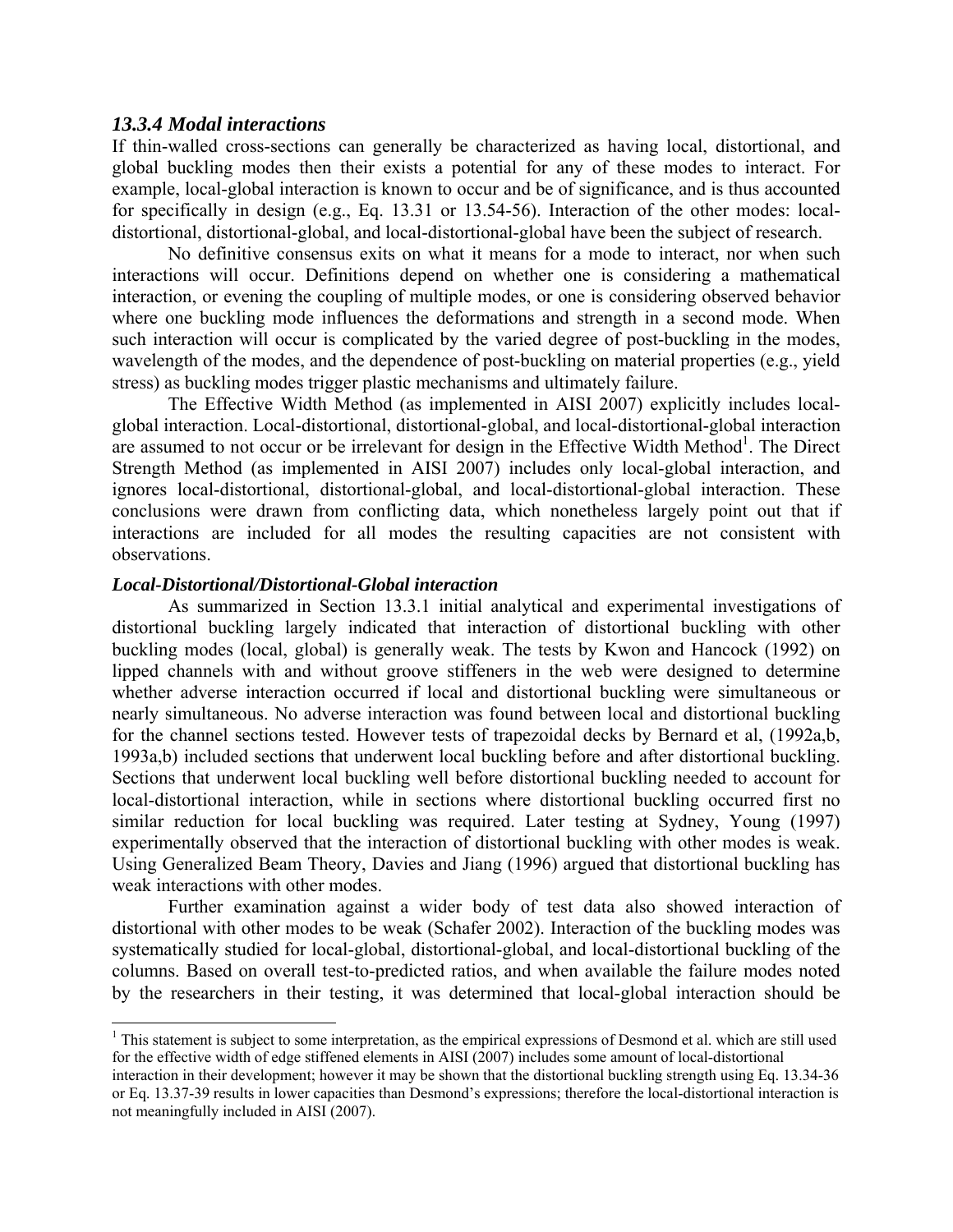included, but not distortional-global, or local-distortional interaction. For example the localdistortional interactive strength was formulated by replacing  $P_{ne}$  of Eq. 13.54-56 with  $P_{nd}$  of Eq. of Eq. 13.34-36. Such a strength check results in overly conservative predictions: 169 of the 187 studied tests would be identified to fail in local-distortional interaction and the average test-topredicted ratio would be 1.35 (Schafer 2000, 2002). Neither the failure mode or strength prediction is consistent with the observations from the tests when local-distortional interaction is included for all columns. As a result, it was recommended to only include local-global interaction in the Direct Strength Method.

Recent experimental and analytical work has left this conclusion somewhat in question. Hancock and his students have continued to study the distortional buckling mode for high strength steel sections, including lipped channels with intermediate stiffeners (Yang and Hancock 2004; Yap and Hancock 2008b), and more unique cross-shaped open sections with multiple distortional buckling modes (Yap and Hancock 2008a). They find for these sections that the strength does not follow the expected distortional strength curve, i.e. that of the Direct Strength Method Eq. 13.34-36 or Hancock et al. (1994) Eq. 4(b), but rather is somewhat reduced. (Post-bucking strength is still observed). It is unclear if the reduction should be attributed to local-distortional or distortional-global interaction. The best numerical (strength prediction) agreement is found with ignoring local-distortional interaction in the calculation and including distortional-global interaction by replacing  $P_v$  in Eq. 13.34-36 with  $P_{ne}$ . However, localdistortional interaction is visually observed in the testing.

In addition to studying the mechanics of post-bucking in local and distortional buckling Silvestre et al. (2006) have also been studying local-distortional interaction in lipped channels. Their approach has been to examine cross-sections where  $P_{cr\ell}$  and  $P_{crd}$  are at the same or nearly the same elastic critical buckling load (moment) and then examine the ultimate strength through the use of nonlinear finite element analysis. Comparisons with the Direct Strength Method show a decrease from the expected post-buckling strength. Based on their analyses an experimental study is now underway to confirm the exact nature of the reductions and when they should be applied in design.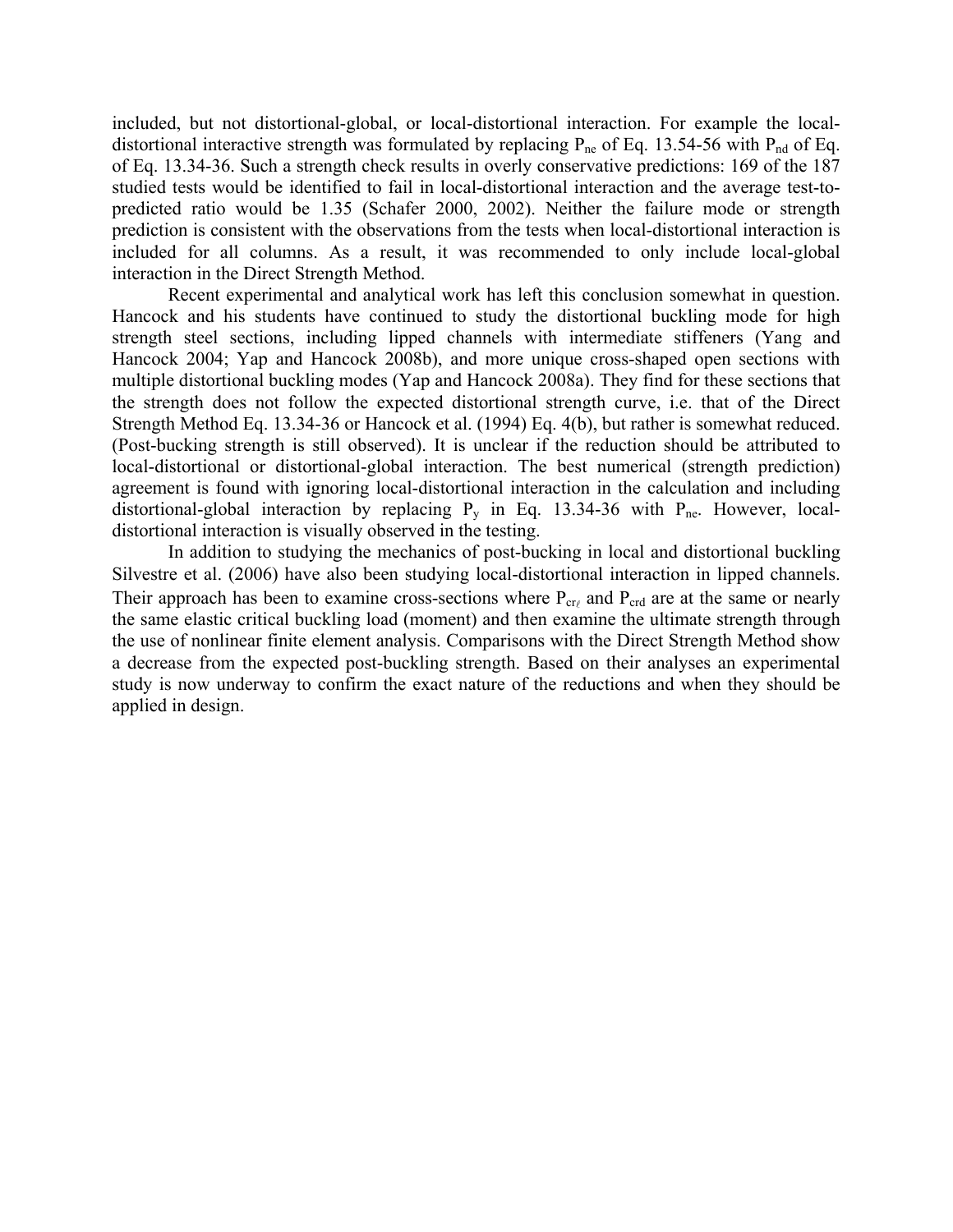# **13.4 ADDITIONAL DESIGN CONSIDERATIONS**

The two previous sections cover the design of thin-walled axial and flexural members by either the Effective Width Method or the Direct Strength Method. Regardless of the method selected a number of additional design considerations must be considered in construction using thin-walled members; including: shear, inelastic reserve capacity, web crippling and interactions between bending and web crippling, bending and shear, and bending and axial load.

# *13.4.1 Shear*

The design expressions for cold-formed steel members in shear closely parallel those of the AISC Specification and are based primarily on the experimental work of LaBoube and Yu (1978). The  $5<sup>th</sup>$  Ed. of this Guide provides complete details of the expressions used prior to 2001. In 2001 the shear design expressions were modified slightly so that a uniform resistance factor could be employed through the three regimes: yield, inelastic buckling, and elastic buckling (Craig and Schuster 2000). Development of a Direct Strength Method for shear has sparked more recent work (Pham and Hancock 2008; Schafer 2008)

# *13.4.2 Bending: Inelastic Reserve*

It is possible, and indeed relatively common, for thin-walled cold-formed steel beams to have bending capacities in excess of the moment at first yield. One method for determining the capacity in such a situation is to determine the strains that the compressed elements can sustain, and then based on that strain determine the capacity in excess of  $M<sub>v</sub>$ . The AISI Specification provides the strain capacity of stiffened elements (Yener and Pekoz 1985) and unstiffened elements (Bambach and Rasmussen 2004) that may be utilized for this calculation. In addition, work has begun on a Direct Strength Method approach to inelastic reserve (Shifferaw and Schafer 2007). Additional inelastic reserve capacity due to the redistribution of moments in statically indeterminate beams and profiled decks was studied by Unger (1973, Yener and Peköz (1980), Yu (1981), and Bryan and Leach (1984). The post-local-buckling behavior of continuous beams is discussed by Wang and Yeh (1974).

# *13.4.3 Web Crippling*

The necessity to check web crippling is an important distinction for thin-walled members. The thin webs of beams may cripple due to the high local stresses caused by concentrated loads or reactions. Fig. 13.15 shows the types of deformation that occur due to crippling of unrestrained single webs and restrained double webs.



**Fig. 13.15 Web crippling of beams.** 

Early experimental work (Winter and Pian, 1946; Rockey et al., 1972; Hetrakul and Yu, 1978) indicated that the web crippling strength of thin-walled beams depends on *N/t*, *h/t*, *R/t*, and *Fy*, where *t* is the web thickness, *N* the bearing length, *h* the flat width of the web,  $F_y$  the yield stress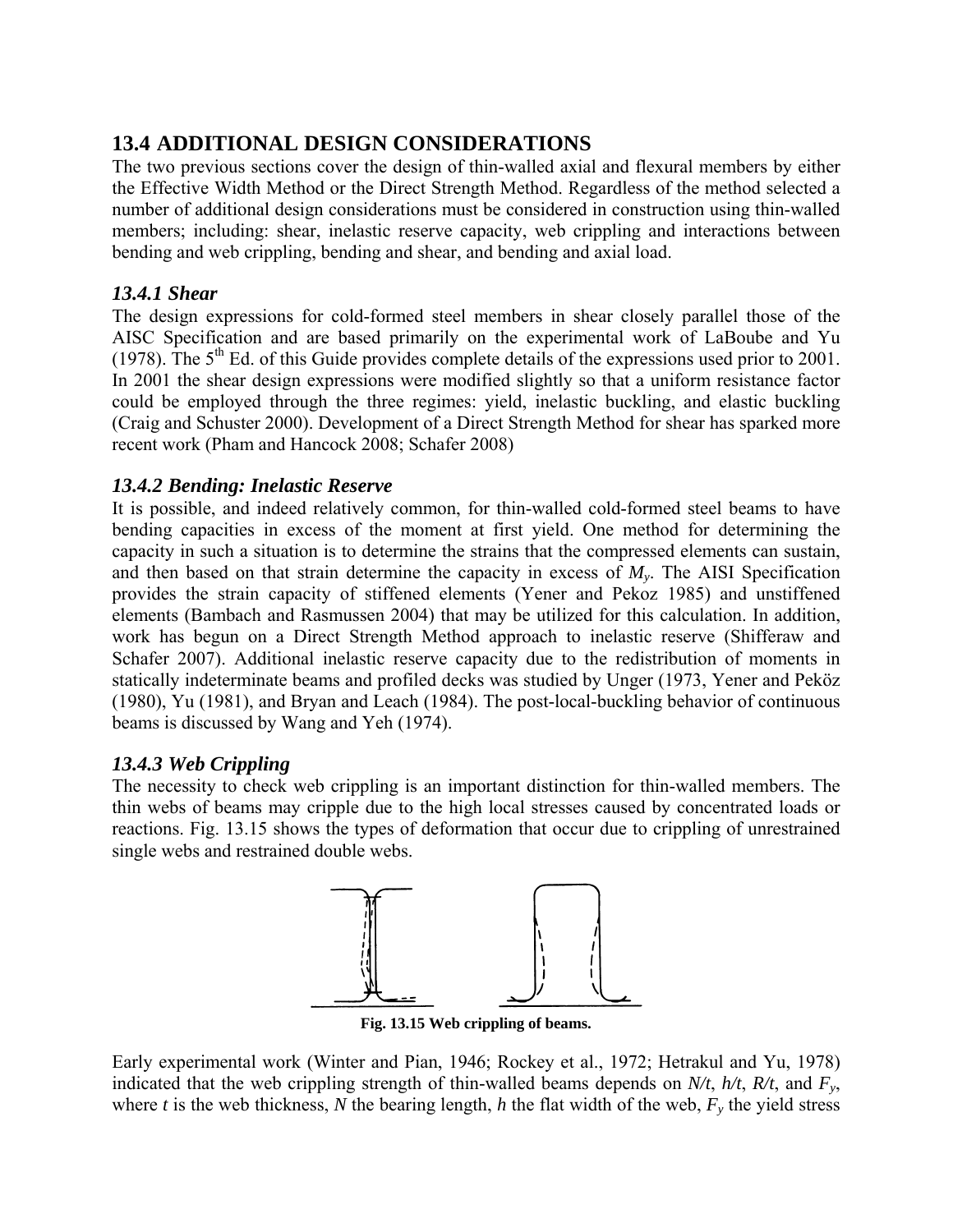of the steel, and *R* the inside bend radius. In 2001 all of the web crippling design expressions were brought together into one format in the AISI Specification (Prabakaran and Schuster 1998):

$$
P_n = Ct^2 F_y \sin \theta \left( 1 - C_R \sqrt{\frac{R}{t}} \right) \left( 1 - C_N \sqrt{\frac{N}{t}} \right) \left( 1 - C_h \sqrt{\frac{h}{t}} \right) \tag{13.62}
$$

where  $P_n$  is the web crippling capacity,  $\theta$  the web angle and *C*,  $C_R$ ,  $C_N$ , and  $C_h$  are empirical coefficients that are cross-section and loading dependent.

The empirical coefficients, *C*'s, are based on the extensive experimental testing that has been completed on web crippling, including significant recent testing (Beshara and Schuster 2000; Gerges and Schuster 1998; Holesapple and LaBoube 2003; Prabakaran and Schuster 1998; Santaputra et al. 1989; Wallace and Schuster 2005; Young and Hancock 2001; Young and Hancock 2004) as well as earlier testing as reported in the AISI Specification. Eq. 13.62 has been shown to provide reliable predictions across the broad data set (Beshara and Schuster 2002).

Experimental work is now moving away from testing individual cross-sections and to testing structural systems, this trend is particularly evident in lightweight steel framing systems where testing as been completed on web crippling in trusses (Ibrahim et al. 1998), headers (Stephens and LaBoube 2000), stud-to-track connections (Fox and Schuster 2002), and joist-torim connections (Serrette 2002) and framing members with holes (LaBoube et al. 1999; LaBoube et al. 1997; Langan et al. 1994).

Though it is powerful and simple, Eq. 13.62 is not without its drawbacks. The empirical coefficients, vary significantly over the 46 different categories provided in the Specification, and not always in a rational fashion. Alternatives to testing include nonlinear finite element analysis (Fox and Brodland 2004; Ren et al. 2006b; Sivakumaran 1989) as well as yield-line theory (Bakker and Stark 1994). To date these alternatives are too involved for regular design use.

## *13.4.4 Bending and Web Crippling*

While web crippling is generally associated with shear loads, the presence of bending demands will also decrease the web crippling capacity. The AISI Specification (2007) provides a series of interaction equations for checking bending and web crippling, the equations in current use are summarized in Wallace et al. (2002). In addition to the experimental work summarized in Wallace et al. (2002) recent work on isolated channels (Young and Hancock 2002) and headers in light steel framing (Stephens and LaBoube 2002; Stephens and LaBoube 2003) have investigated bending and web crippling interaction. Work continues on analytical models to understand web crippling and its interaction with bending (Hofmeyer et al. 2001) as well as fully computational solutions (Ren et al. 2006a).

## *13.4.5 Bending and Shear*

When high bending stresses and high shear stresses act simultaneously, as in cantilever beams and at supports of continuous beams, the webs of beams will buckle at a lower stress than if only one stress were present. For a combination of bending and shear, Eq. 4.8 can be used to predict buckling.

$$
\left(\frac{\sigma_{cb}}{\sigma_{cb}^*}\right)^2 + \left(\frac{\tau_c}{\tau_c^*}\right)^2 \le 1\tag{13.63}
$$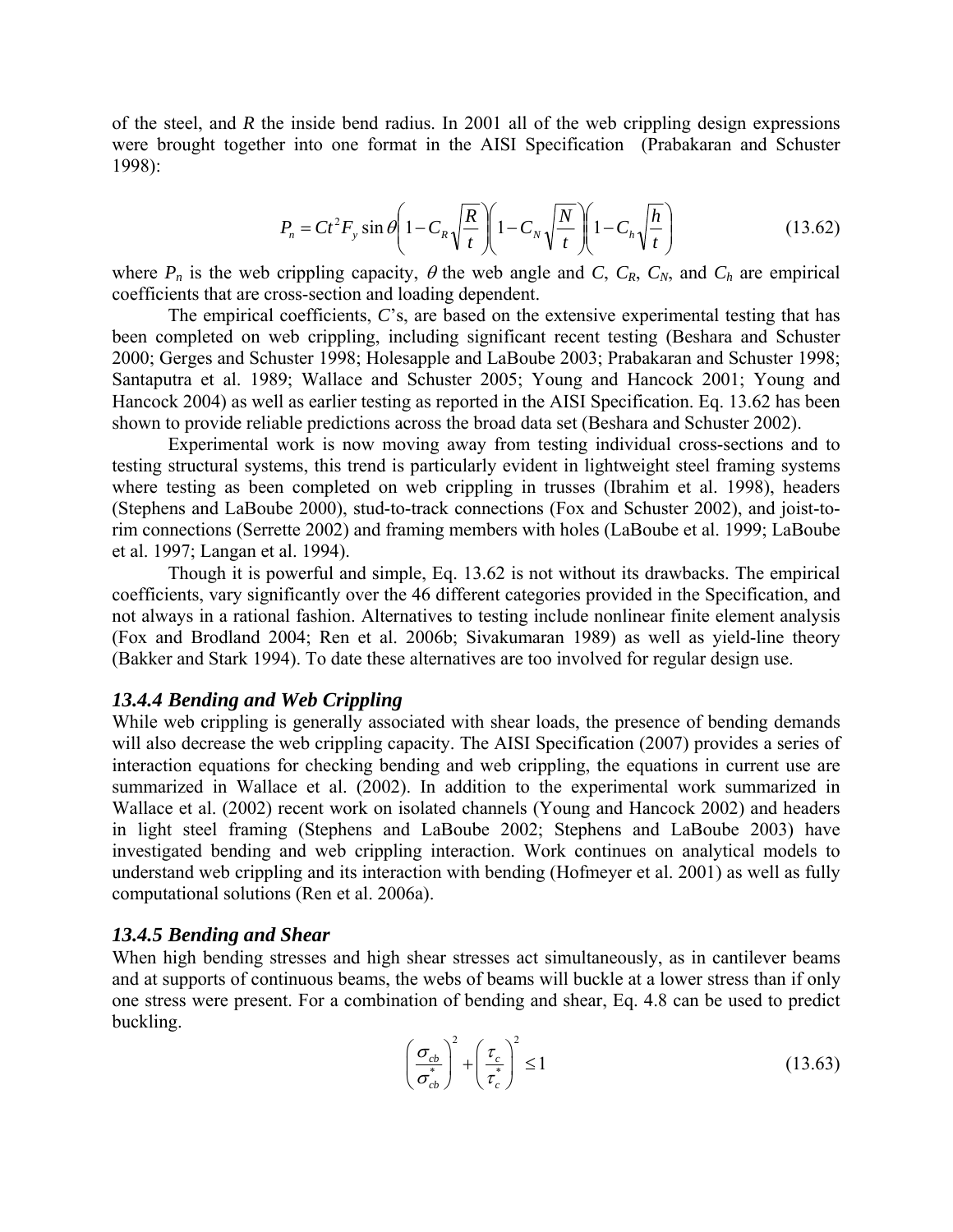where  $\sigma_{cb}$  is the actual compressive stress at the junction of flange and web,  $\tau_c$  is the actual average shear stress, and  $\sigma_{cb}^*$  and  $\tau_c^*$  are the critical stresses for bending and shear, respectively. Eq. 13.64 has been adapted for design by replacing the critical stresses for bending and shear with permissible design strength values. The equation has also been presented in a load format by replacing the shear stress with shear force and bending stress with bending moment:

$$
\left(\frac{M}{M_n}\right)^2 + \left(\frac{V}{V_n}\right)^2 \le 1\tag{13.64}
$$

where *M* and *V* are the applied moments and shears, and  $M_n$  and  $V_n$  are the nominal strengths. Webs with transverse stiffeners can develop strength in excess of Eq. 13.64 (LaBoube and Yu 1978) and a slightly more liberal interaction equation is provided for that case in AISI (2007).

## *13.4.6 Bending and Axial load*

The design of beam-columns, or members under bending and axial load, has seen much study in recent years, see Chapter 8 and Chapter 16 of this Guide for example. Similar to hot-rolled steel construction, cold-formed steel now provides a traditional *K*-factor approach in the main body of the Specification (AISI 2007) and a  $2<sup>nd</sup>$  order analysis approach in the Appendix (AISI 2007, App.2).

The main Specification approach uses a simple linear interaction equation with classical moment amplification for P-δ or P-Δ moments:

$$
\frac{P}{\phi_c P_n} + \frac{M_x}{\phi_b M_{nx}} + \frac{M_y}{\phi_b M_{ny}} \le 1.0
$$
\n(13.65)

where *P*,  $M_x$ ,  $M_y$  are the 2<sup>nd</sup> order demands, and  $P_n$ ,  $M_{nx}$ ,  $M_{ny}$  are the capacities, and  $\phi$  the resistance factor. Demands  $M_x$  and  $M_y$  reflect P- $\delta$  or P- $\Delta$  contributions through amplification of the  $1<sup>st</sup>$  order moments (e.g.  $M_{xo}$ ) by the traditional approach:

$$
M_x = C_m \frac{1}{1 - P/P_{cr}} M_{xo}
$$
 (13.66)

where  $C_m$  accounts for the location of  $M_{xo}$  in the amplification and  $P_{cr}$  is the buckling load determined through knowledge of the effective length(s), *KL*(s). Specific provisions are not provided for determining *K*, reference is given to the AISC commentary and earlier editions of this SSRC Guide.

New to the 2007 Specification is Appendix 2 which provides guidelines for the application of  $2^{nd}$  order analysis in the determination of  $M_x$  and  $M_y$  as opposed to Eq. 13.66 for cold-formed steel structures (Sarawit and Pekoz 2006). Initial imperfections, or equivalent notional loads, are added to a frame model of the structure and analysis conducted to determine the structural demands in the deformed geometry. Since member  $\delta$  imperfections are inherently assumed in the  $P_n$  capacity of Eq. 13.22-23 or 13.40-41, such imperfections are not required to be explicitly modeled in the 2<sup>nd</sup> order analysis. In addition, following the procedure in AISC, the elastic stiffness, E, in the models are reduced (reducing *E* is simply a convenient way to reduce bending rigidity *EI* and axial rigidity *EA*) in an attempt to account for member reliability and reduced stiffness due to partial yielding under large axial loads. Further details are provided in the AISI commentary, the AISC commentary, and Chapter 16 of this Guide.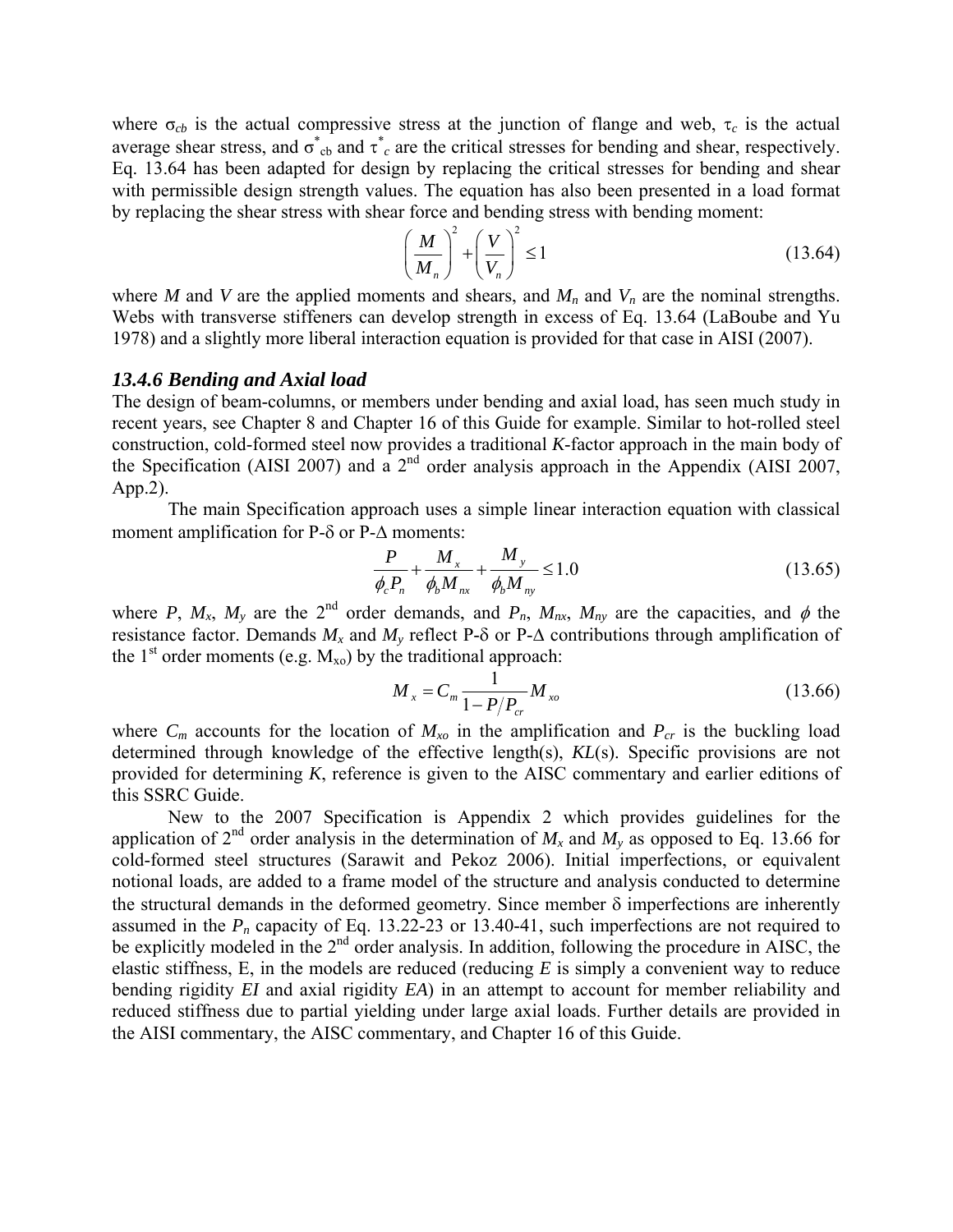# **13.5 STRUCTURAL ASSEMBLIES**

## *13.5.1 Built-up Sections*

Built-up sections are common in light steel framing, but to date the AISI Specification provisions remain somewhat rudimental. For built-up columns, to account for reduced shear rigidity in built-up sections with discrete fastening, AISI (2007) prescribes a modified slenderness (*KL*/*r*)*<sup>m</sup>* for use in flexural and flexural-torsional buckling calculations:

$$
\left(\frac{KL}{r}\right)_m = \sqrt{\left(\frac{KL}{r}\right)_o^2 + \left(\frac{a}{r_i}\right)^2}
$$
\n(13.67)

where  $(KL/r)$ <sub>o</sub> is the overall slenderness ratio of the entire section about the built-up member axis,  $a$  = fastener spacing, and  $r_i$  is the minimum radius of gyration of an individual shape in the built-up member. In addition the fasteners must be designed for  $2.5\%P_n$ , the faster spacing is limited, and end details are prescribed. The design of built-up cold-formed steel members is derived largely from the extension of similar research for built-up hot-rolled steel members and further work in this area is needed.

## *13.5.2 Bracing*

As discussed in Chapter 12 structural bracing may be divided into two general types, according to its function: (1) bracing provided to resist secondary loads on structures, such as wind bracing, and (2) bracing provided to increase the strength of individual structural members by preventing them from deforming in their weakest direction (Winter, 1958). In the latter instance, there are again two different cases: (1) bracing applied to prevent buckling and thereby increase the unstable strength of the member, and (2) bracing applied to counteract stable but detrimental types of deformation. As examples of the latter, C- and Z-shaped beams loaded in the plane of the web twist or deflect laterally, with consequent loss of strength unless they are properly braced (Murray and Elhouar, 1985). For C-sections the eccentricity between the shear center and the plane of loading creates a torsion demand (a tendency to roll), while for Z-sections the difference between the principal (inclined) axes and the geometric axis creates a similar torsion demand, in either case bracing maybe used to restrict the movement and appropriate expressions for the developed forces are provided in AISI (2007).

Bracing may be *continuous*, such as that provided by wall panels, roof decking, or floor systems, or it may be noncontinuous or *discrete*, such as cross-bracing. For discrete bracing the spacing of the braced points also is important. Finally, bracing may also be distinguished according to its behavior: (1) that which provides restraint through resistance to axial deformation, as does cross-bracing, and (2) that which provides restraint through resistance to shear deformation, as do diaphragms (Fig. 13.16).

For bracing against buckling to be effective in an actual situation, it must possess not only the requisite strength but also a definite minimum rigidity. However, the required strength cannot be computed uniquely, except on the basis of assumed imperfections of shape and/or loading of the member to be braced (Winter, 1958). Recognizing this fact lead to the development of recent AISC provisions (as discussed in Chapter 12). For cold-formed steel explicit adoption of this design philosophy is still underway. In many cases the stiffness is assumed and the brace force is assumed to be 2% of the axial load. However, for axial loaded members undergoing flexural buckling, research by Green et al. (2006) have lead to recent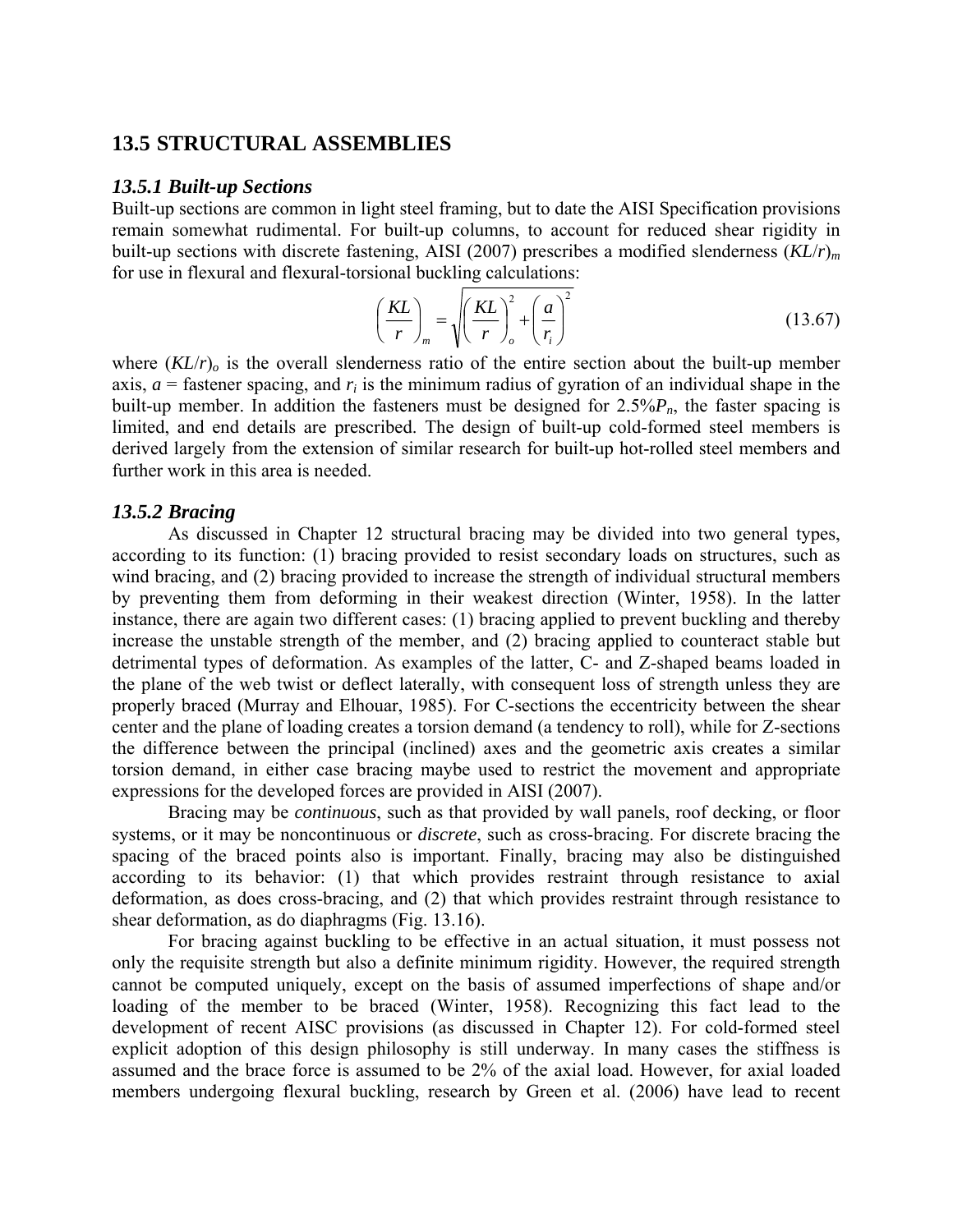adoption of strength and stiffness bracing provisions in AISI (2007). The provisions require an axial brace capacity of 1% of the member axial capacity, and a stiffness based on the discrete brace spacing developed directly from Winter's work. Diaphragm bracing and continuous bracing can be quite application specific in thin-walled steel construction and are thus covered in that way, as opposed to a general treatment, in AISI (2007).

# *13.5.3 Light-frame Construction*

Since the last edition of this Guide the practice of light-frame cold-formed steel construction has evolved significantly, particularly with respect to Standards. A significant amount of research has gone into the development of a series of new standards for cold-formed steel framing, these North American Standards for Cold-Formed Steel Framing include: General Provisions (AISI S200-07), Product Data (AISI S201-07), Floor and Roof System Design (AISI S210-07), Wall Stud Design (AISI S211-07), Header Design (AISI S212-07), Lateral Design (AISI S213-07), and Truss Design (AISI S214-07). These standards attempt, when possible, to treat the system as opposed to the individual members.

General Provisions (AISI S200-07) and Product Data (AISI S201-07) are essentially selfexplanatory. Floor and Roof System Design (AISI S210-07) covers the design of floors and roofs by either the discretely braced design or continuously braced design philosophy. For continuously braced design prescriptive sheathing requirements are provided (insuring a level of rigidity for the brace) along with the forces required to counteract rolling of the joists. The Floor and Roof System Design standard also provides a simple means to design clip angle bearing stiffeners, based on recent research (Fox 2006).

The Wall Stud Design standard (AISI S211-07) is similar to the floor and roof provisions and covers the design of wall studs by either the all steel design or sheathing braced design philosophy. Prescriptive load limits are provided for gypsum sheathed designs based on experimental testing (Miller and Pekoz 1994). Sheathing braced design does not imply diaphragm-based design methods, which were essentially abandoned for sheathed walls, based on the observation that local fastener deformations, not sheathing in shear, dominates the response. Also covered in this Standard are stud-to-track connection strength including web crippling (Fox and Schuster 2000) and deflection track strength.

As first discussed in Section 13.5.1, the general built-up section provisions in AISI (2007) are rudimentary, but significant research has been conducted on built-up headers used in light frame construction (Elhajj and LaBoube 2000; Stephens and LaBoube 2000; Stephens and LaBoube 2003) This research has lead to provisions for box headers, double L headers, and single L headers covering web crippling, bending and web crippling, and simplified moment calculations in the Header Design standard (AISI S212-07).

The Lateral Design standard (AISI S213-07) has had a significant impact on practice as this standard provides a means to determine the lateral strength of cold-formed steel systems used in wind and seismic demands. The standard provides compiled test results for cold-formed steel shear walls and diaphragms with a variety of sheathing, fastener spacing, stud spacing, etc. Specific seismic detailing provisions are provided, for example for strap-braced shear walls (Al-Kharat and Rogers 2007). In addition to strength, expressions are provided for deflection calculations (Serrette and Chau 2006).

The Truss Design standard (AISI S214-07) provides specific guidance on beam-column design for chord and web members of cold formed steel trusses. In addition due to the presence of concentrated loads (Ibrahim et al. 1998) in locations with compression and bending a unique interaction equation check for compression, bending, and web crippling is provided. Specific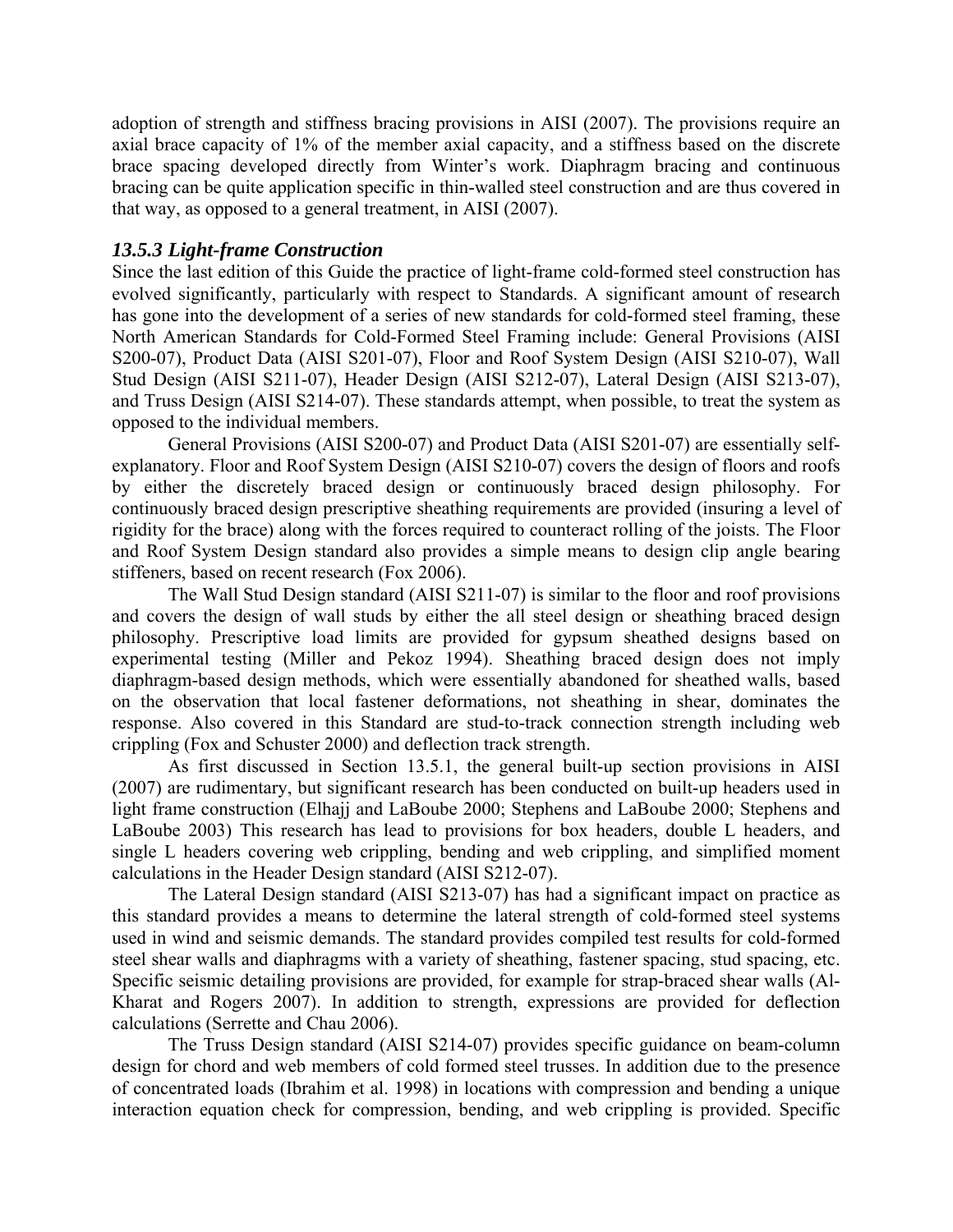guidance is also provided for gusset plate design (Lutz and Laboube 2005) and methods for testing trusses.

# *13.5.4 Diaphragm Construction (Metal Roof and Wall Systems)*

Thin-walled metal panels are often used as wall cladding, roof decking, and floor decking, where their primary structural function is to carry loads acting normal to their surface. Properly designed and interconnected metal roof, wall, and floor systems are also capable of resisting shear forces in their own planes, referred to as diaphragm action. Thus, primary components of the lateral force resisting system for wind or seismic may be a properly detailed floor and/or roof diaphragm composed of fastened and/or welded thin-walled metal panels. Such a system can be highly advantageous, for example, procedures have been developed that recognize the ability of diaphragms assembled from such panels to transfer load from a heavily loaded frame to less heavily loaded adjacent frames in a single-story structure, thus reducing the required maximum frame size (Luttrell, 1967; Bryan and Davies, 1981). The shear strength and rigidity of thinwalled panels can be utilized in folded plate structures (Nilson, 1960), hyperbolic paraboloids (Gergely et al., 1971), and other shell roof structures (Bresler et al., 1968). In addition, theory and test results both have shown that the shear strength and rigidity of properly connected diaphragms can be effective as bracing for individual beams and columns.

## *Diaphragm-Braced Columns*

In the elastic range the predicted weak-axis buckling load of an ideal axially loaded I-section column or wall stud with directly attached symmetrical diaphragm bracing (Larson, 1960; Pincus and Fisher, 1966) is determined as

$$
P = P_{yy} + Q \tag{13.68}
$$

where  $P_{yy}$  is the weak-axis buckling load of the unbraced column and  $Q$  is the shear rigidity of the diaphragm contributing to the support of the column. The shear rigidity can be expressed as

$$
Q = A_d G_{\text{eff}} \tag{13.69}
$$

where  $A_d$  is the cross-sectional area of the diaphragm normal to the column axis and contributing to the support of the member and *G*eff is the effective shear modulus of the diaphragm. Similar expressions are also possible for columns undergoing flexural-torsional buckling, or having sheeting on only one side, or dissimilar sheeting (Simaan and Pekoz 1976). Of course, Eq. 13.68 only predicts the increased buckling load for ideal members, initial imperfections and a full treatment of the fastener and diaphragm stiffness are still required.

Due to the complexity of predicting the strength of diaphragm-braced columns the AISI Specification (2007) provides empirical methods for compression members with one flange attached to metal deck (Glaser et al. 1994), or standing seam roof systems (Stolarczyk et al. 2002). Strict prescriptive limits define the system and details for the application of these expressions. The more general treatment of Simaan and Peköz (1976) was employed in the AISI Specification for wall studs (with different sheathing types) from 1981 to 2004, but has been replaced by rational engineering analysis in the Wall Stud Standard (AISI S211-07). A key requirement for diaphragm action to occur is that the fasteners must be stiff enough to engage the diaphragm, in many traditional sheathing materials (as opposed to thin-walled metal panels), this does not appear readily possible with conventional detailing (Miller and Pekoz 1993; Miller and Pekoz 1994) and it may therefore be difficult to get full diaphragm action engaged.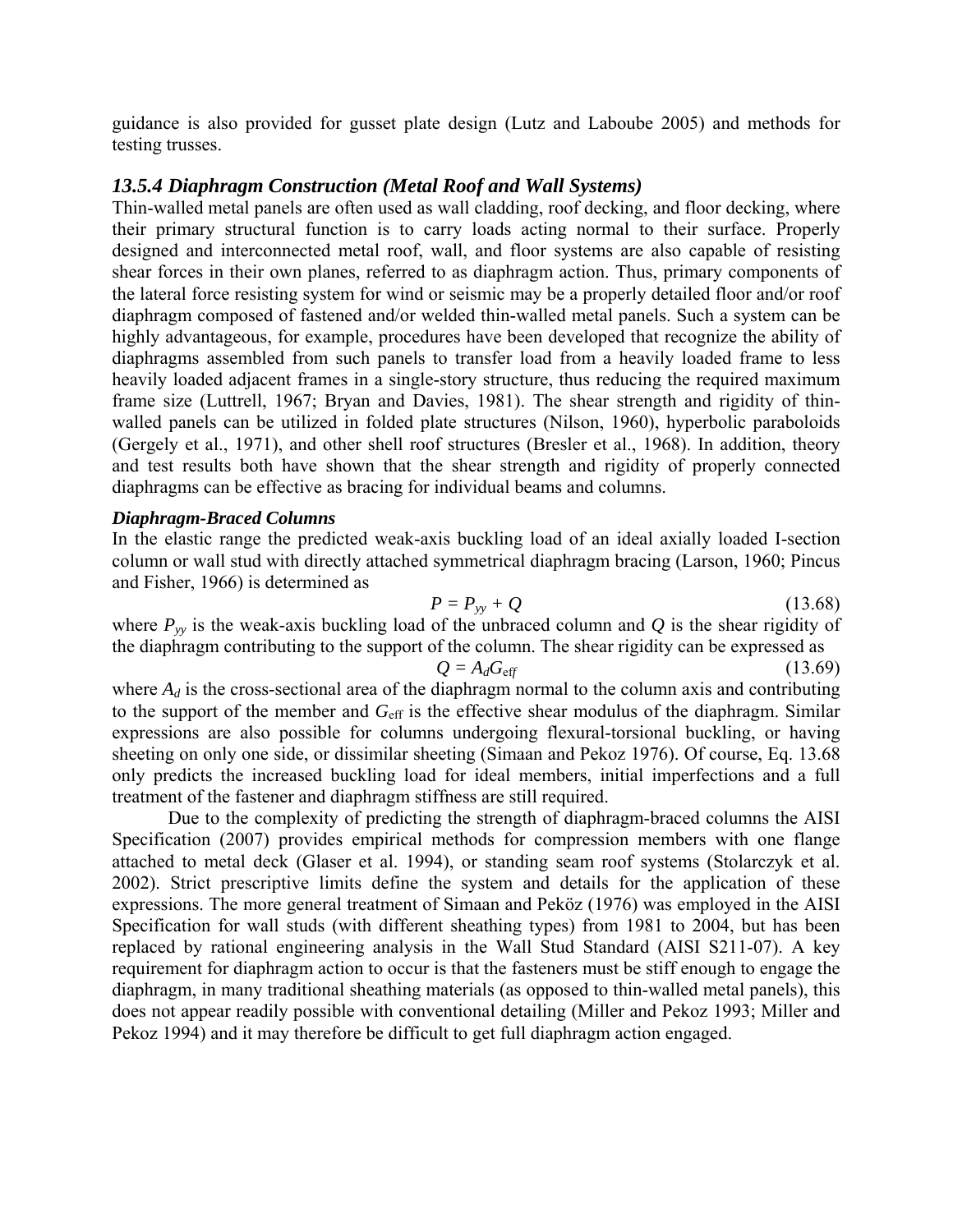

**Fig. 13.16 Members with diaphragm bracing.** 

## *Diaphragm-Braced Beams*

The same type of diaphragm action is also useful in counteracting lateral-torsional buckling of beams. For ideal I-section beams braced directly by diaphragms on the compression flange, the critical lateral-buckling moment can be estimated as (Errera et al., 1967)

$$
M_{cr} = M_0 + 2Qe \tag{13.70}
$$

where  $M_0$  is the lateral-buckling moment of the unbraced beam,  $e$  the distance between the center of gravity of the beam cross section and the plane of the diaphragm, and *Q* the shear rigidity of the diaphragm contributing to the support of the member, as defined previously. Again, it is emphasized that Eq. 13.70 predicts the buckling load of an ideal member. For real members the initial imperfections and the strength of the bracing must be taken into consideration.

As discussed in Section 13.5.2 above C- and Z-shaped beams have a tendency to twist under lateral load applied through the web. When both flanges of such beams are connected to deck or sheathing material in such a manner as to restrain lateral deflection effectively, no further bracing is required. However, when only one flange is connected the problem can be complex. For purlins and girts with one flange connected to sheeting as commonly found in metal buildings, design may proceed by either test methods or through empirical procedures (valid only within prescriptive limits) as provided by the AISI Specification (2007) both for conventional metal sheeting and standing seam roof systems.

Proper performance of a diaphragm requires adequate anchorage to the structure. Determination of the anchorage forces for sloped diaphragms common in metal building systems has seen significant investigation in recent years. The key to the recent improvements is the consideration of the stiffness of the full system: diaphragm, purlin, and anchorage in determination of the forces. Considering anchorage stiffness (as opposed to ideally rigid) reduces the forces the anchorage must be designed for, and allows for adequate performance so long as a minimum stiffness is provided. Development of the design method included experiments and shell finite element analysis (Seek and Murray 2005) as well as creation of a complete rational engineering analysis method capable of handling essentially all situations encountered in practice (Seek and Murray 2006; Seek and Murray 2007; Seek and Murray 2008). Ultimately this general method was simplified somewhat (Sears and Murray 2007) to that provided in the AISI (2007).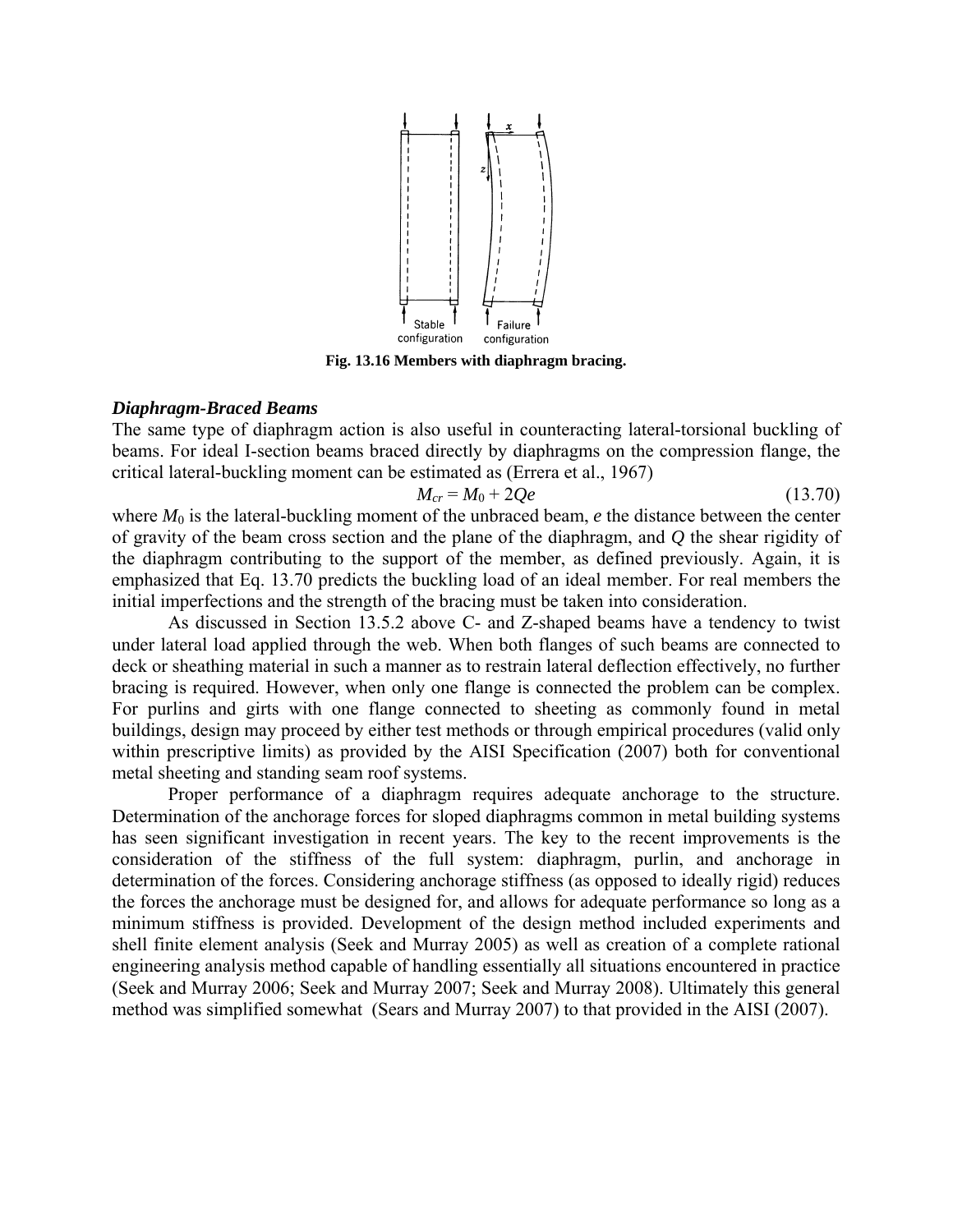# **13.6 STAINLESS STEEL STRUCTURAL MEMBERS**

Cold-formed stainless steel sections have been widely used architecturally in buildings because of their superior corrosion resistance, ease of maintenance, and pleasing appearance. Typical applications include column covers, curtain-wall panels, mullions, door and window framing, roofing and siding, stairs, elevators and escalators, flagpoles, signs, and many others. Since 1968, their use for structural load-carrying purposes has been increased due to the availability of the AISI and ASCE design specifications (AISI, 1974; ASCE, 1990, 2002).

The main reason for having a different specification for stainless steel structural members is because stainless steel has the following differing characteristics compared with carbon steel:

- 1. Anisotropy
- 2. Nonlinear stress-strain relationship
- 3. Low proportional limit
- 4. Pronounced response to cold work

Fig. 13.17 shows the stress-strain curves of annealed, half-hard, and full-hard stainless steels. Because of the differences in mechanical properties and structural uses between stainless steel and carbon steel, the ASCE specification for stainless steel design contains modified design provisions for (1) local buckling of flat elements, (2) *w/t* limitations, (3) deflection calculations, (4) service stress limitations, (5) lateral buckling of beams, (6) column buckling, and (7) connections. In general, the factors of safety used for the allowable stress design of stainless steels are somewhat larger than those used for carbon steel. Due consideration has been given to the development of the load and resistance factor design criteria (Lin et al. 1992).



**Fig. 13.17 Stress-strain curves of annealed half-hard, and full-hard stainless steels (Wang, 1969; Johnson and Kelsen, 1969).**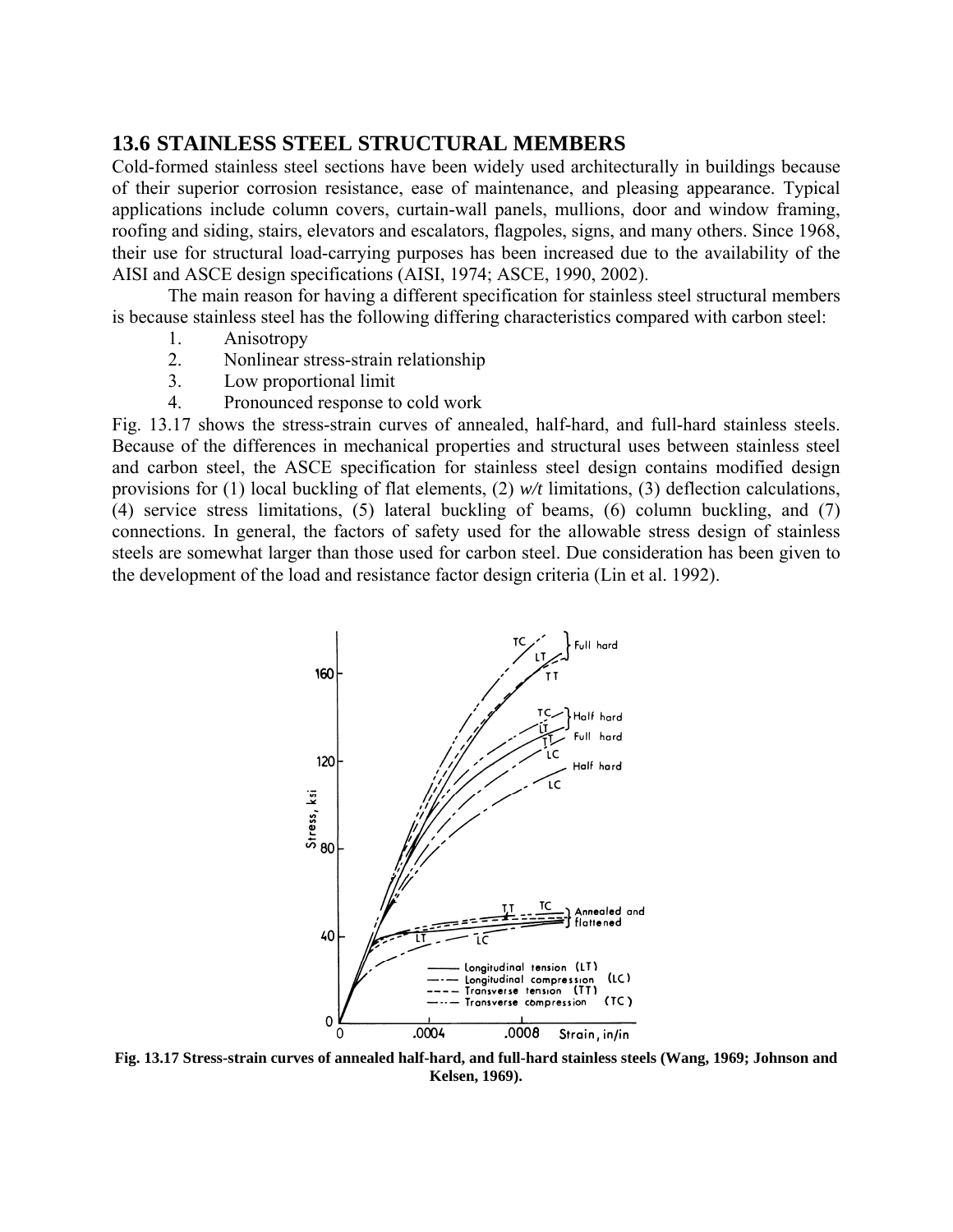The first edition of the *Specification for the Design of Cold-Formed Stainless Steel Structural Members* was issued by American Iron and Steel Institute in 1968 on the basis of the research conducted by Johnson and Winter (1966) at Cornell University. This specification was revised in 1974 to reflect the results of additional research (Wang and Errera, 1971) and the improved knowledge of material properties and structural applications. This 1974 edition of the AISI specification contained design information on annealed and cold-rolled grades of sheet and strip stainless steels, types 201, 202, 301, 304, and 316. In 1990, a new ASCE standard, *Specification for the Design of Cold-Formed Stainless Steel Structural Members* (ASCE, 1990; Lin et al., 1992; Yu and Lin, 1992), was published by the American Society of Civil Engineers to supersede the AISI specification. This new ASCE specification is based on both limit-states design and allowable stress design and is applicable to the use of four types of austenitic stainless steels (types 201, 301, 304, and 316) and three types of ferritic stainless steels (annealed types 409, 430, and 439). In 2002 the ASCE Standard was updated, largely to keep the standards inline with the AISI cold-formed carbon steel standards wherever appropriate. Austenitic UNS Designation S20400 (annealed and 1/4 hard) stainless steels were added to the 2002 Specification. Fully developed stainless steel standards also exist in Europe, South Africa, and Australia/New Zealand, just to name a few.

Research on stainless steel members remains active. Fundamental experimental work on beam and column strength of stainless steel tubular and hollow sections including high-strength sections has provided a wealth of new reliable data for better understanding the section strength (Gardner and Nethercot 2004a; Gardner and Nethercot 2004b; Rasmussen 2000; Rasmussen and Hancock 1993a; Rasmussen and Hancock 1993b; Van den Berg 1998; Van Den Berg 2000; Young 2008; Young and Hartono 2002; Young and Liu 2003; Young and Lui 2005; Young and Lui 2006; Zhou and Young 2005). Analytical methods for material modeling including treatment of the highly worked corner regions (Ashraf et al. 2005; Rasmussen 2003) and complete summaries of imperfections and residual stresses (Cruise and Gardner 2006) are leading to improved modeling capabilities. Successful shell finite element models are being use by a wide variety of researchers to extend parametric studies and more closely examine the impact of differences between stainless steel and carbon steel on the behavior and strength (Ashraf et al. 2007; Ellobody and Young 2005; Gardner and Nethercot 2004c; Rasmussen et al. 2003; Young and Ellobody 2006). Web crippling in stainless steel sections has seen recent study (Zhou and Young 2006; Zhou and Young 2007a; Zhou and Young 2007b) as has the performance of stainless steel sections at elevated temperatures, i.e., fire conditions (Chen and Young 2006; Gardner and Ng 2006; Ng and Gardner 2007; To and Young 2008).

Development of design methods for stainless steel also remains active, as researchers look for robust methods that can accommodate the unique properties of stainless steel, but still provide simple solutions for use in conventional design. For example, alternatives to ASCE's iterative column design methods are available with similar reliability (Rasmussen and Rondal 1997). Improvements to the Effective Width Method to better handle gradual yielding behavior of stainless steel sections have been proposed (Rasmussen et al. 2004). Other design method improvements have been proposed such as basing the resistance on deformation capacity and the use of continuous instead of discrete cross-section classification methods (used in Eurocode) (Ashraf et al. 2008; Gardner and Nethercot 2004d; Gardner et al. 2006; Gardner and Theofanous 2008). Finally, the initial development of the Direct Strength Method for stainless steel has also been completed (Becque et al. 2008).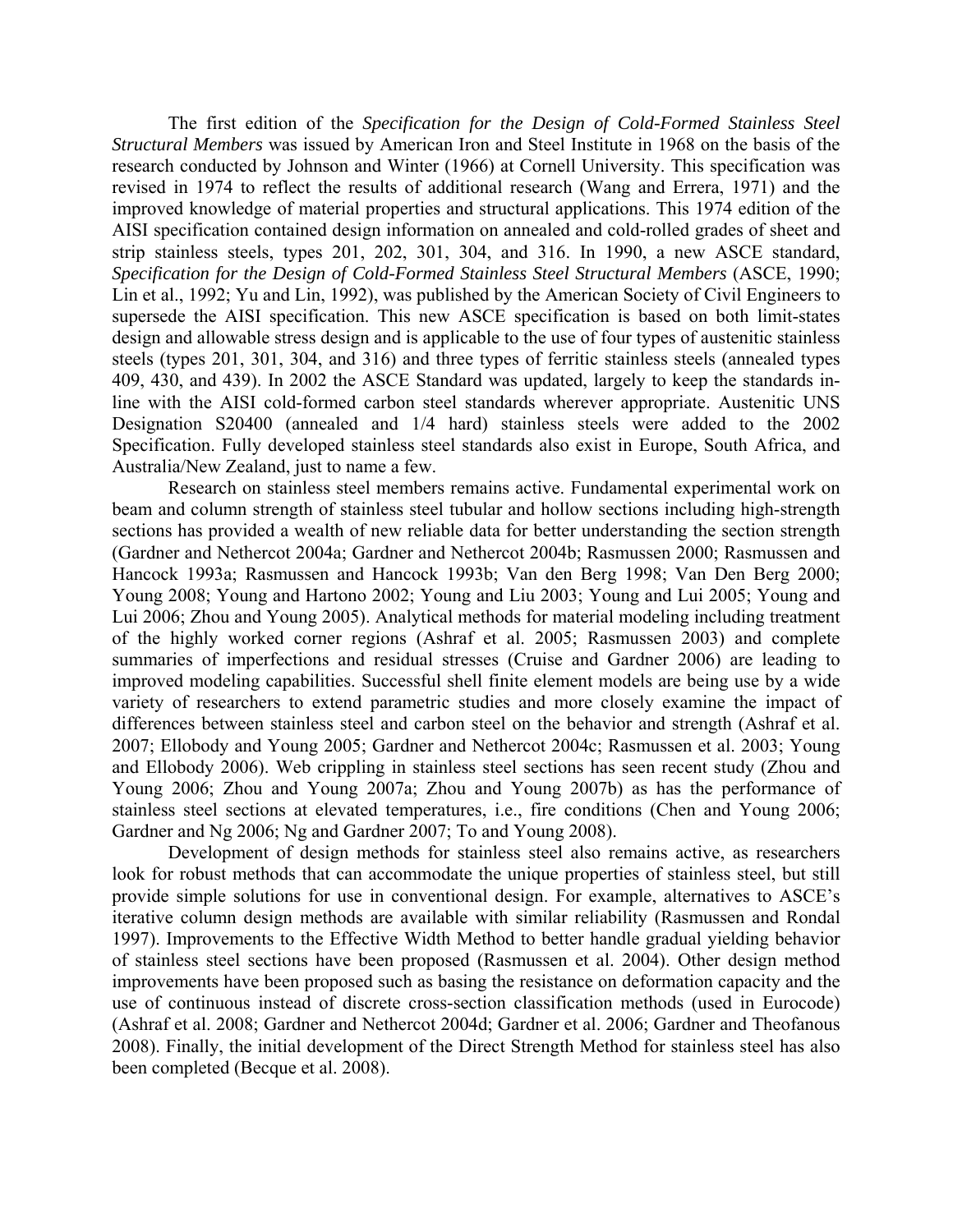# **13.7 ALUMINUM STRUCTURAL MEMBERS**

Renumber equations to start with Eq. 13.71

Consider adding to Alum section

Kim, Y., Peköz, T. "Flexural strength of aluminum extrusions of arbitrary cross-section." *Proceedings of the Annual Stability Conference*, Structural Stability Research Council, 455-474.

Mennink, J. (2002). Cross-sectional stability of aluminium extrusions. Ph.D. Thesis, TU-Eindhoven. Zhu, J., Young, B. (2006). "Aluminum alloy tubular columns-Part II: Parametric study and design using direct strength method." *Thin-walled Structures*, 44 (9) 969-985

## *13.7.1 Effective Widths*

Postbuckling strengths of thin aluminum plate elements are generally based on the von Kármán concept that the width,  $b_e$ , for which the elastic buckling stress ( $Eq.4.1$ )

$$
\sigma_{cr} = k \frac{\pi^2 E}{12(1 - v^2)(b/t)^2} = \frac{\pi^2 E}{(mb/t)^2}
$$
(13.49)

is equal to the yield stress gives a limiting capacity which remains constant for all other widths. Thus, from  $Eq. 13.49$ ,

$$
b_e = \frac{\pi t}{m} \sqrt{\frac{E}{\sigma_y}}
$$
(13.50)

For a simply supported plate the buckling coefficient  $k = 4$ , so  $m = 1.63$  and  $b_e = 1.93 t \sqrt{E/\sigma_v}$ .

This is not entirely consistent with the treatment for buckling of thin walls, which for the elastic-plastic range uses the equivalent slenderness ratio, *mb/t*, in an expression of the type

$$
\sigma_c = \left( B_p - \frac{D_p m b}{t} \right) \tag{13.51}
$$

This expression represents an approximation of the true limiting stress (Jombock and Clark, 1968), and the maximum load carried by a plate element in the elastic-plastic range is

$$
p = \sigma_c bt = \left(B_p - \frac{D_p mb}{t}\right) bt \tag{13.52}
$$

The effective width, defined as that width which when multiplied by the yield stress and the thickness, gives the failure load for the element, then becomes

$$
b_e = \frac{b}{\sigma_y} \left( B_p - \frac{D_p m b}{t} \right) \tag{13.53}
$$

As *b* increases the highest load that can be carried occurs when

$$
\frac{b}{t} = \frac{B_p}{2D_p m} \tag{13.54}
$$

giving

$$
P = \frac{B_p^2 t^2}{4D_p m}
$$
 (13.55)

This load capacity remains reasonably constant for all higher values of *b/t.* Jombock and Clark (1968) provide values for  $B_p$  and  $D_p$  which can be represented as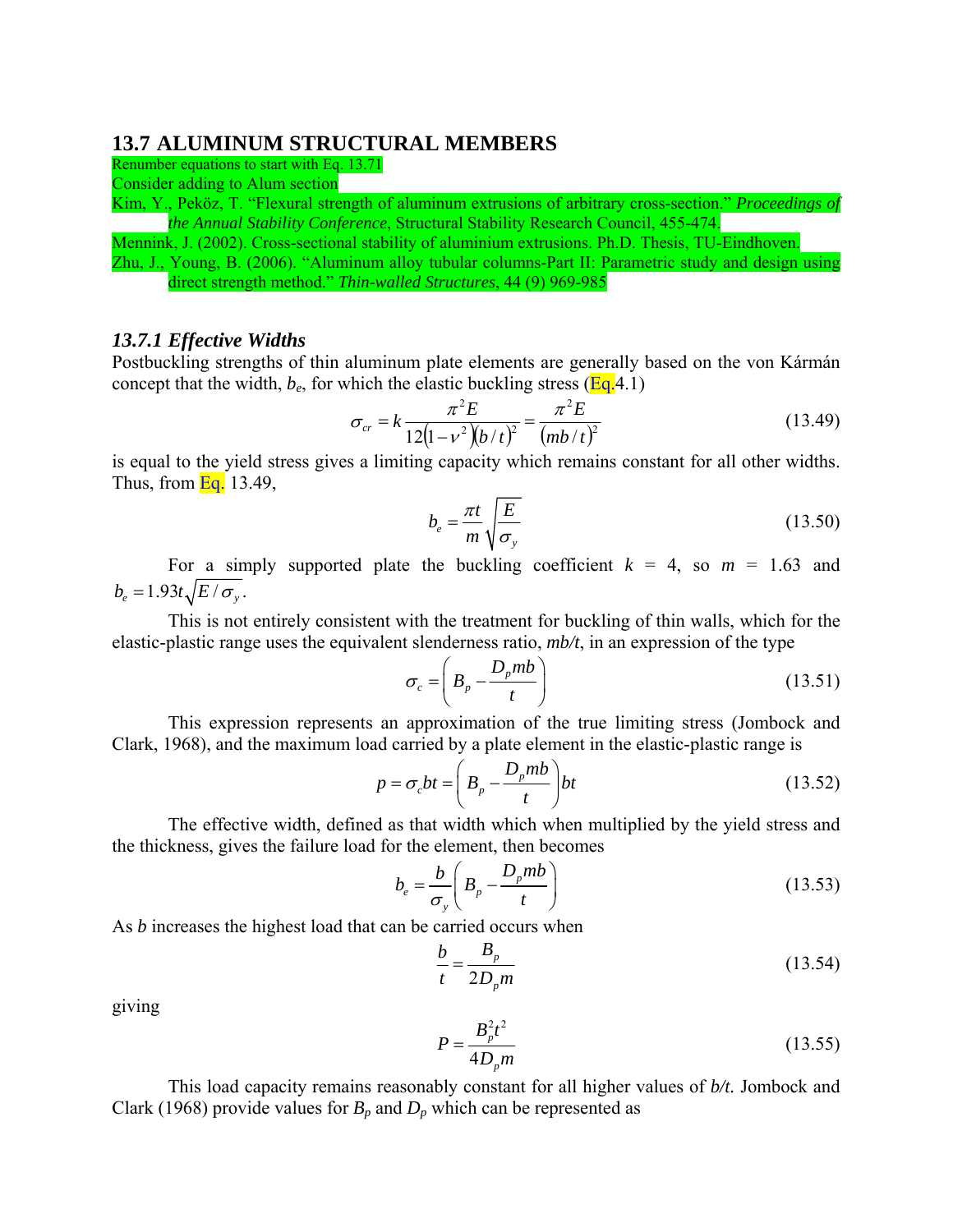$$
B_p = \sigma_y \alpha^2 \tag{13.56}
$$

$$
D_p = \frac{\sigma_y k \alpha}{g} \tag{13.57}
$$

where

 $g = (E / \sigma_y)^{1/2}$  $\alpha = (1 + 2/g^{2/3})^{1/2}$  for fully heat-treated alloy  $\alpha = (1 + 3/g^{2/3})^{1/2}$  for other alloys  $k = 0.1$  for fully heat-treated alloys  $k = 0.12$  for other alloys

The effective width is then

$$
b_e = b\alpha \left( \alpha - \frac{kmb}{t} \right) \tag{13.58}
$$

with a maximum value of

$$
b_e = \alpha^3 gt / 4mk \tag{13.59}
$$

Jombock and Clark (1968), on the basis of limiting strain, provided a theoretical foundation for the model above, which has been adopted in North American codes (AA, 1994; CSA, 1984). This model gives a continuous transition from compact to thin-walled elements without discontinuities or changes in the form of the design expression.

Postbuckling behavior of elements supported on the long, unloaded edges, to which the model above applies, differs from that of outstanding, flange-type elements, in that, for the latter, initial elastic buckling precipitates the collapse of single unsymmetrical elements, while there may be some reserve capacity in symmetrical sections which can be represented by the treatment for edge-supported elements using an appropriate value of the coefficient *m*, usually 5.

The limiting stress on unstiffened elements of an unsymmetrical section such as a channel or Z, is obtained using the expression

$$
\frac{mb}{t} < C \qquad \qquad \sigma = B - D\left(\frac{mb}{t}\right) \tag{13.60}
$$

$$
\frac{mb}{t} < C \qquad \qquad \sigma = \pi^2 E \bigg/ \bigg( \frac{mb}{t} \bigg) \tag{13.61}
$$

where the value of *m* lies between 3 and 5, depending on the degree of edge restraint, and *C* is the slenderness parameter separating elastic and inelastic buckling.

In symmetrical sections, such as I- and double-channel shapes the effective width will be given by Eqs. 13.58 and 13.59 using *m* = 5, unless local buckling can precipitate overall flexural or lateral-torsional buckling, which will occur when the critical stresses for the different buckling modes are close in value.

# *13.7.2 Effective Section at Service Loads*

A margin of over 1.5 between service loads and the ultimate load is usual; thus the extent of any local buckling in service will be small and confined to zones of maximum moment. For this reason, the influence of local buckling on deflections under service loads has been neglected in some codes. If a calculation is to be made, the difficulty of computing deflections with a varying and initially unknown effective moment of inertia is usually resolved by assuming that the effective section at the point of highest moment applies throughout. The effective width *b<sub>e</sub>* of the elements comprising the effective section are obtained using the actual width *b* and the ratio of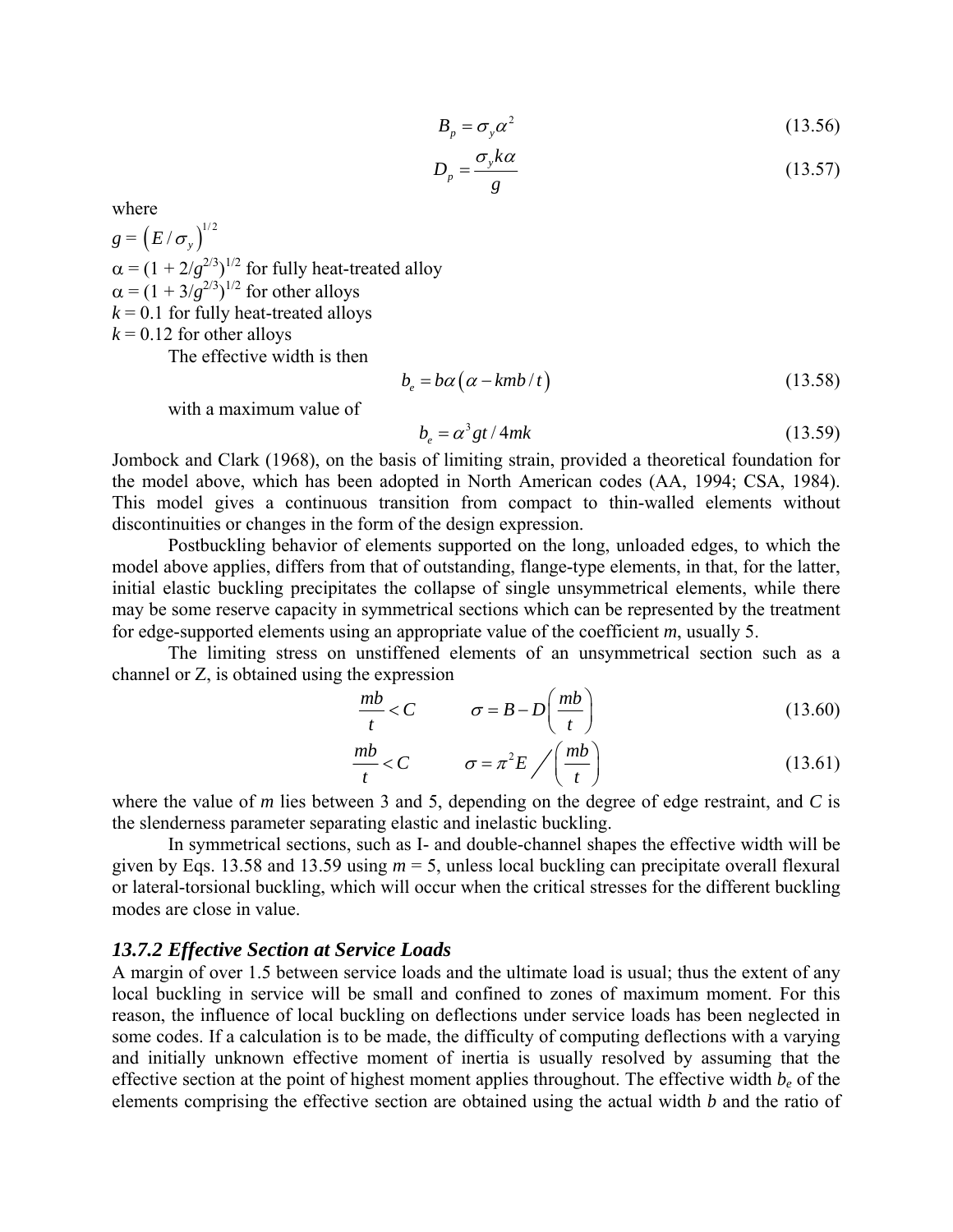the critical stress  $\sigma_c$  to the applied stress  $\sigma$  computed on the basis of a fully effective section, thus:

$$
b_e = b \left(\frac{\sigma_c}{\sigma}\right)^{\frac{1}{2}}
$$
 (13.62)

## *13.7.3 Torsional Buckling*

### *13.7.3.1 Angles.*

A single angle may fail by flexure or torsional buckling; only by a special proportion of heavy root bulbs and very thin legs can local buckling be made to occur. To optimize shapes, bulbs and root fillets are added to increase the torsional rigidity such that the equivalent slenderness ratio for torsional buckling is around 60. Because of the interaction of torsion with flexure about the stronger axis, is it not effective to design sections of equal inertia about the two principal axes, and the optimum is an equal-leg right-angle section for both plain and bulb shapes. This is also true of double angles, designed to balance torsional and flexural buckling, in which case equalleg angles are again very close to the optimum.

## *13.7.3.2 Eccentrically Loaded Columns.*

 Unsymmetrical open sections loaded axially fail in combined torsion and flexure. Should they be loaded through the shear center, the modes are uncoupled and torsional buckling can be eliminated. Use has been made of this in T-sections for diagonals which, when bolted through the flanges, are loaded through the shear center. This allows much thinner sections to be used with a considerable increase in efficiency despite the moment due to the eccentricity. The optimum form is a lipped shape to control local buckling of the flanges.

Single angles loaded through one leg fail by lateral-torsional buckling in the manner of a beam-column (Marsh, 1969) and the design procedure adopted by CSA (1983) and ASCE (1972) treat this interaction by using an effective slenderness ratio:

$$
\left(\frac{KL}{r}\right)_{\text{eff}} = \left[\left(\frac{5b}{t}\right)^2 + \left(\frac{KL}{r_v}\right)^2\right]^{1/2} \tag{13.63}
$$

where  $5b/t$  is the slenderness ratio for torsional buckling of angles and  $KL/r_v$  is the slenderness ratio for flexural buckling.

## *13.7.3.3 Postbuckling Strength.*

 In general, the critical stress for a column failing by torsional buckling represents the maximum capacity of the member. This is always true of pin-ended unsymmetrical sections, as the application of the load through the centroid requires a uniform stress in the section for equilibrium. Should the column be loaded by fixed platens, the axis of load application can shift as the member twists, causing an increase in stress toward the shear center (Smith, 1955). Symmetrical sections, such as a cruciform, even when pin-ended, can accept a higher stress at the center as the member twists, giving a higher critical load than that obtained for a uniform stress.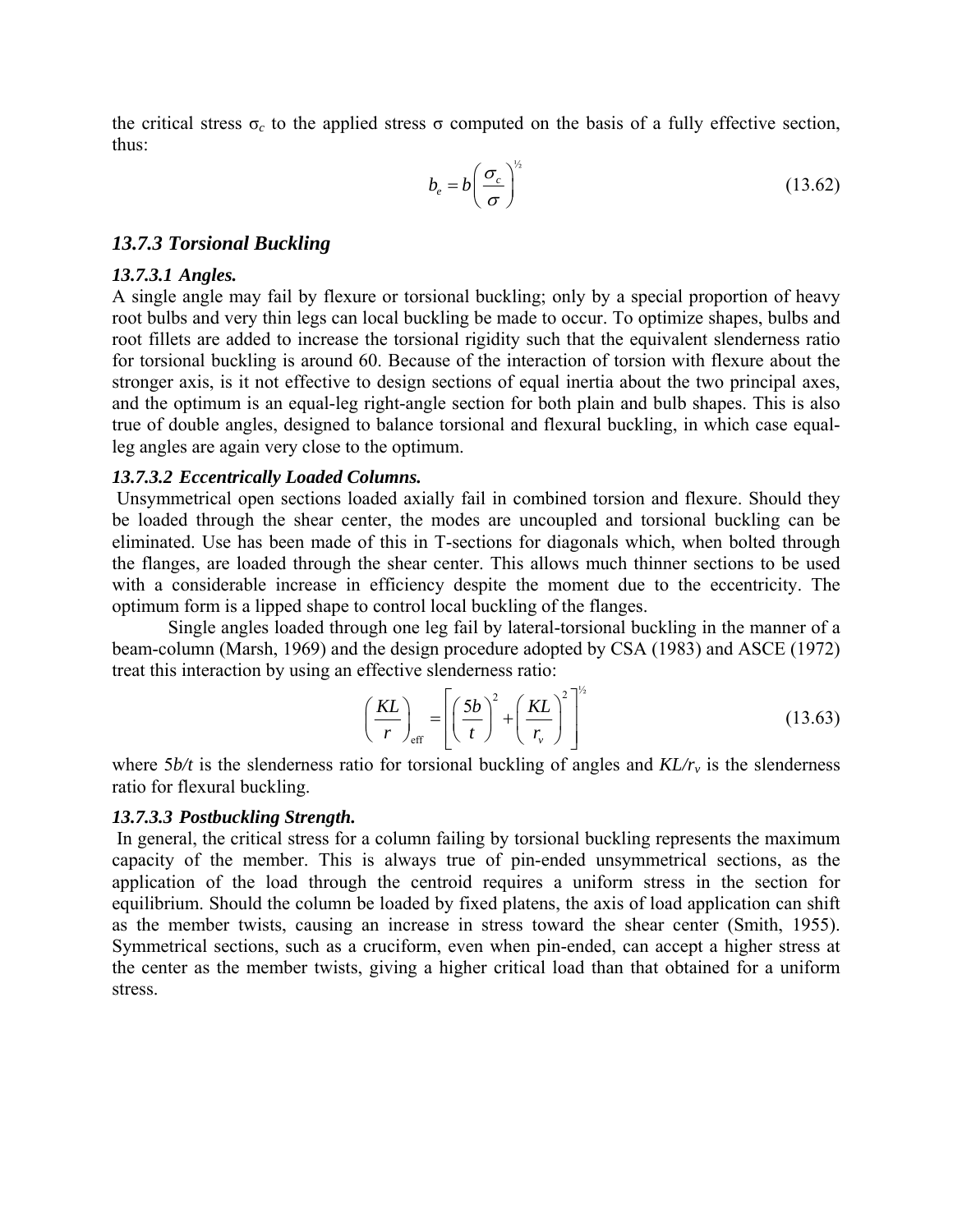# **13.8 REFERENCES**

## **References from Endnote library**

- Adany, S., and Schafer, B. W. (2006a). "Buckling mode decomposition of single-branched open crosssection members via finite strip method: Application and examples." *Thin-Walled Structures*, 44(5), 585-600.
- Adany, S., and Schafer, B. W. (2006b). "Buckling mode decomposition of single-branched open crosssection members via finite strip method: Derivation." *Thin-Walled Structures*, 44(5), 563-584.
- Al-Kharat, M., and Rogers, C. A. (2007). "Inelastic performance of cold-formed steel strap braced walls." *Journal of Constructional Steel Research*, 63(4), 460-474.
- Ashraf, M., Gardner, L., and Nethercot, D. A. (2005). "Strength enhancement of the corner regions of stainless steel cross-sections." *Journal of Constructional Steel Research*, 61(1), 37-52.
- Ashraf, M., Gardner, L., and Nethercot, D. A. (2007). "Finite element modelling of structural stainless steel cross-sections." *Thin-Walled Structures*, 44(10), 1048-1062.
- Ashraf, M., Gardner, L., and Nethercot, D. A. (2008). "Structural stainless steel design: Resistance based on deformation capacity." *Journal of Structural Engineering*, 134(3), 402-411.
- Bakker, M. C. M., and Stark, J. W. B. (1994). "Theoretical and experimental research on web crippling of cold-formed flexural steel members." *Thin-Walled Structures*, 18(4), 261-290.
- Bambach, M. R., and Rasmussen, K. J. R. (2004). "Design provisions for sections containing unstiffened elements with stress gradient." *Journal of Structural Engineering*, 130(10), 1620-1628.
- Bebiano, R., Slivestre, N., and Camotim, D. (2008). "GBTUL A Code for the Buckling Analysis of Cold-Formed Steel Members." 19th International Specialty Conference: Recent Research and Developments in Cold-Formed Steel Design and Construction, St. Louis, MO, 61-80.
- Becque, J., Lecce, M., and Rasmussen, K. J. R. (2008). "The direct strength method for stainless steel compression members." *Journal of Constructional Steel Research*, 64(11), 1231-1238.
- Beshara, B., and Schuster, R. M. (2000). "Web crippling of cold formed steel C-and Z-sections." *International Specialty Conference on Cold-Formed Steel Structures: Recent Research and Developments in Cold-Formed Steel Design and Construction*, 23-42.
- Beshara, B., and Schuster, R. M. (2002). "Web crippling of cold-formed steel members." *International Specialty Conference on Cold-Formed Steel Structures: Recent Research and Developments in Cold-Formed Steel Design and Construction*, 219-236.
- Chen, J., and Young, B. (2006). "Stress-strain curves for stainless steel at elevated temperatures." *Engineering Structures*, 28(2), 229-239.
- Craig, B., and Schuster, R. M. (2000). "Calibration of cold formed steel shear equations." *International Specialty Conference on Cold-Formed Steel Structures: Recent Research and Developments in Cold-Formed Steel Design and Construction*, 207-221.
- Cruise, R. B., and Gardner, L. (2006). "Measurement and prediction of geometric imperfections in structural stainless steel members." *Structural Engineering and Mechanics*, 24(1), 63-89.
- Desmond, T. P., Pekoz, T., and Winter, G. (1981a). "EDGE STIFFENERS FOR THIN-WALLED MEMBERS." *ASCE J Struct Div*, 107(2), 329-353.
- Desmond, T. P., Pekoz, T., and Winter, G. (1981b). "INTERMEDIATE STIFFENERS FOR THIN-WALLED MEMBERS." *ASCE J Struct Div*, 107(4), 627-648.
- Elhajj, N. R., and LaBoube, R. A. (2000). "L-header testing, evaluation and design methodology." *International Specialty Conference on Cold-Formed Steel Structures: Recent Research and Developments in Cold-Formed Steel Design and Construction*, 437-456.
- Ellobody, E., and Young, B. (2005). "Structural performance of cold-formed high strength stainless steel columns." *Journal of Constructional Steel Research*, 61(12), 1631-1649.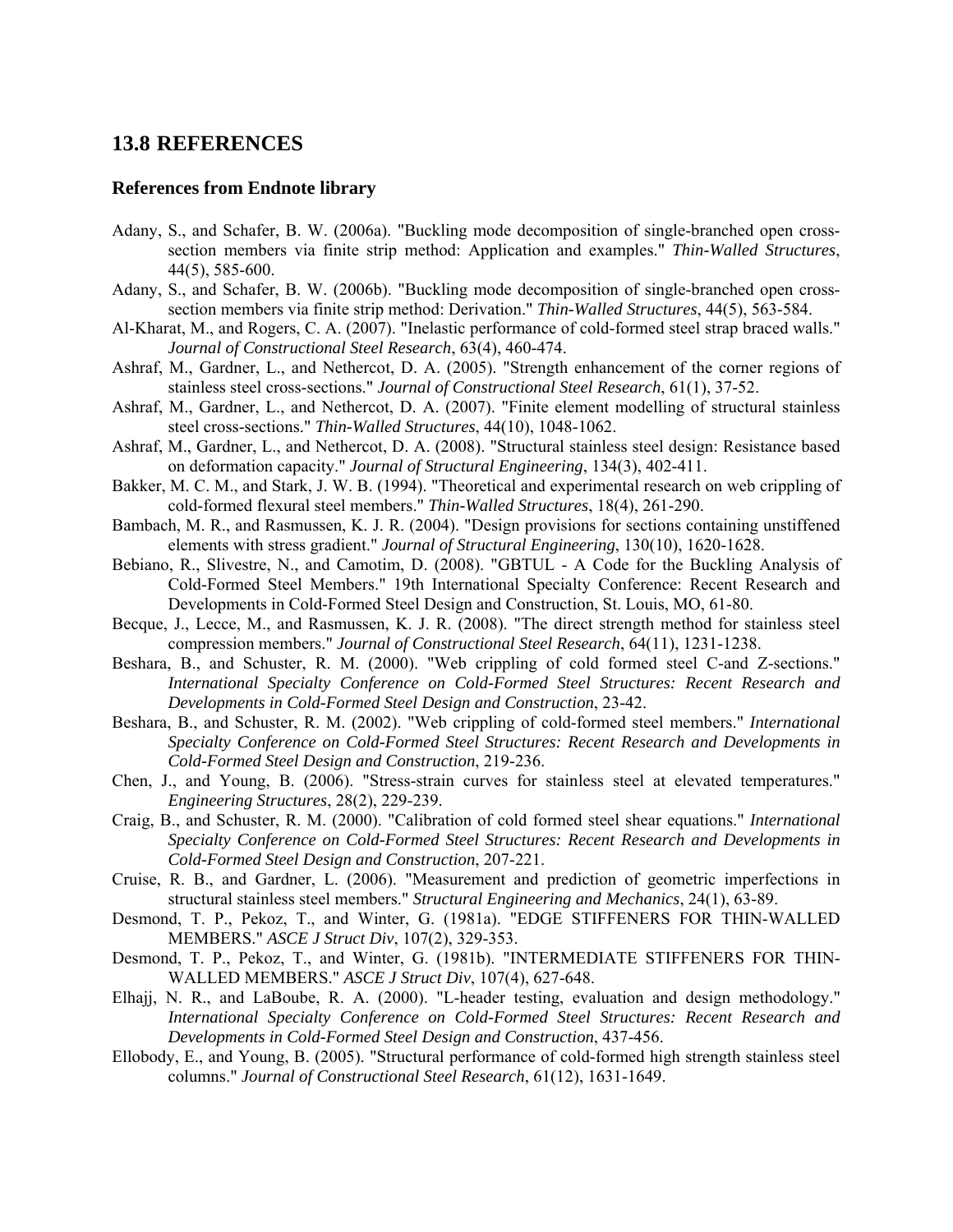- Fox, S. R. (2006). "The strength of CFS floor assemblies with clip angle bearing stiffeners." *Eighteenth International Specialty Conference on Cold-Formed Steel Structures: Recent Research and Developments in Cold-Formed Steel Design and Construction*, 239-252.
- Fox, S. R., and Brodland, G. W. (2004). "Design expressions based on a finite element model of a stiffened cold-formed steel C-section." *Journal of Structural Engineering*, 130(5), 708-714.
- Fox, S. R., and Schuster, R. M. (2000). "Strength of bearing stiffeners in cold formed C-sections." *International Specialty Conference on Cold-Formed Steel Structures: Recent Research and Developments in Cold-Formed Steel Design and Construction*, 135-147.
- Fox, S. R., and Schuster, R. M. (2002). "Strength of wind load bearing wall stud-to-track connections." *Canadian Journal of Civil Engineering*, 29(5), 777-786.
- Gardner, L., and Nethercot, D. A. (2004a). "Experiments on stainless steel hollow sections-Part 1: Material and cross-sectional behaviour." *Journal of Constructional Steel Research*, 60(9), 1291- 1318.
- Gardner, L., and Nethercot, D. A. (2004b). "Experiments on stainless steel hollow sections-Part 2: Member behaviour of columns and beams." *Journal of Constructional Steel Research*, 60(9), 1319-1332.
- Gardner, L., and Nethercot, D. A. (2004c). "Numerical modeling of stainless steel structural components A consistent approach." *Journal of Structural Engineering*, 130(10), 1586-1601.
- Gardner, L., and Nethercot, D. A. (2004d). "Structural stainless steel design: A new approach." *Structural Engineer*, 82(21), 21-28.
- Gardner, L., and Ng, K. T. (2006). "Temperature development in structural stainless steel sections exposed to fire." *Fire Safety Journal*, 41(3), 185-203.
- Gardner, L., Talja, A., and Baddoo, N. R. (2006). "Structural design of high-strength austenitic stainless steel." *Thin-Walled Structures*, 44(5), 517-528.
- Gardner, L., and Theofanous, M. (2008). "Discrete and continuous treatment of local buckling in stainless steel elements." *Journal of Constructional Steel Research*, 64(11), 1207-1216.
- Gerges, R. R., and Schuster, R. M. (1998). "Web crippling of single web cold formed steel members subjected to end one-flange loading." *International Specialty Conference on Cold-Formed Steel Structures: Recent Research and Developments in Cold-Formed Steel Design and Construction*, 165-192.
- Glaser, N., Kaehler, R., and Fisher, J. (1994). "Axial load capacity of sheeted C and Z members." *International Specialty Conference on Cold-Formed Steel Structures: Recent Research and Developments in Cold-Formed Steel Design and Construction*, 451-469.
- Green, P. S., Sputo, T., and Urala, V. (2006). "Strength and stiffness of conventional bridging systems for cold-formed cee studs." *Journal of Structural Engineering*, 132(4), 550-557.
- Hancock, G. J. (1978). "LOCAL, DISTORTIONAL, AND LATERAL BUCKLING OF I-BEAMS." *ASCE J Struct Div*, 104(11), 1787-1798.
- Hancock, G. J., Kwon, Y. B., and Stefan Bernard, E. (1994). "Strength design curves for thin-walled sections undergoing distortional buckling." *Journal of Constructional Steel Research*, 31(2-3), 169-186.
- Hancock, G. J., Rogers, C. A., and Schuster, R. M. (1996). "Comparison of the distortional buckling method for flexural members with tests." *International Specialty Conference on Cold-Formed Steel Structures: Recent Research and Developments in Cold-Formed Steel Design and Construction*, 125-139.
- Hofmeyer, H., Kerstens, J. G. M., Snijder, H. H., and Bakker, M. C. M. (2001). "New prediction model for failure of steel sheeting subject to concentrated load (web crippling) and bending." *Thin-Walled Structures*, 39(9), 773-796.
- Holesapple, M. W., and LaBoube, R. A. (2003). "Web crippling of cold-formed steel beams at end supports." *Engineering Structures*, 25(9), 1211-1216.
- Ibrahim, T. M., LaBoube, R. A., and Yu, W. W. (1998). "Behavior of cold-formed steel roof trusses under concentrated loads." *Journal of Constructional Steel Research*, 46(1-3), 176-177.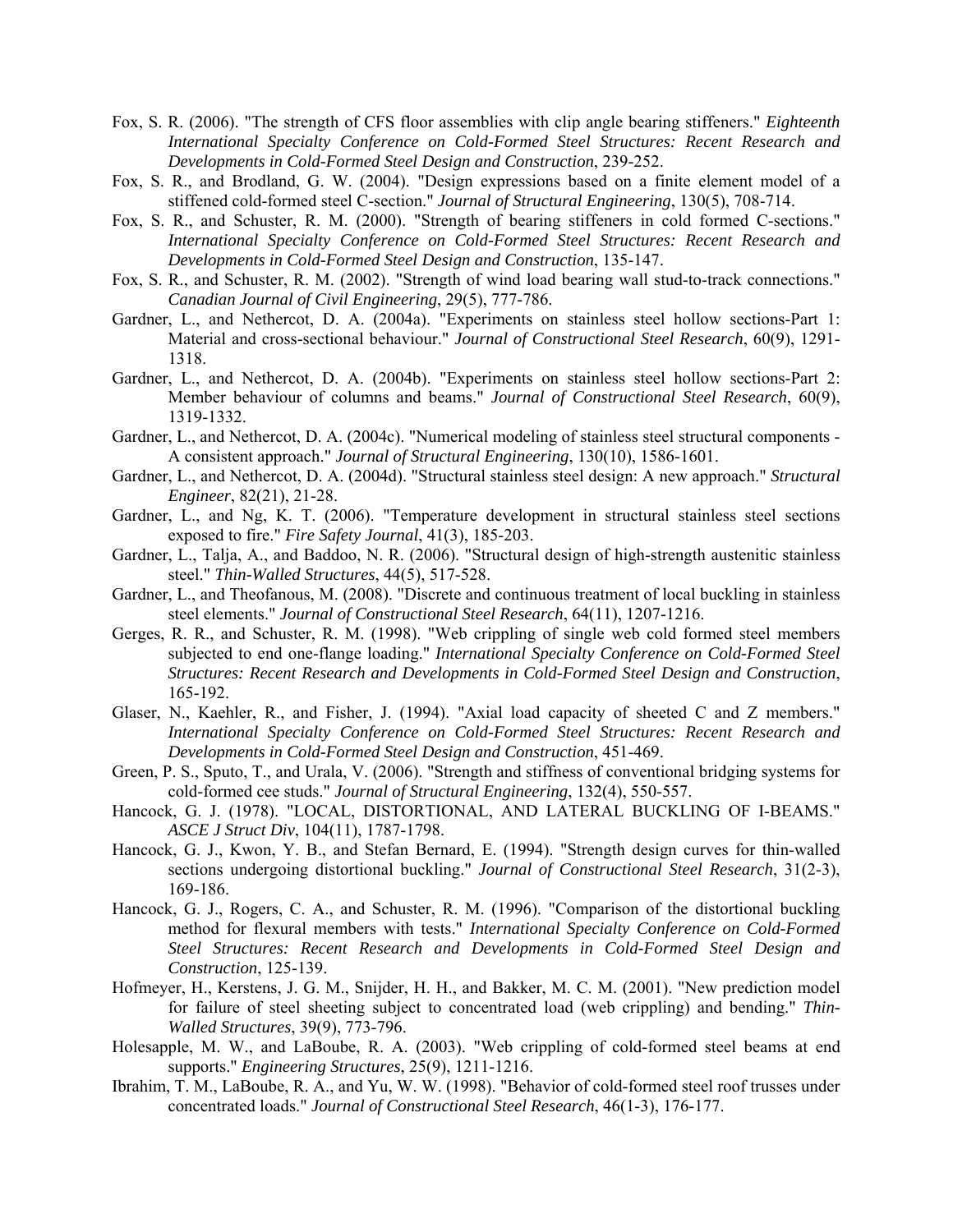- Kwon, Y. B., and Hancock, G. J. (1992). "Tests of cold-formed channels with local and distortional buckling." *Journal of structural engineering New York, N.Y.*, 118(7), 1786-1803.
- LaBoube, R. A., and Yu, W.-W. (1978). "COLD-FORMED STEEL WEB ELEMENTS UNDER COMBINED BENDING AND SHEAR." *Proceedings - Annual Public Water Supply Engineers' Conference*, 1, 219-251.
- LaBoube, R. A., and Yu, W. W. (1982). "BENDING STRENGTH OF WEBS OF COLD-FORMED STEEL BEAMS." *ASCE J Struct Div*, 108(ST7), 1589-1604.
- LaBoube, R. A., Yu, W. W., Deshmukh, S. U., and Uphoff, C. A. (1999). "Crippling capacity of web elements with openings." *Journal of Structural Engineering*, 125(2), 137-141.
- LaBoube, R. A., Yu, W. W., Langan, J. E., and Shan, M. Y. (1997). "Cold-formed steel webs with openings: summary report." *Thin-Walled Structures*, 27(1), 79-84.
- Langan, J. E., LaBoube, R. A., and Yu, W. W. (1994). "Perforated webs subjected to end-one-flange loading." *International Specialty Conference on Cold-Formed Steel Structures: Recent Research and Developments in Cold-Formed Steel Design and Construction*, 181-194.
- Lau, S. C. W., and Hancock, G. J. (1987a). "DISTORTIONAL BUCKLING FORMULAS FOR CHANNEL COLUMNS." *Journal of structural engineering New York, N.Y.*, 113(5), 1063-1078.
- Lau, S. C. W., and Hancock, G. J. (1987b). "DISTORTIONAL BUCKLING FORMULAS FOR CHANNEL COLUMNS." *Journal of Structural Engineering*, 113(5), 1063-1078.
- Lin, S.-H., Yu, W.-W., and Galambos, T. V. (1992). "ASCE LRFD method for stainless steel structures." *Journal of structural engineering New York, N.Y.*, 118(4), 1056-1070.
- Lutz, D. G., and Laboube, R. A. (2005). "Behavior of thin gusset plates in compression." *Thin-Walled Structures*, 43(5), 861-875.
- Miller, T. H., and Pekoz, T. (1993). "Behavior of cold-formed wall stud-assemblies." *Journal of structural engineering New York, N.Y.*, 119(2), 641-651.
- Miller, T. H., and Pekoz, T. (1994). "Behavior of gypsum-sheathed cold-formed steel wall studs." *Journal of structural engineering New York, N.Y.*, 120(5), 1644-1650.
- Moen, C. D., Igusa, T., and Schafer, B. W. (2008). "Prediction of residual stresses and strains in coldformed steel members." *Thin-Walled Structures*, 46(11), 1274-1289.
- Ng, K. T., and Gardner, L. (2007). "Buckling of stainless steel columns and beams in fire." *Engineering Structures*, 29(5), 717-730.
- Papangelis, J. P., and Hancock, G. J. (1995). "Computer analysis of thin-walled structural members." *Computers and Structures*, 56(1), 157-176.
- Peköz, T. (1987). "DEVELOPMENT OF A UNIFIED APPROACH TO THE DESIGN OF COLD-FORMED STEEL MEMBERS." American Iron and Steel Institute.
- Pham, C. H., and Hancock, G. J. (2008). "Shear buckling of thin-walled channel sections." *Journal of Constructional Steel Research*, In Press.
- Prabakaran, K., and Schuster, R. M. (1998). "Web crippling of cold formed steel members." *International Specialty Conference on Cold-Formed Steel Structures: Recent Research and Developments in Cold-Formed Steel Design and Construction*, 151-164.
- Rasmussen, K. J. R. (2000). "Recent research on stainless steel tubular structures." *Journal of Constructional Steel Research*, 54(1), 75-88.
- Rasmussen, K. J. R. (2003). "Full-range stress-strain curves for stainless steel alloys." *Journal of Constructional Steel Research*, 59(1), 47-61.
- Rasmussen, K. J. R., Burns, T., Bezkorovainy, P., and Bambach, M. R. (2003). "Numerical modelling of stainless steel plates in compression." *Journal of Constructional Steel Research*, 59(11), 1345- 1362.
- Rasmussen, K. J. R., Burns, T., and Bezkorovalny, P. (2004). "Design of stiffened elements in coldformed stainless steel sections." *Journal of Structural Engineering*, 130(11), 1764-1771.
- Rasmussen, K. J. R., and Hancock, G. J. (1993a). "Design of cold-formed stainless steel tubular members. I. Columns." *Journal of structural engineering New York, N.Y.*, 119(8), 2349-2367.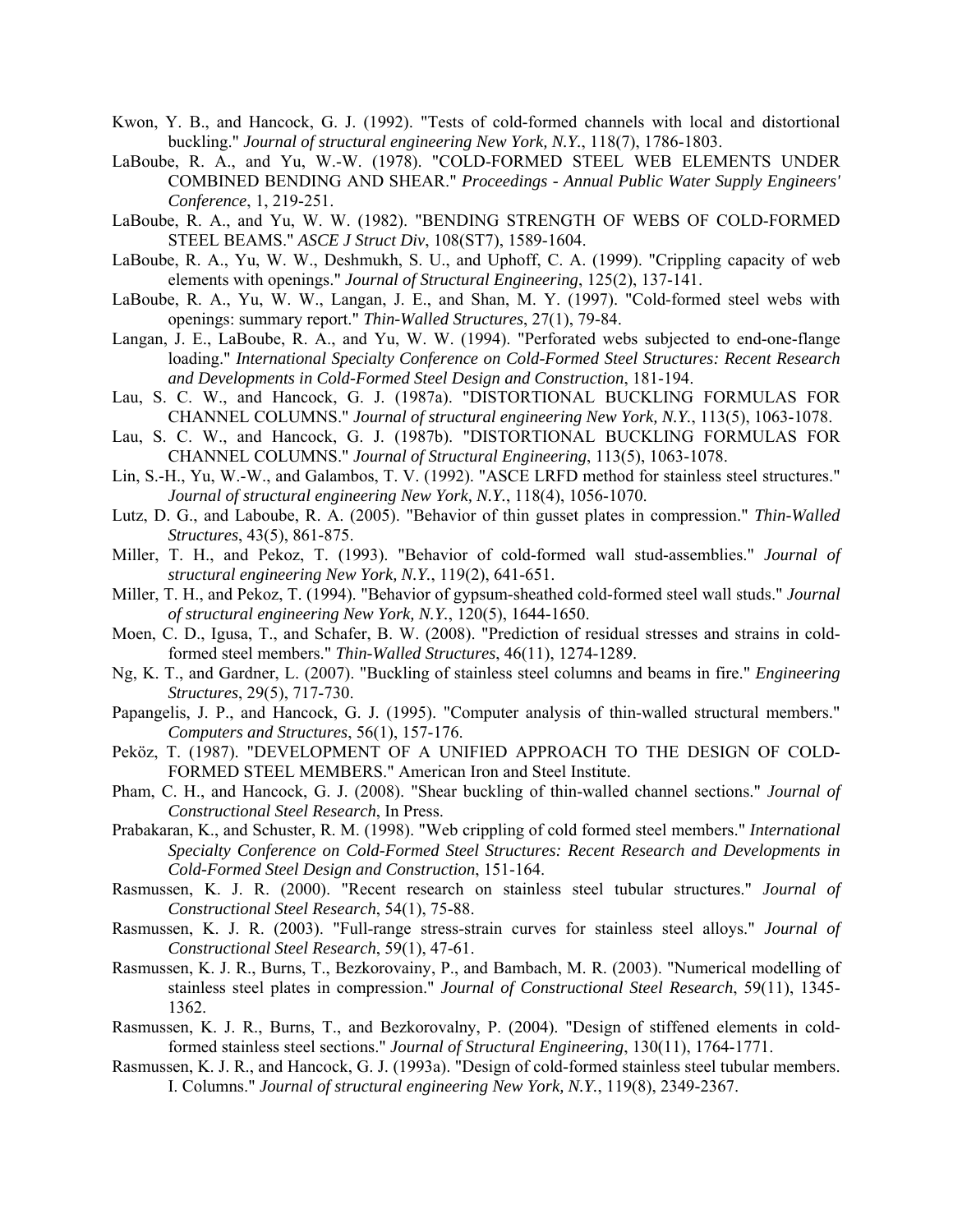- Rasmussen, K. J. R., and Hancock, G. J. (1993b). "Design of cold-formed Stainless Steel tubular members. II. Beams." *Journal of structural engineering New York, N.Y.*, 119(8), 2368-2386.
- Rasmussen, K. J. R., and Rondal, J. (1997). "Explicit approach to design of stainless steel columns." *Journal of Structural Engineering*, 123(7), 857-863.
- Ren, W. X., Fang, S. E., and Young, B. (2006a). "Analysis and design of cold-formed steel channels subjected to combined bending and web crippling." *Thin-Walled Structures*, 44(3), 314-320.
- Ren, W. X., Fang, S. E., and Young, B. (2006b). "Finite-element simulation and design of cold-formed steel channels subjected to Web crippling." *Journal of Structural Engineering*, 132(12), 1967- 1975.
- Rogers, C. A., and Schuster, R. M. (1997). "Flange/web distortional buckling of cold-formed steel sections in bending." *Thin-Walled Structures*, 27(1), 13-29.
- Santaputra, C., Parks, M. B., and Yu, W. W. (1989). "Web-crippling strength of cold-formed steel beams." *Journal of structural engineering New York, N.Y.*, 115(10), 2511-2527.
- Sarawit, A. T., and Pekoz, T. (2006). "Notional load method for industrial steel storage racks." *Thin-Walled Structures*, 44(12), 1280-1286.
- Schafer, B. W. (2001). "Thin-walled column design considering local, distortional and Euler buckling." *Proceedings - Annual Technical Session, Structural Stability Research Council*, 419-438.
- Schafer, B. W. (2002). "Local, distortional, and Euler buckling of thin-walled columns." *Journal of Structural Engineering*, 128(3), 289-299.
- Schafer, B. W. (2006). "Direct Strength Method Design Guide." *CF06-1*, American Iron and Steel Institute, Washington, D.C.
- Schafer, B. W. (2008). "Review: The Direct Strength Method of cold-formed steel member design." *Journal of Constructional Steel Research*, 64(7-8), 766-778.
- Schafer, B. W., and Adany, S. (2006). "Buckling analysis of cold-formed steel members using CUFSM: Conventional and constrained finite strip methods." *Eighteenth International Specialty Conference on Cold-Formed Steel Structures: Recent Research and Developments in Cold-Formed Steel Design and Construction*, 39-54.
- Schafer, B. W., and Peköz, T. (1998a). "Cold-formed Steel Members with Multiple Longitudinal Intermediate Stiffeners." *Journal of Structural Engineering*, 124(10), 1175-1181.
- Schafer, B. W., and Peköz, T. (1998b). "Computational modeling of cold-formed steel: Characterizing geometric imperfections and residual stresses." *Journal of Constructional Steel Research*, 47(3), 193-210.
- Schafer, B. W., and Peköz, T. (1999). "Laterally braced cold-formed steel flexural members with edge stiffened flanges." *Journal of Structural Engineering*, 125(2), 118-127.
- Schafer, B. W., and Trestain, T. W. J. (2002). "Interim design rules for flexure in cold-formed steel webs." *International Specialty Conference on Cold-Formed Steel Structures: Recent Research and Developments in Cold-Formed Steel Design and Construction*, 145-160.
- Sears, J. M., and Murray, T. M. (2007). "Proposed method for the prediction of lateral restraint forces in metal building roof systems." *Structural Stability Research Council - Proceedings of the 2007 Annual Stability Conference*, 521-540.
- Seek, M. W., and Murray, T. M. (2005). "Computer modeling of sloped Z-Purlin supported roof systems to predict lateral restraint force requirements." *Seventeenth International Specialty Conference on Cold-Formed Steel Structures: Recent Research and Developments in Cold-Formed Steel Design and Construction*, 667-678.
- Seek, M. W., and Murray, T. M. (2006). "Component stiffness method to predict lateral restraint forces in end restrained single span Z-section supported roof systems with one flange attached to sheathing." *Eighteenth International Specialty Conference on Cold-Formed Steel Structures: Recent Research and Developments in Cold-Formed Steel Design and Construction*, 491-505.
- Seek, M. W., and Murray, T. M. (2007). "Lateral brace forces in single span Z-section roof systems with interior restraints using the component stiffness method." *Structural Stability Research Council - Proceedings of the 2007 Annual Stability Conference*, 339-354.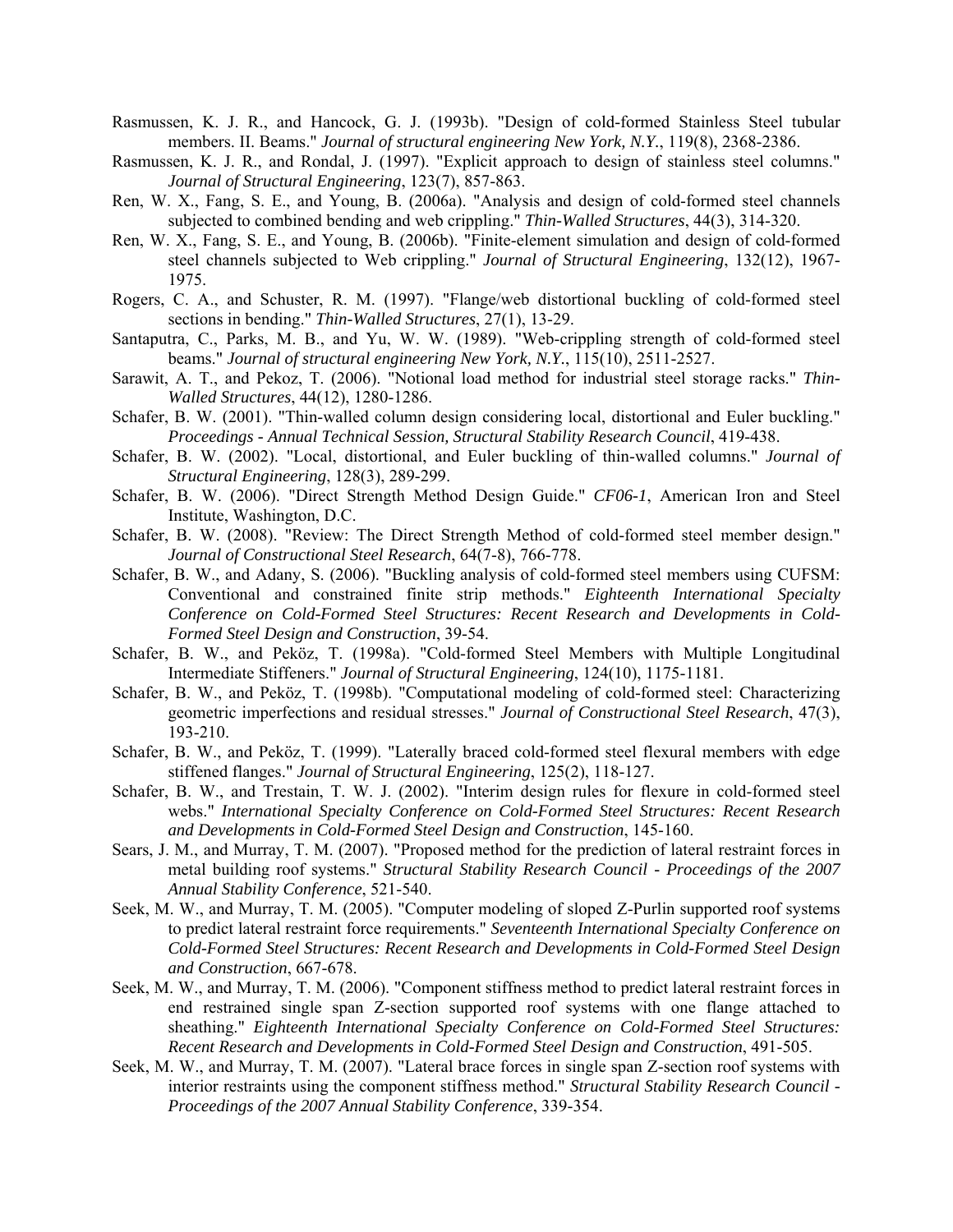- Seek, M. W., and Murray, T. M. (2008). "Lateral restraint forces in Z-section roof systems using the component stiffness method." *Journal of Constructional Steel Research*, 64(12), 1366-1378.
- Serrette, R., and Chau, K. (2006). "Estimating drift in cold-formed steel frame structures." *Proceedings of the Structures Congress and Exposition*, 53.
- Serrette, R. L. (2002). "Web crippling behavior of floor Joist/Rim members in built assemblies." *Journal of Structural Engineering*, 128(9), 1177-1185.
- Sharp, M. L. (1966). "Longitudinal stiffeners for compression members." *American Society of Civil Engineers Proceedings, Journal of the Structural Division*, 92(ST5), 187-211.
- Shifferaw, Y., and Schafer, B. W. (2007). "Inelastic bending capacity in cold-formed steel members." *Structural Stability Research Council - Proceedings of the 2007 Annual Stability Conference*, 279-300.
- Silvestre, N., and Camotim, D. (2002a). "First-order generalised beam theory for arbitrary orthotropic materials." *Thin-Walled Structures*, 40(9), 755-789.
- Silvestre, N., and Camotim, D. (2002b). "Second-order generalised beam theory for arbitrary orthotropic materials." *Thin-Walled Structures*, 40(9), 791-820.
- Silvestre, N., and Camotim, D. (2004a). "Distortional buckling formulae for cold-formed steel C-and Zsection members: Part II - Validation and application." *Thin-Walled Structures*, 42(11), 1599- 1629.
- Silvestre, N., and Camotim, D. (2004b). "Distortional buckling formulae for cold-formed steel C and Zsection members: Part I - Derivation." *Thin-Walled Structures*, 42(11), 1567-1597.
- Silvestre, N., and Camotim, D. (2004c). "Distortional buckling formulae for cold-formed steel racksection members." *Steel and Composite Structures*, 4(1), 49-75.
- Silvestre, N., Dinis, P. B., and Camotim, D. (2006). "Direct strength method for lipped channel columns and beams affected by local-plate/distortional interaction." *Eighteenth International Specialty Conference on Cold-Formed Steel Structures: Recent Research and Developments in Cold-Formed Steel Design and Construction*, 17-37.
- Simaan, A., and Pekoz, T. B. (1976). "DIAPHRAGM BRACED MEMBERS AND DESIGN OF WALL STUDS." *ASCE J Struct Div*, 102(1), 77-92.
- Sivakumaran, K. S. (1989). "Analysis for web crippling behaviour of cold-formed steel members." *Computers and Structures*, 32(3-4), 707-719.
- Stephens, S. F., and LaBoube, R. A. (2000). "Structural behavior of cold-formed steel header beams for residential construction." *International Specialty Conference on Cold-Formed Steel Structures: Recent Research and Developments in Cold-Formed Steel Design and Construction*, 423-436.
- Stephens, S. F., and LaBoube, R. A. (2002). "Web crippling and combined bending and web crippling of cold-formed steel Box-beam headers." *International Specialty Conference on Cold-Formed Steel Structures: Recent Research and Developments in Cold-Formed Steel Design and Construction*, 251-269.
- Stephens, S. F., and LaBoube, R. A. (2003). "Web crippling and combined bending and web crippling of cold-formed steel beam headers." *Thin-Walled Structures*, 41(12), 1073-1087.
- Stolarczyk, J. A., Fisher, J. M., and Ghorbanpoor, A. (2002). "Axial strength of purlins attached to standing seam roof panels." *International Specialty Conference on Cold-Formed Steel Structures: Recent Research and Developments in Cold-Formed Steel Design and Construction*, 550-560.
- Teng, J. G., Yao, J., and Zhao, Y. (2003). "Distortional buckling of channel beam-columns." *Thin-Walled Structures*, 41(7), 595-617.
- To, E. C. Y., and Young, B. (2008). "Performance of cold-formed stainless steel tubular columns at elevated temperatures." *Engineering Structures*, 30(7), 2012-2021.
- Ungureanu, V., and Dubina, D. (2004). "Recent research advances on ECBL approach. Part I: Plasticelastic interactive buckling of cold-formed steel sections." *Thin-Walled Structures*, 42(2), 177- 194.
- Van den Berg, G. J. (1998). "Behaviour of cold-formed stainless steel structural members." *Journal of Constructional Steel Research*, 46(1-3), 463.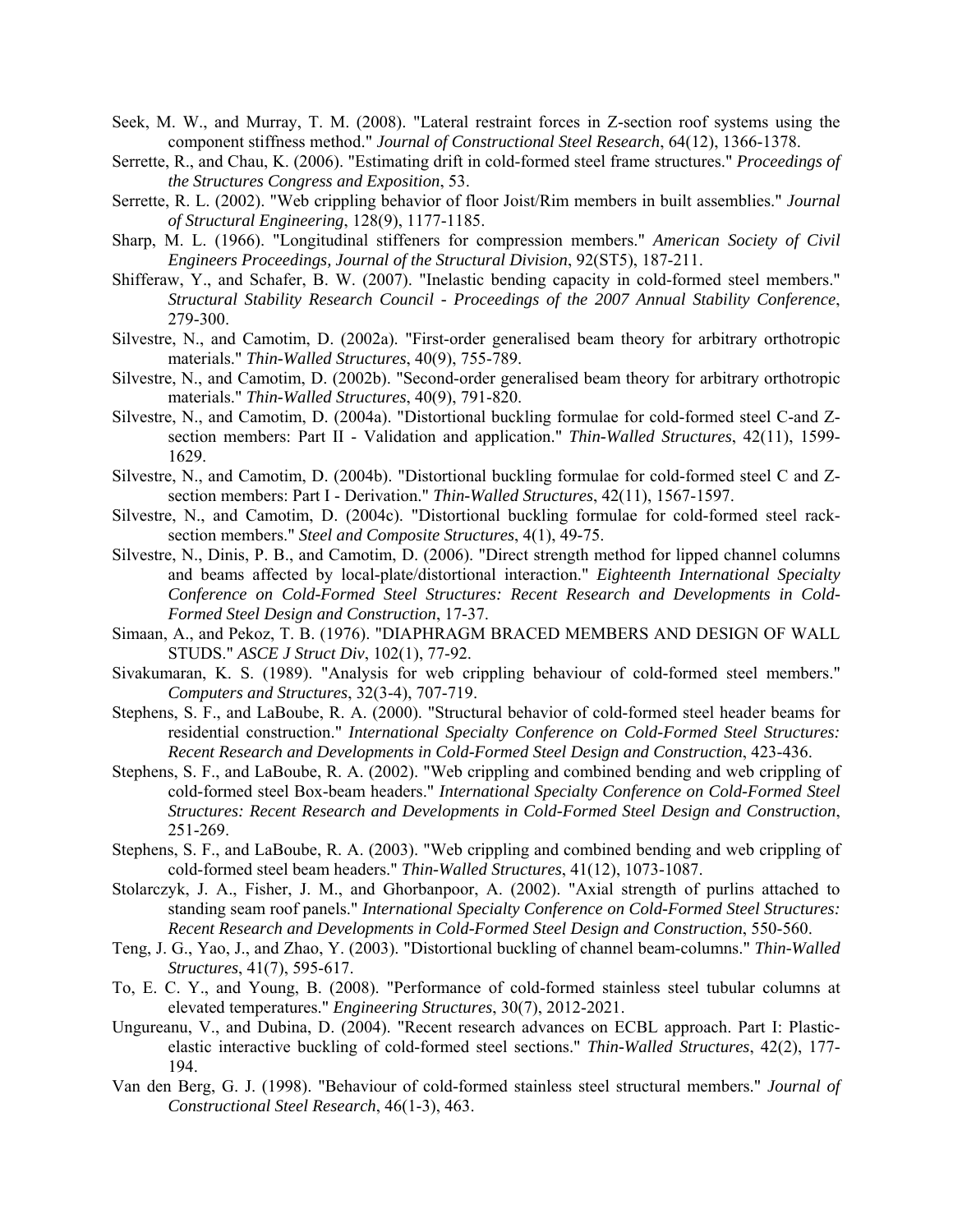- Van Den Berg, G. J. (2000). "The effect of the non-linear stress-strain behaviour of stainless steels on member capacity." *Journal of Constructional Steel Research*, 54(1), 135-160.
- Wallace, J. A., and Schuster, R. M. (2005). "Web crippling of cold formed steel multi -web deck sections subjected to end one-flange loading." *Seventeenth International Specialty Conference on Cold-Formed Steel Structures: Recent Research and Developments in Cold-Formed Steel Design and Construction*, 171-185.
- Wallace, J. A., Schuster, R. M., and LaBoube, R. A. (2002). "Bending and web crippling interaction of cold-formed steel members." *International Specialty Conference on Cold-Formed Steel Structures: Recent Research and Developments in Cold-Formed Steel Design and Construction*, 237-250.
- Weng, C. C., and Pekoz, T. (1990). "Residual stresses in cold-formed steel members." *Journal of structural engineering New York, N.Y.*, 116(6), 1611-1625.
- Yang, D., and Hancock, G. J. (2004). "Compression tests of high strength steel channel columns with interaction between local and distortional buckling." *Journal of Structural Engineering*, 130(12), 1954-1963.
- Yap, D. C. Y., and Hancock, G. J. (2008a). "Experimental study of complex high-strength cold-formed cross-shaped steel section." *Journal of Structural Engineering*, 134(8), 1322-1333.
- Yap, D. C. Y., and Hancock, G. J. (2008b). "Experimental Study of High Strength Cold-Formed Stiffened Web Steel Sections." *R889*, School of Civil Engineering, University of Sydney, Sydney, Australia.
- Yener, M., and Pekoz, T. (1985). "PARTIAL STRESS REDISTRIBUTION IN COLD-FORMED STEEL." *Journal of Structural Engineering*, 111(6), 1169-1186.
- Young, B. (2008). "Experimental and numerical investigation of high strength stainless steel structures." *Journal of Constructional Steel Research*, 64(11), 1225-1230.
- Young, B., and Ellobody, E. (2006). "Column design of cold-formed stainless steel slender circular hollow sections." *Steel and Composite Structures*, 6(4), 285-302.
- Young, B., and Hancock, G. J. (2001). "Design of cold-formed channels subjected to web crippling." *Journal of Structural Engineering*, 127(10), 1137-1144.
- Young, B., and Hancock, G. J. (2002). "Tests of channels subjected to combined bending and web crippling." *Journal of Structural Engineering*, 128(3), 300-308.
- Young, B., and Hancock, G. J. (2004). "Web crippling of cold-formed unlipped channels with flanges restrained." *Thin-Walled Structures*, 42(6), 911-930.
- Young, B., and Hartono, W. (2002). "Compression tests of stainless steel tubular members." *Journal of Structural Engineering*, 128(6), 754-761.
- Young, B., and Liu, Y. (2003). "Experimental investigation of cold-formed stainless steel columns." *Journal of Structural Engineering*, 129(2), 169-176.
- Young, B., and Lui, W. M. (2005). "Behavior of cold-formed high strength stainless steel sections." *Journal of Structural Engineering*, 131(11), 1738-1745.
- Young, B., and Lui, W. M. (2006). "Tests of cold-formed high strength stainless steel compression members." *Thin-Walled Structures*, 44(2), 224-234.
- Yu, C., and Schafer, B. W. (2006). "Distortional buckling tests on cold-formed steel beams." *Journal of Structural Engineering*, 132(4), 515-528.
- Yu, C., and Schafer, B. W. (2007a). "Effect of longitudinal stress gradients on elastic buckling of thin plates." *Journal of Engineering Mechanics*, 133(4), 452-463.
- Yu, C., and Schafer, B. W. (2007b). "Simulation of cold-formed steel beams in local and distortional buckling with applications to the direct strength method." *Journal of Constructional Steel Research*, 63(5), 581-590.
- Zhou, F., and Young, B. (2005). "Tests of cold-formed stainless steel tubular flexural members." *Thin-Walled Structures*, 43(9), 1325-1337.
- Zhou, F., and Young, B. (2006). "Cold-formed stainless steel sections subjected to web crippling." *Journal of Structural Engineering*, 132(1), 134-144.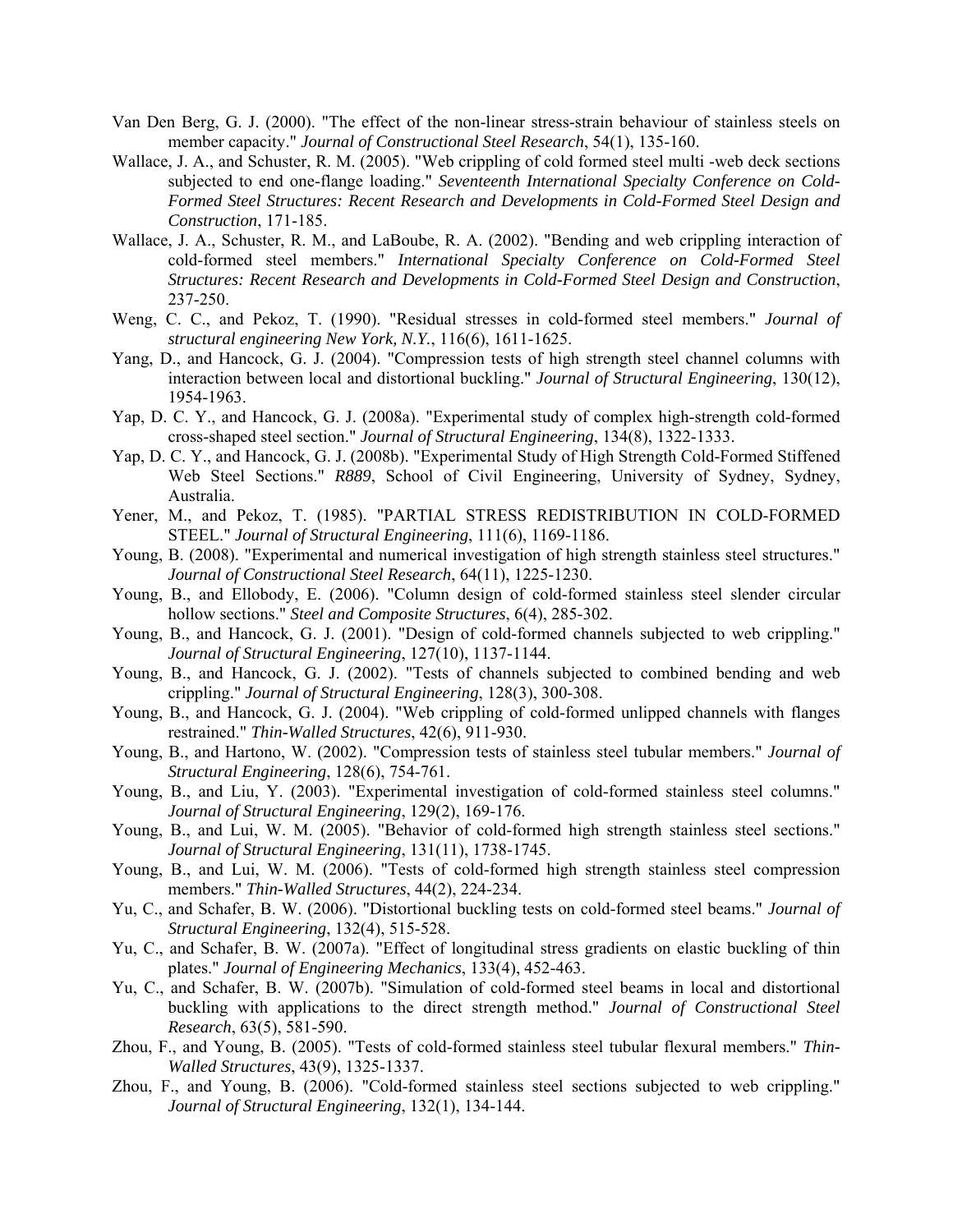- Zhou, F., and Young, B. (2007a). "Cold-formed high-strength stainless steel tubular sections subjected to Web crippling." *Journal of Structural Engineering*, 133(3), 368-377.
- Zhou, F., and Young, B. (2007b). "Experimental investigation of cold-formed high-strength stainless steel tubular members Subjected to combined bending and web crippling." *Journal of Structural Engineering*, 133(7), 1027-1034.

## **Referenced in the paper manually**

- AA (1994), *Specifications for Aluminum Structures*, Aluminum Association, Washington, D.C.
- AISC (2005). Specification for Structural Steel Buildings. American Institute of Steel Construction. Chicago, IL. ANSI/AISC 360-05
- AISI (1974), *Stainless Steel Cold-Formed Structural Design Manual*, American Iron and Steel Institute, Washington, D.C.
- AISI (1980, 1986, 1989, 1996), *Specification for the Design of Cold-Formed Steel Structural Members*, American Iron and Steel Institute, Washington, D.C.
- AISI (1986, 1996, 2002), *Cold-Formed Steel Design Manual*, American Iron and Steel Institute, Washington, D.C.
- AISI (2001), *North American Specification for the Design of Cold-Formed Steel Structural Members*, American Iron and Steel Institute, Washington, D.C.
- AISI (2002). Cold-Formed Steel Design Manual. American Iron and Steel Institute. Washington, D.C.
- AISI (2004). "Appendix 1: Design of Cold-Formed Steel Structural Members Using the Direct Strength Method." 2004 Supplement to the North American Specification for the Design of Cold-Formed Steel Structures. American Iron and Steel Institute, Washington, DC.
- AISI (2007), *North American Specification for the Design of Cold-Formed Steel Structural Members*, American Iron and Steel Institute, Washington, D.C. AISI-S100-07.
- AISI S200-07 (2007) North American Standard for Cold-Formed Steel Framing: General Provisions. American Iron and Steel Institute, Washington, D.C. ANSI/AISI-S200-07.
- AISI S201-07 (2007) North American Standard for Cold-Formed Steel Framing: Product Data. American Iron and Steel Institute, Washington, D.C. ANSI/AISI-S201-07.
- AISI S210-07 (2007) North American Standard for Cold-Formed Steel Framing: Floor and Roof System Design. American Iron and Steel Institute, Washington, D.C. ANSI/AISI-S210-07.
- AISI S211-07 (2007) North American Standard for Cold-Formed Steel Framing: Wall Stud Design. American Iron and Steel Institute, Washington, D.C. ANSI/AISI-S211-07.
- AISI S212-07 (2007) North American Standard for Cold-Formed Steel Framing: Header Design. American Iron and Steel Institute, Washington, D.C. ANSI/AISI-S212-07.
- AISI S213-07 (2007) North American Standard for Cold-Formed Steel Framing: Lateral Design. American Iron and Steel Institute, Washington, D.C. ANSI/AISI-S213-07.
- AISI S214-07 (2007) North American Standard for Cold-Formed Steel Framing: Truss Design. American Iron and Steel Institute, Washington, D.C. ANSI/AISI-S214-07.
- AS/NZS:4600 (1996, 2005) "Cold-Formed Steel Structures", Standards Australia/Standards New Zealand, AS/NZS:4600.
- ASCE (1990), *Specification for the Design of Cold-Formed Stainless Steel Structural Members*, ANSI/ASCE 8-90, American Society of Civil Engineers, New York.
- ASCE (2002), *Specification for the Design of Cold-Formed Stainless Steel Structural Members*, American Society of Civil Engineers, New York, ANSI/ASCE 8-02.
- ASCE, Task Committee on Light-Weight Alloys (1972), "Guide for the Design of Aluminum Transmission Towers," *ASCE J. Struct. Div.*, Vol. 98, No. ST12, pp. 2785–2804.
- Batista, E., Rondal, J., Maquoi, R. (1987). "Column Stability of Cold-Formed U and C Sections". *Proc. of the Int'l Conf. on Steel and Aluminum Structures*. Cardiff, U.K.
- Bernard, E. S., Bridge, R. Q., and Hancock, G. J. (1992a), "Tests of Profiled Steel Decks with V-Stiffeners," *11th Int. Spec. Conf. Cold-Formed Steel Struct.*, St. Louis, Mo.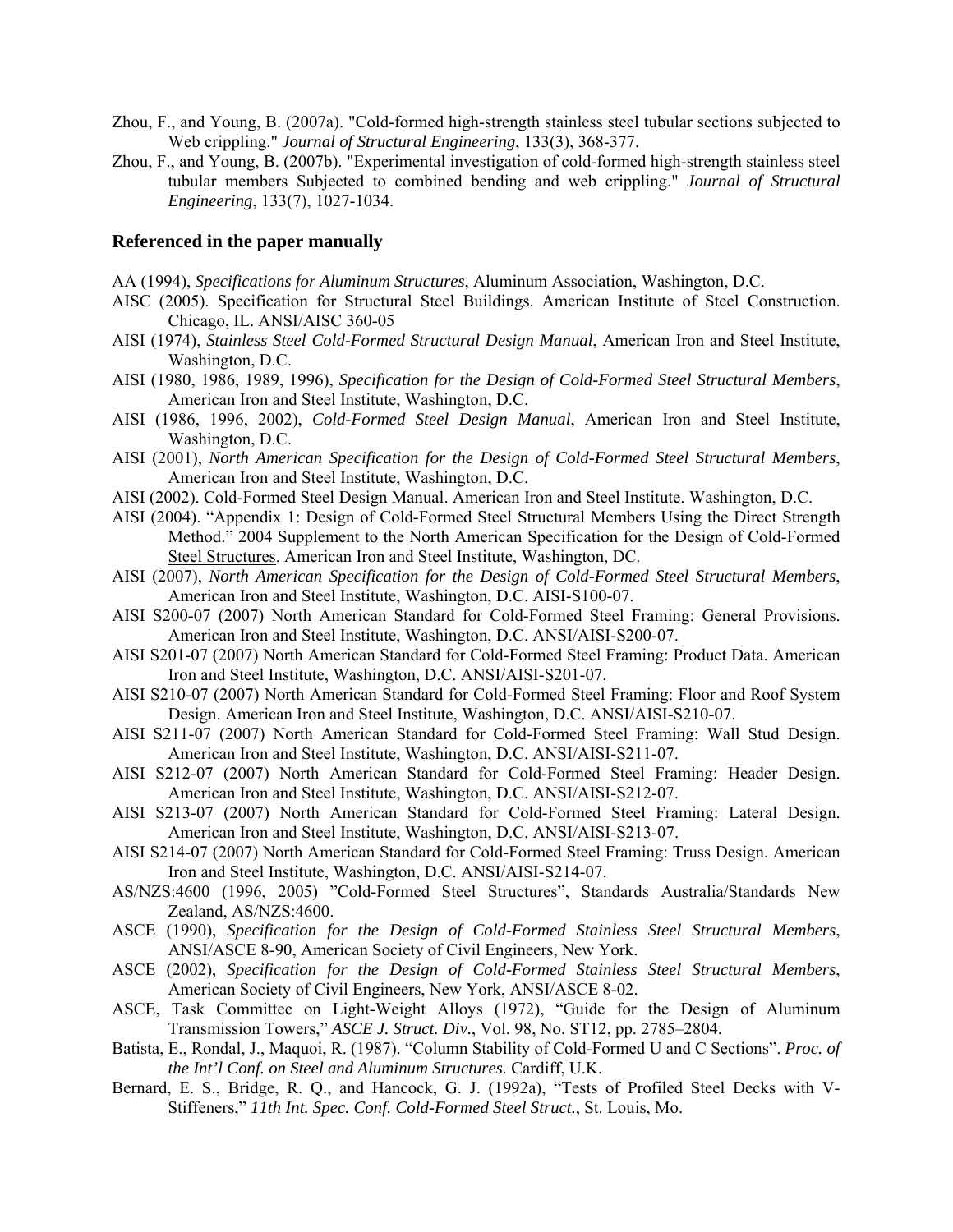- Bernard, E. S., Bridge, R. Q., and Hancock, G. J. (1992b), "Intermediate Stiffeners in Cold Formed Profiled Steel Decks: Part I. 'Flat Hat' Shaped Stiffeners," *Res. Rep. No. R658*, School of Civil and Mining Engineering, University of Sydney, Sydney, Australia.
- Bernard, E. S., Bridge, R. Q., and Hancock, G. J. (1993a), "Intermediate Stiffeners in Cold Formed Profiled Steel Decks: Part I. 'V' Shaped Stiffeners," *ASCE, J. Struct. Eng.*, Vol. 119, No. 8, pp. 2277–2293.
- Bernard, E. S., Bridge, R. Q., and Hancock, G. J. (1993b), "Design of Decking Panels with Intermediate Stiffeners," *Res. Rep. No. R676*, School of Civil and Mining Engineering, University of Sydney, Sydney, Australia, Apr.
- Bijlaard, P. P., and Fisher, G. P. (1952a), "Interaction of Column and Local Buckling in Compression Members," *NACA Tech. Note No. 2640*, Mar.
- Bijlaard, P. P., and Fisher, G. P. (1952b), "Column Strength of H-Sections and Square Tubes in Postbuckling Range of Component Plates," *NACA Tech. Note No. 2994*, Aug.
- Bresler, B., Lin, T. Y., and Scalzi, J. B. (1968), *Design of Steel Structures,* Wiley, New York.
- Bryan, E. R., and Davies, J. M. (1981), *Steel Diaphragm Roof Decks*, Wiley, New York.
- Bryan, E. R., and Leach, P. (1984), "Design of Profiled Sheathing as Permanent Formwork," *Tech. Note No. 116,* Construction Industry Research and Information Association, London.
- Buhagiar, D., Chapman, I. C. and Dowling, P. I. (1992), "Design of C-Sections against Deformational Lip Buckling," *Proc. 11th Int. Spec. Conf. Cold-Formed Steel Struct.*, St. Louis, Mo., pp. 75–94.
- Chajes, A., and Winter, G. (1965), "Torsional-Flexural Buckling of Thin-Walled Members," *ASCE J. Struct. Div.*, Vol. 91, No. ST4, pp. 103–124.
- Chajes, A., Fang, J., Winter, G. (1966). "Torsional Flexural Buckling, Elastic and Inelastic, of Cold Formed Thin Walled Columns". *Cornell Engineering Research Bulletin*, 66(1).
- Chajes, A., Fang, P. J., and Winter, G. (1966), "Torsional–Flexural Buckling, Elastic and Inelastic, of Cold Formed Thin-Walled Columns," *Cornell Eng. Res. Bull.*, No. 66-1.
- Cheung, Y.K., Tham, L.G. (1998). The Finite Strip Method. CRC Press.
- Chilver, A. H. (1967), *Thin-Walled Structures*, Wiley, New York.
- Chilver, A.H. (1951). "The Behavior of Thin-Walled Structural Members in Compression". *Engineering*, pp. 281-282.
- Chilver, A.H. (1953). "The Stability and Strength of Thin-Walled Steel Struts". *The Engineer*, pp. 180- 183.
- Chou, S.W., Seah, L.K., Rhodes, J. (1996). "Accuracy of Some Codes of Practice in Predicting the Load Capacity of Cold-Formed Columns". *J. of Constructional Steel Research*, Elsevier, 37(2), pp. 137-172.
- Cohen, J. M., and Peköz, T. B. (1987), "Local Buckling Behavior of Plate Elements," *Res. Rep.*, Department of Structural Engineering, Cornell University, Ithaca, N.Y.
- Cook, R.D., D.S. Malkus, M.E. Plesha, (1989). Concepts and Applications of Finite Element Analysis. John Wiley & Sons, 3rd Ed.
- CSA (1983), *Strength Design in Aluminum*, CAN3-S157-M83, Canadian Standards Association, Rexdale, Ontario, Canada.
- CSA:S136 (1989, 1994), *Cold-Formed Steel Structural Members*, CAN3S136-M84, Canadian Standards Association, Rexdale, Ontario, Canada.
- Culver, C. G. (1966), "Exact Solution of the Biaxial Bending Equations," *ASCE J. Struct. Div.*, Vol. 92, No. ST2, pp. 63–84.
- Dabrowski, R. (1961), "Dünwandige Stabe unter zweiachsig aussermittigem Druck," *Stahlbau*, Vol. 30, p. 360.
- Davies, J.M., C. Jiang, (1996). "Design of Thin-Walled Beams for Distortional Buckling." Proceedings of the Thirteenth International Specialty Conference on Cold-Formed Steel Structures, 141-154, St. Louis, Missouri.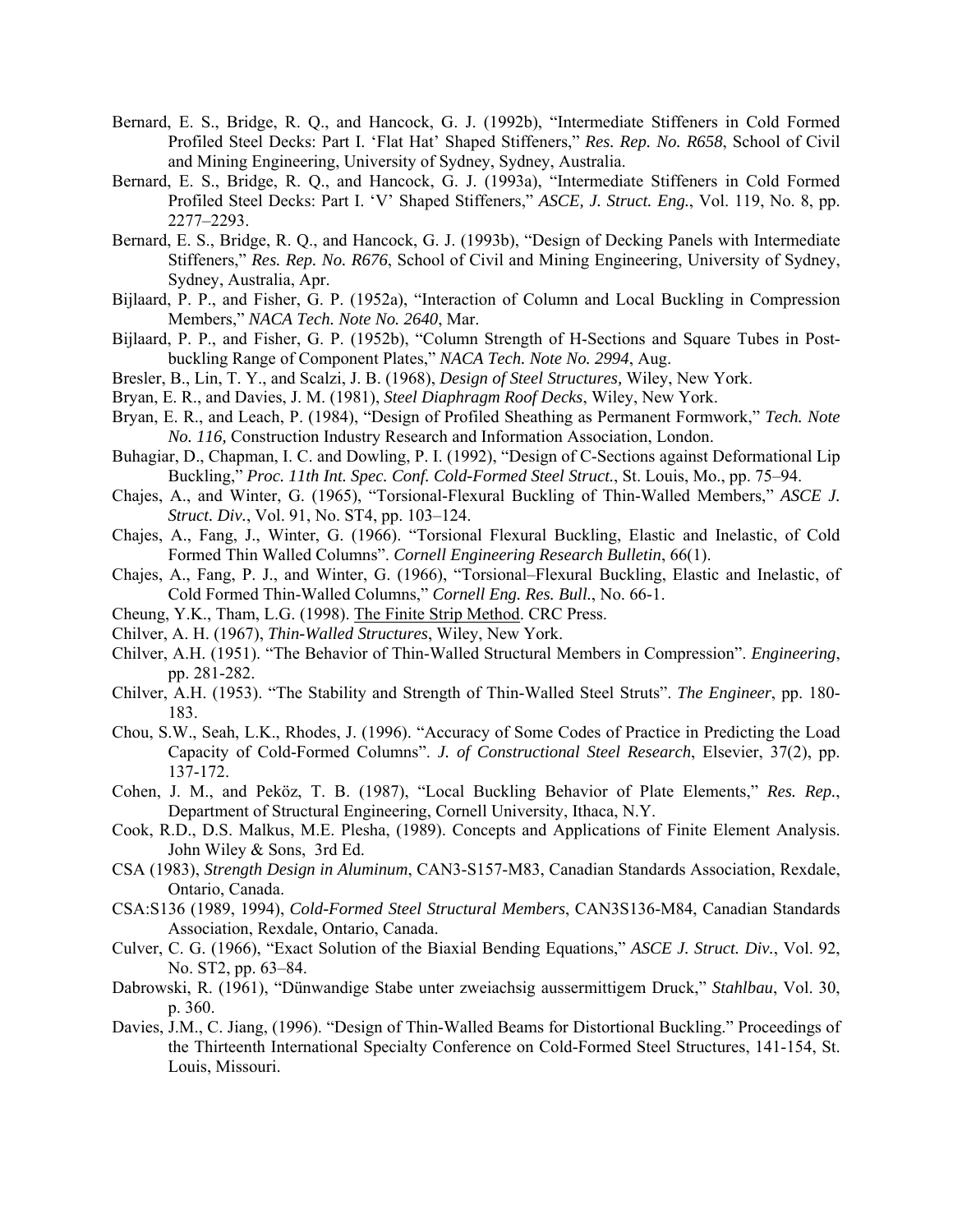- Davies, J.M., C. Jiang, Ungureanu, V. (1998). "Buckling Mode Interaction in Cold-Formed Steel Columns and Beams." Proceedings of the 14th International Specialty Conference on Cold-Formed Steel Structures, St. Louis, Missouri, 53-68.
- Davies, J.M., P. Leach, D. Heinz, (1994) "Second-Order Generalised Beam Theory." J. of Const. Steel Res., Elsevier, 31 (2-3) 221-242.
- DeWolf, J., Peköz, T., and Winter, G. (1974), "Local and Overall Buckling of Cold Formed Steel Members," *ASCE J. Struct. Div.*, Vol. 100, No. ST10, pp. 2017–2036.
- DeWolf, J., Peköz, T., and Winter, G. (1976), "Closure to 'Local and Overall Buckling of Cold-Formed Steel Members," *ASCE J. Struct, Div.*, Vol. 102, No. ST2, pp. 451–454.
- Dewolf, J.T., Peköz, T., Winter, G. (1974). "Local and Overall Buckling of Cold-Formed Members". *J. of the Structural Div.*, ASCE, 100(ST10), pp. 2017-2036.
- Elzein, A. (1991). *Plate Stability by Boundary Element Method*. Springer-Verlag, New York.
- Errera, S. J., Pincus, G., and Fisher, G. P. (1967), "Columns and Beams Braced by Diaphragms," *ASCE J. Struct. Div.*, Vol. 93, No. ST1, pp. 295–318.
- Eurocode (1996). Eurocode 3 Design of Steel Structures: Part 1.3 Supplementary rules for cold formed members and sheeting. EN 1993-1-3:1996, Brussels, Belgium.
- Eurocode (2004). Eurocode 3 Design of Steel Structures: Part 1.3 Supplementary rules for cold formed members and sheeting. EN 1993-1-3:2004, Brussels, Belgium.
- Galambos, T. V. (1968), *Structural Members and Frames*, Prentice Hall, Upper Saddle River, N.J.
- Gergely, P., Banavalkar, P. V., and Parker, J. E. (1971), "The Analysis and Behavior of Thin-Steel Hyperbolic Paraboloid Shells," *Cornell Univ. Dept. Struct. Eng. Rep. No. 338*, Sept.
- Goddier, J. N. (1942), "Flexural-Torsional Buckling of Bars of Open Section," *Cornell Univ. Eng. Exp. Sta. Bull. No. 28*, Jan.
- Gotluru, B.P., Schafer, B.W., Peköz, T. (2000). "Torsion in Thin-Walled Steel Beams." *Thin-Walled Structures*, 37 (2) 127-145.
- Hancock, G. J. (1981), "Nonlinear Analysis of Thin Sections in Compression," *ASCE J. Struct. Div.*, Vol. 107, No. ST3, pp. 455–472.
- Hancock, G.J., Murray, T.M., Ellifritt, D.S. (2001). Cold-Formed Steel Structures to the AISI Specification. Marcell-Dekker, New York, New York.
- Harik, I.E., Liu, X., Ekambaram, R. (1991). "Elastic stability of plates with varying rigidities." Computers and Structures, 38 (2) 161-168
- Harvey, J.M. (1953). "Structural Strength of Thin-Walled Channel Sections". *Engineering*, pp. 291-293.
- Hetrakul, N., and Yu, W. W. (1978), "Structural Behavior of Beam Webs Subjected to Web Crippling and a Combination of Web Crippling and Bending," *Rep. No. 78-4*, University of Missouri–Rolla, Rolla, Mo., June.
- Hikosaka,H.,Takami,K. and Maruyama,Y. (1987),"Analysis of Elastic Distortional Instability of Thin-Walled Members with Open Polygonal Cross Section", *Proceedings of Japan Society of Civil Engineers,* Structural Eng./Earthquake Eng., Vol. 4, No. 1, April, pp 31 – 40.
- Höglund, T. (1980). "Design of Trapezoidal Sheeting Provided with Stiffeners in the Flanges and Webs." Swedish Council for Building Research, Stockholm, Sweden, D28:1980.
- Johnson, A. L., and Kelsen, G. A. (1969), "Stainless Steel in Structural Applications," *Stainless Steel for Architecture*, ASTM STP, American Society for Testing and Materials, Philadelphia, p. 454.
- Johnson, A. L., and Winter, G. (1966), "Behavior of Stainless Steel Columns and Beams," *ASCE J. Struct. Div.*, Vol. 92, No. ST5, pp. 97–118.
- Jombock, J. R., and Clark, J. W. (1968), "Bending Strength of Aluminum Formed Sheet Members," *ASCE J. Struct. Div.*, Vol. 94, No. ST2, pp. 511–528.
- Kalyanaraman, V., Peköz, T., Winter, G. (1977). "Unstiffened Compression Elements". *J. of the Structural Div.,* ASCE, 103(ST9), pp. 1833-1848
- Klöppel, K. Bilstein, W. (1976). "Untersuchungen zur linearn und nichtlinearen Beultheorie mit Beulwerttafeln fur dunnwandige U, C und Hut-Profile und Tafeln fur mitwirkende Breiten und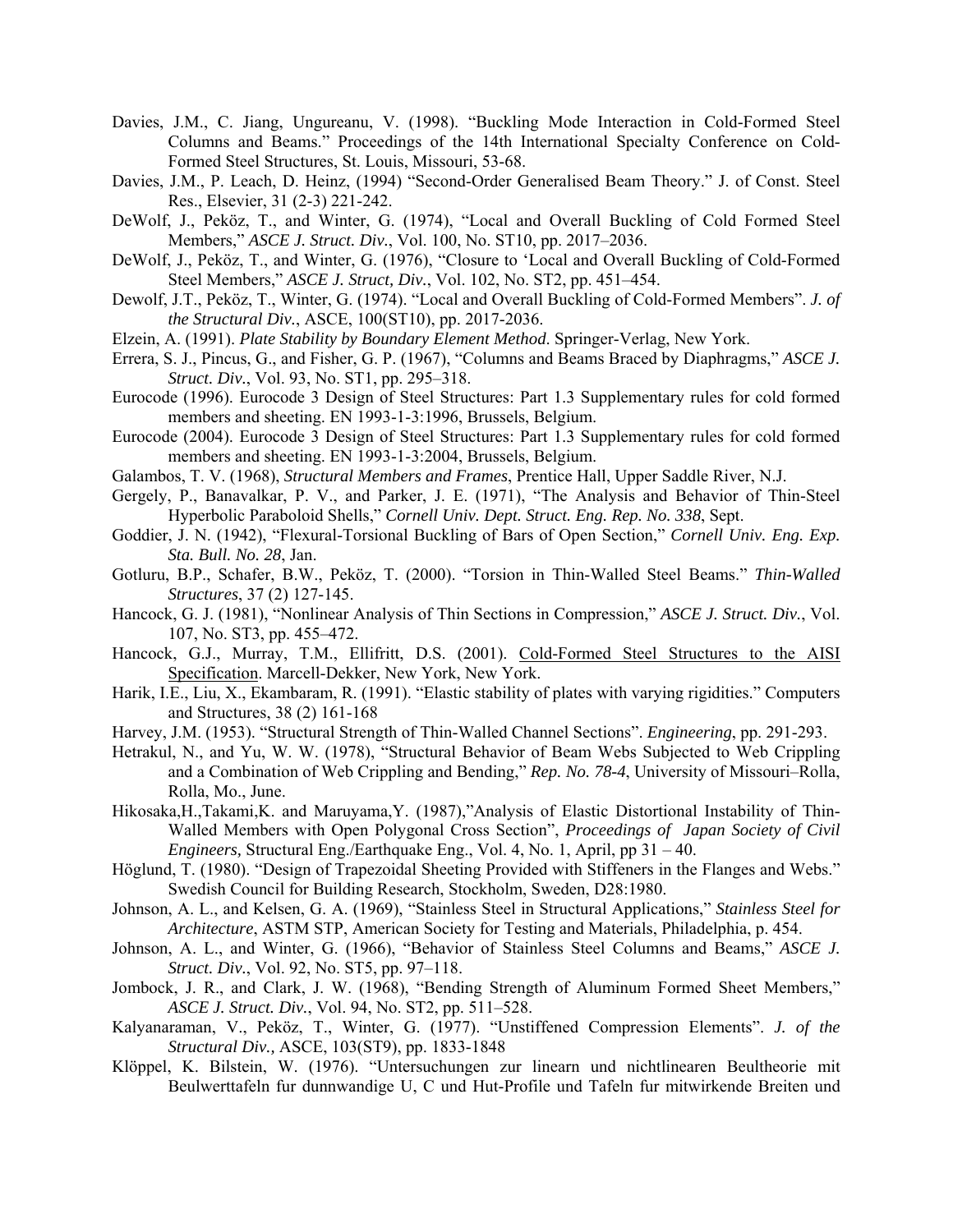Tragspannungen von dreiseitig und vierseitig gelenkig gelagerten Reckteckplatten nach der nichtlinearen Beultheorie". *Stahlbau*, 45(2), pp. 33-38.

- Klöppel, K., and Schardt, R. (1958), "Beitrag zur praktischen Ermittlung der Vergleichsschlankheit von mittig gedrückten Stäben mit einfachsymmetrischem offenem dünnwandigem Querschnitt," *Stahlbau*, Vol. 27, p. 35.
- Klöppel, K., Unger, B. (1970). "Das Ausbeulen einer am freien Rand verstuiften, dreiseitig momentenfrei gelagerten Platte unter Verwendung der nichtlinearen Beultheorie, Teill II: Experimentelle Untersuchungen, Bergleich der experimentellen mit den theoretischen Ergebnissen". *Der Stahlabu*, 39, pp. 115-123
- Larson, M. A. (1960), "Discussion of 'Lateral Bracing of Columns and Beams' by George Winter," *Trans. ASCE*, Vol. 125, pp. 830–838.
- Lau, S.C.W. (1988). Distortional Buckling of Thin-Walled Columns. Ph.D. Thesis, University of Sydney. Sydney, Australia.
- Lau, S.C.W. and Hancock, G.J (1990).,"Inelastic Buckling of Channel Columns in the Distortional Mode", *Thin-Walled Structures,* 10(1), pp 59-84.
- Lim, B.S. (1985). Buckling behaviour of asymmetric edge stiffened plates. Ph.D. Thesis, University of Strathclyde, Glasgow.
- Lim, B.S., Rhodes, J. (1986). "Buckling Behaviour of Asymmetric Edge Stiffened Plates". *Applied Solid Mechanics*, Elsevier, 1, pp. 351-375.
- Loh, T. S. (1985), "Combined Axial Load and Bending in Cold-Formed Steel Members," *Cornell Univ. Dept. Struct. Eng. Rep. No. 85-3*, Feb.
- Loughlan, J. (1979). Mode Interaction in Lipped Channel Columns under Concentric or Eccentric Loading. Ph.D. Thesis. University of Strathclyde, Glasgow.
- Lundquist, E.E., Stowel, E.Z. (1943). "Principles of Moment Distribution Applied to the Stability of Structures Composed of Bars or Plates". *NACA*, L-326.
- Luttrell, L. C. (1967), "Strength and Behavior of Light Gage Steel Shear Diaphragm," *Cornell Univ. Eng. Res. Bull. No. 67-1.*
- Marsh, C. (1969), "Single Angles in Tension and Compression," *ASCE J. Struct. Div. Tech. Note*, Vol. 95, No. ST5, pp. 1043–1049.
- Mulligan, G. P., and Peköz, T. (1983), "Influence of Local Buckling on the Behavior of Singly Symmetric Cold-Formed Steel Columns," *Cornell Univ. Dep. Struct. Eng. Rep. No. 83-2*, Mar.
- Mulligan, G.P. (1983). The Influence of Local Buckling on the Structural Behavior of Singly-Symmetric Cold-Formed Steel Columns. Ph.D. Thesis. Cornell University. Ithaca, New York.
- Murray, T. M., and Elhouar, S. (1985), "Stability Requirements of Z-Purlin Supported Conventional Metal Building Roof Systems," *Proc. Annu. SSRC Tech. Session*, Structural Stability Research Council, Bethlehem, Pa.
- Nilson, A. H. (1960), "Shear Diaphragms of Light Gage Steel," *ASCE J. Struct. Div.*, Vol. 86, No. ST11, pp. 111–140.
- North American Specification (2001). North American Specification for the Design of Cold-Formed Steel Structures. American Iron and Steel Institute, Washington, DC.
- Peköz, T. (1977). "Post-Buckling Interaction of Plate Elements: Progress Report to Swedish Building Research Council". *Dept. of Structural Eng.*, Cornell University. Ithaca, New York.
- Peköz, T. B. (1969) (with a contribution by N. Celebi), "Torsional–Flexural Buckling of Thin-Walled Sections Under Eccentric Load," *Cornell Eng. Res. Bull. No. 69.1*, Sept.
- Peköz, T. B., and Winter, G. (1969), "Torsional–Flexural Buckling of Thin-Walled Sections Under Eccentric Load," *ASCE J. Struct. Div.*, Vol. 95, No. ST5, pp. 941–964.
- Pfluger, A. (1961), "Thin-Walled Compression Members," *Mitt. Inst. Statik Tech. Hochsch. Hannover*, Part 1 (1959); Part 2 (1959); Part 3 (1961).
- Pincus, G., and Fisher, G. P. (1966), "Behavior of Diaphragm-Braced Columns and Beams," ASCE J. Struct. Div., Vol. 92, No. ST2, pp. 323–350.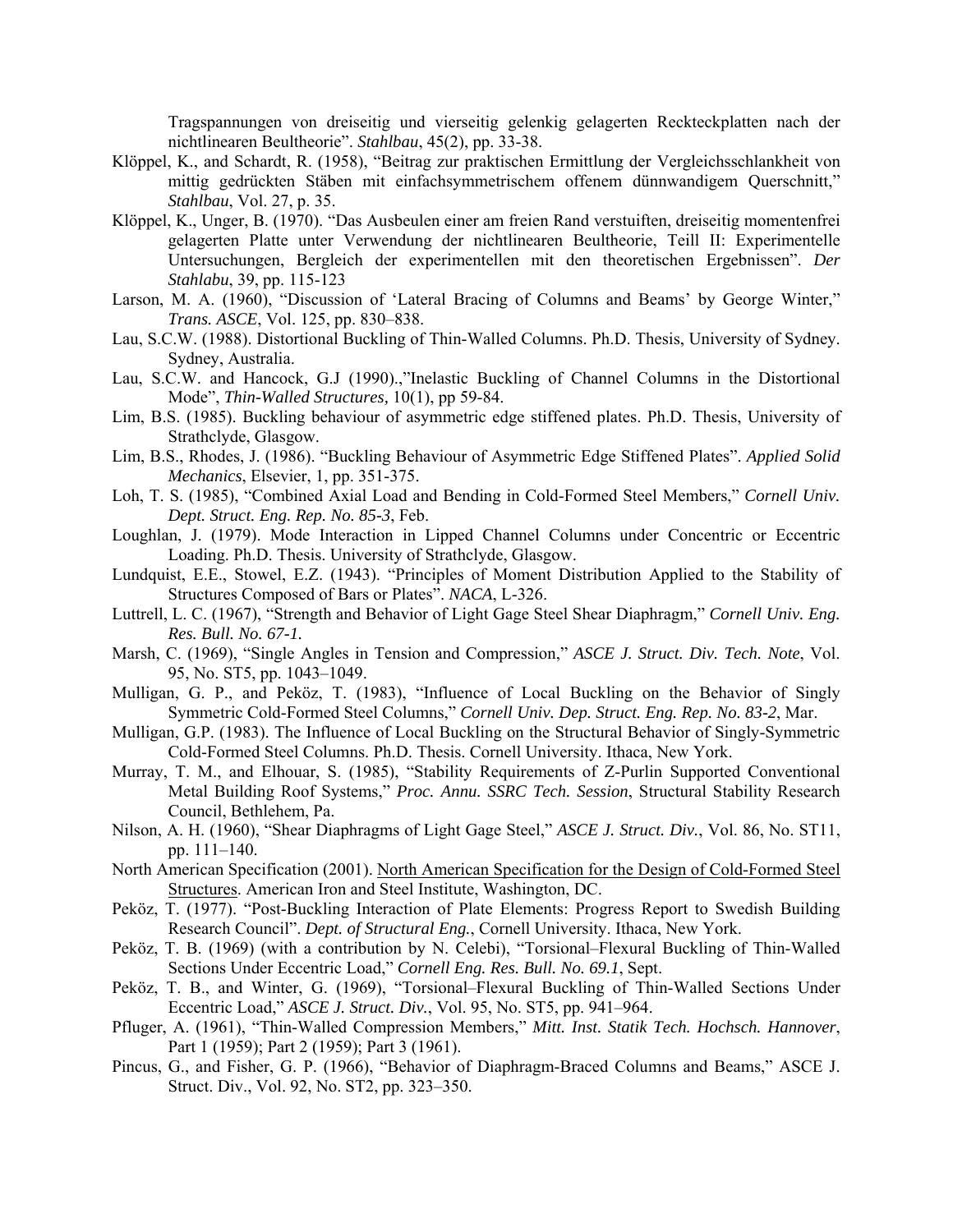- Plank, R.J. and Wittrick (1974), W.H.,"Buckling under Combined Loading of Thin, Flat-Walled Structures by a Complex Finite Strip Method, *Int Jour Num Meth in Engg,* Vol 8, pp 323 – 339.
- Polyzois, D., Charnvarnichborikarn, P. (1993). "Web-Flange Interaction in Cold-Formed Steel Z-Section Columns". *J. of Struct. Eng.* ASCE, 119(9), pp. 2607-2628.
- Polyzois, D., Sudharmapal, A.R. (1990). "Cold-Formed Steel Z-Sections with Sloping Edge Stiffness under Axial Load". *J. of Struct. Eng.*, ASCE, 116(2), pp. 392-406
- Prawel, S. P., Jr., and Lee, G. C. (1964), "Biaxial Flexure of Columns by Analog Computers, *ASCE J. Eng. Mech. Div.*, Vol. 90, No. EM1, Proc. Pap. 3805, pp. 83–112.
- Purnadi, R.W., Tassoulas, J.L., Polyzois, D. (1990). "Study of Cold-Formed Z-section Steel Member under Axial Loading".  $10^{th}$  Int'l. Spec. Conf. on Cold-Formed Steel Structures. University of Missouri-Rolla, St. Louis, Missouri.
- Rasmussen, K.J.R., Hancock, G.J. (1991). "The Flexural Behavior of Thin-Walled Singly Symmetric Columns". *Int'l Conf. on Steel and Aluminum Structures*. Singapore.
- Rhodes, J., Harvey, J.M. (1977). "Interaction Behaviour of Plain Channel Columns under Concentric or Eccentric Loading". *Proc. of the 2nd Int'l. Colloquim on the Stability of Steel Structures.* ECCS, Liege, pp. 439-444.
- Rhodes, J., Loughlan, J. (1980). "Simple Design Analysis of Lipped Channel Columns". *5th Int'l. Spec. Conf. on Cold-Formed Steel Structures*. University of Missouri-Rolla, St. Louis, Missouri.
- RMI (1979), *Specification for the Design, Testing and Utilization of Industrial Steel Storage Racks*, Rack Manufacturers Institute.
- Rockey, K. C., Elgaaly, M. A., and Bagchi, D. K. (1972), "Failure of Thin-Walled Members Under Patch Loading," *ASCE J. Struct. Div.*, Vol. 98, No. ST12, pp. 2739–2752.
- Salmi, P. and Talja, A. (1993), "Design of Cold-Formed HSS Channels for Bending and Eccentric Compression",*VTT Research Notes,* 1505, Technical Research Centre of Finland, Espoo.
- Schafer, B.W. (2000). "Distortional Buckling of Cold-Formed Steel Columns." Final Report to the American Iron and Steel Institute, Washington, D.C.
- Schafer, B.W. (2002). "Local, Distortional, and Euler Buckling in Thin-walled Columns." *Journal of Structural Engineering*. 128 (3) 289-299.
- Schafer, B.W., Peköz, T. (1998). "Direct Strength Prediction of Cold-Formed Steel Members using Numerical Elastic Buckling Solutions." *Proceedings of the Fourteenth International Specialty Conference on Cold-Formed Steel Structures*. St. Louis, Missouri. 69-76.
- Schafer, B.W., Peköz, T. (1999). "Laterally Braced Cold-Formed Steel Flexural Members with Edge Stiffened Flanges." *Journal of Structural Engineering*, 125 (2) 118-127.
- Schardt, R. (1989). *Verallgemeinerte Technische Biegetheorie*. Springer-Verlag, Germany.
- Schardt, R. (1994). "Generalized Beam Theory An Adequate Method for Coupled Stability Problems". *Thin-Walled Structures,* Elsevier, 19(2-4), pp. 161-180
- Seah, L.K. (1989). Buckling behaviour of edge stiffeners in thin-walled sections. Ph.D. Thesis. University of Strathclyde, Glasgow.
- Seah, L.K., Rhodes, J. (1993). "Simplified Buckling Analysis of Plate with Compound Edge Stiffners". *J. of Eng. Mech.*, ASCE, 119(1), pp. 19-38.
- Seah, L.K., Rhodes, J., Lim, B.S., (1993). "Influence of Lips on Thin-Walled Sections". *Thin-Walled Structures*. Elsevier, 16(1-4), pp. 145-178.
- Sharp, M.L., (1966). "Longitudinal Stiffeners for Compression Members". *J. of the Structural Div.*, ASCE, 92(ST5), pp. 187-211.
- Silvestre, N., Camotim, D. (2006). "Direct Strength Method for lipped channel columns and beams affected by local-plate/distortional interaction." *Proceedings of the Eighteenth International Specialty Conference on Cold-Formed Steel Structures.* Orlando, FL. 17-37.
- Simaan, A., and Peköz, T. (1976), "Diaphragm-Braced Members and Design of Wall Studs," *ASCE J. Struct. Div.*, Vol. 102, No. ST1, pp. 77–92.
- Smith, R. E. (1955), "Column Tests on Some Proposed Aluminium Standard Structural Sections," *Rep. No. 25*, Aluminum Development Association, London.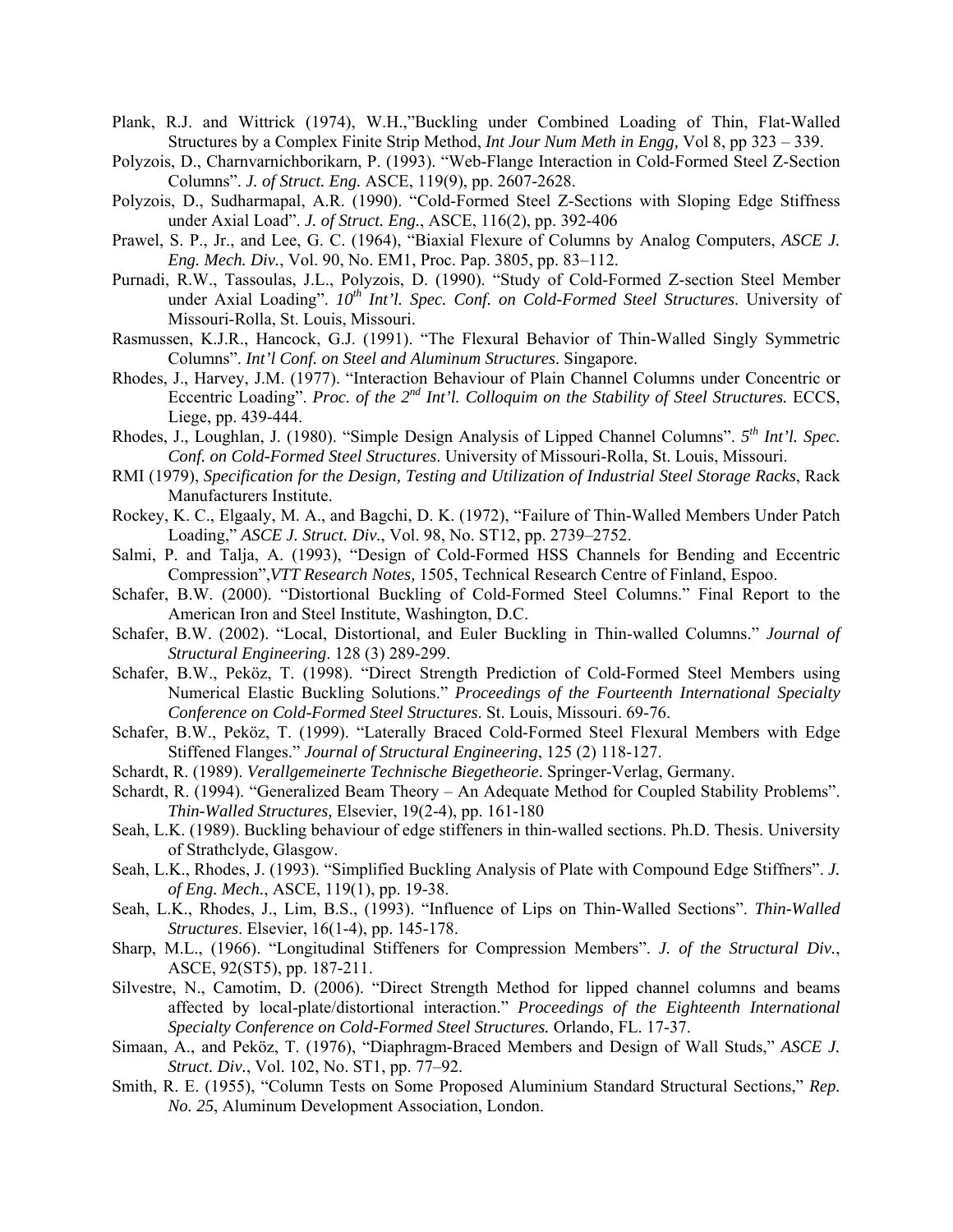- Sridharan, S. (1982),A Semi-Analytical Method for the Post-Local-Torsional Buckling Analysis of Prismatic Plate Structures",*Int Jour Num Meth in Engg,* Vol 18, pp 1685 – 1697.
- Sridharan, S., and Benito, R. (1984), "Columns: Static and Dynamic Interactive Buckling," *ASCE J. Eng. Mech. Div.*, Vol. 110, No. EM1, pp. 49–65.
- Standards Australia (1993), "Steel Storage Racking", AS4084.
- Takahashi, K. (1988),"A New Buckling Mode of Thin-Walled Columns with Cross-Sectional Distortions", *Solid Mechanics,* - 2 (eds Tooth, A.S. and Spencer, J.), 25, Elsevier, pp 553 – 573.
- Thomasson, P. (1978). "Thin-walled C-shaped Panels in Axial Compression". *Swedish Council for Building Research.* D1:1978, Stockholm, Sweden.
- Thürlimann, B. (1953), "Deformation of and Stresses in Initially Twisted and Eccentrically Loaded Columns of Thin-Walled Open Cross-Section," *Rep. No. E696-3*, Brown University, Providence, R.I., June.
- Timoshenko, S. P., and Gere, J. M. (1961), *Theory of Elastic Stability*, 2nd ed., McGraw-Hill, New York.
- Timoshenko, S.P., Gere, J.M. (1936). *Theory of Elastic Stability*. McGraw-Hill.
- Trestain, T. W. J. (1982), "A Review of Cold Formed Steel Column Design," *Rep. No. 81109-1, CSCC Proj. DSS 817*, Canadian Sheet Steel Building Institute, Toronto, Ontario, Canada, Dec.
- Unger, von B. (1973), "Ein Beitrag zur Ermittlung der Traglast von querbelasterten Durchlaufträgern mit dünnwandigem Querschnitt, insbesondere von durchlaufenden Trapezblechen für Dach und Geschossdecken," *Stahlbau*, Vol. 42.
- Vlasov, V. Z. (1959), *Thin-Walled Elastic Beams*, 2nd ed. (translation from Russian; available from the Office of Technical Services, U.S. Department of Commerce, Washington, D.C.).
- von Kármán, T., Sechler, E.E., Donnell, L.H. (1932). "The Strength of Thin Plates In Compression". *Transactions of the ASME*, 54, pp. 53-57.
- Wang, S. T. (1969), "Cold-Rolled Austenitic Stainless Steel: Material Properties and Structural Performance," *Cornell Univ. Dept. Struct. Eng. Rep. No. 334*, July.
- Wang, S. T., and Errera, S. J. (1971), "Behavior of Cold Rolled Stainless Steel Members," *Proc. First Spec. Conf. Cold-Formed Steel Struct.*, University of Missouri–Rolla, Rolla, Mo.
- Wang, S. T., and Yeh, S. S. (1974), "Post-Local-Buckling Behavior of Continuous Beams," *ASCE J. Struct. Div.*, Vol. 100, No. ST6, pp. 1169–1188.
- Winter, G. (1940). "Tests on Light Studs of Cold-Formed Steel". Third Progress Report. Cornell University. (Unpublished).
- Winter, G. (1943), "Lateral Stability of Unsymmetrical I-Beams and Trusses in Bending," *Trans. ASCE*, Vol. 108, pp. 247–260.
- Winter, G. (1943). "Tests on Light Studs of Cold-Formed Steel". Second Summary Report. Cornell University. (Unpublished).
- Winter, G. (1947) "Strength of Thin Steel Compression Flanges." *Transactions of ASCE*, Paper No. 2305, Trans., 112, 1.
- Winter, G. (1947), "Discussion of 'Strength of Beams as Determined by Lateral Buckling," by Karl deVries," *Trans. ASCE*, Vol. 112, pp. 1212–1276.
- Winter, G. (1949) "Performance of Compression Plates as Parts of Structural Members". Research, Engineering Structures Supplement, *Colston Papers*, vol. II, p. 179, London.
- Winter, G. (1958), "Lateral Bracing of Columns and Beams," *ASCE J. Struct. Div.*, Vol. 84, No. ST2, p. 1561.
- Winter, G. (1970), *Commentary on the 1968 Edition of Light Gage Cold-Formed Steel Design Manual*, American Iron and Steel Institute, Washington, D.C.
- Winter, G. (1970), *Commentary on the 1968 Edition of Light Gage Cold-Formed Steel Design Manual*, American Iron and Steel Institute, Washington, D.C.
- Winter, G., and Pian, R. H. J. (1946), "Crushing Strength of Thin Steel Webs," *Cornell Univ. Eng. Exp. Sta. Bull. No. 35*, Part 1.